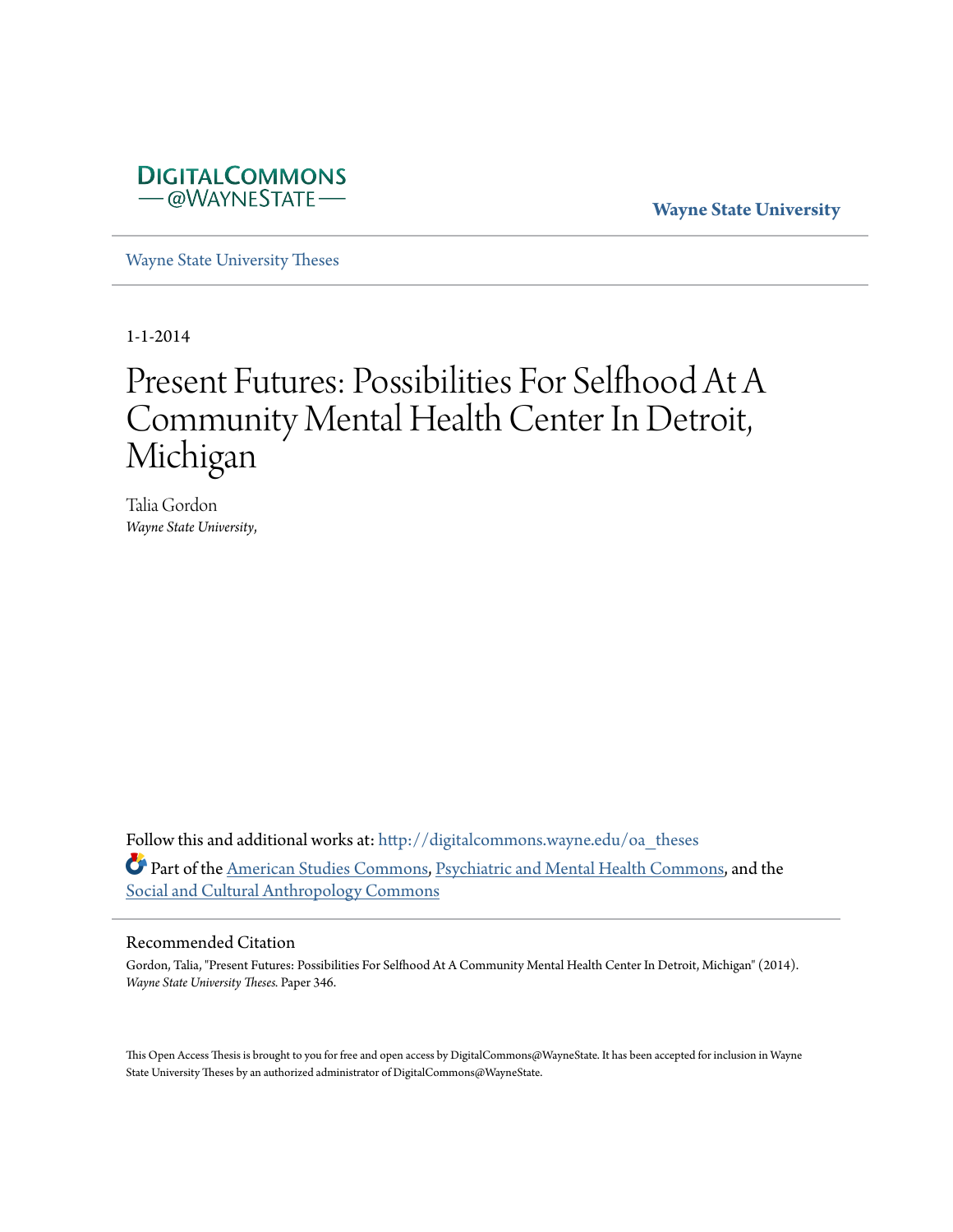# **PRESENT FUTURES: POSSIBILITIES FOR SELFHOOD AT A COMMUNITY MENTAL HEALTH CENTRE IN DETROIT, MICHIGAN**

by

# **TALIA GORDON**

# **THESIS**

Submitted to the Graduate School

of Wayne State University,

Detroit, Michigan

in partial fulfillment of the requirements

for the degree of

# **MASTER OF ARTS**

2014

MAJOR: ANTHROPOLOGY (MEDICAL)

 $\mathcal{L}_\text{max}$  , and the set of the set of the set of the set of the set of the set of the set of the set of the set of the set of the set of the set of the set of the set of the set of the set of the set of the set of the

Approved By:

Advisor Date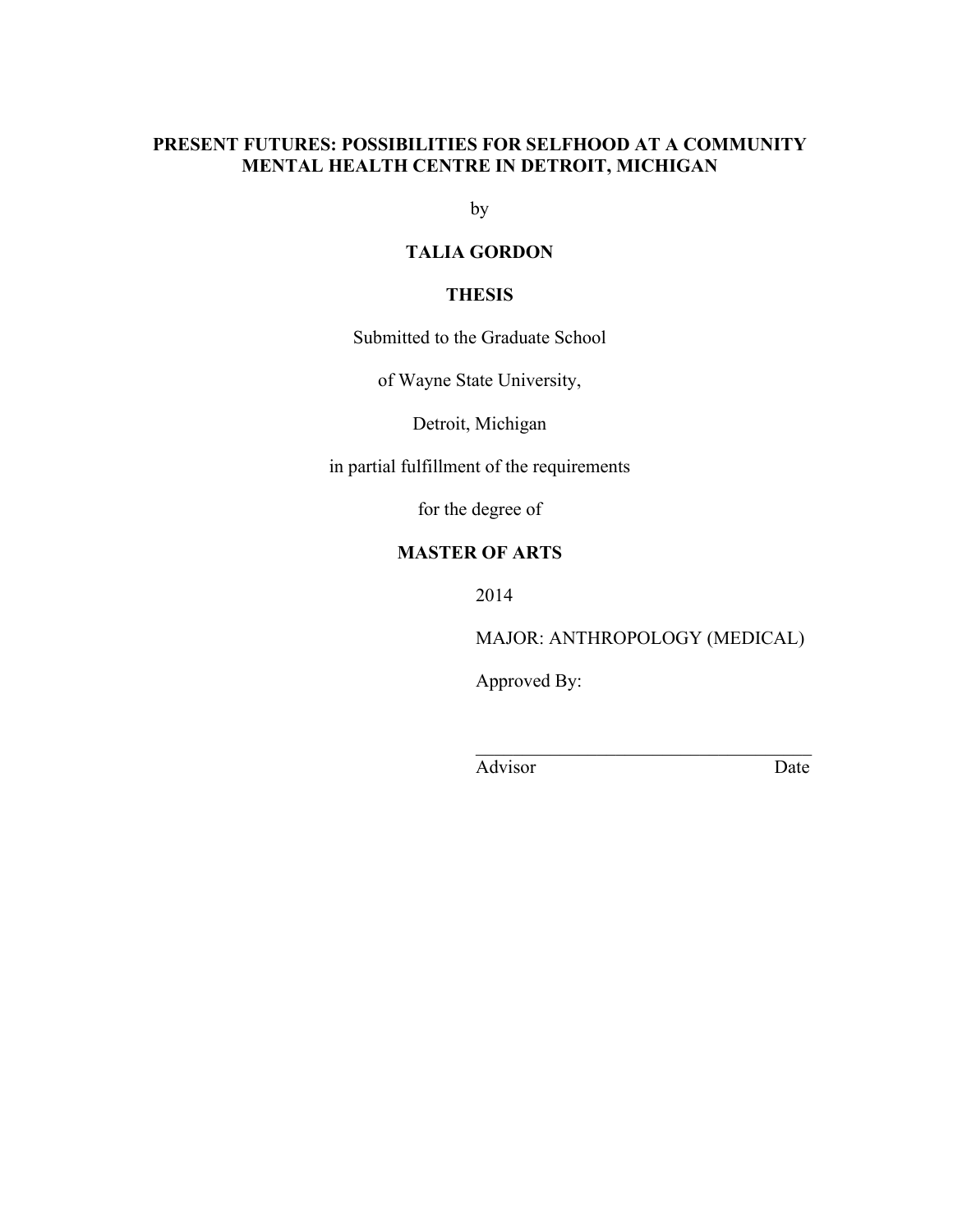# **© COPYRIGHT**

# **TALIA GORDON**

**2014**

**All Rights Reserved**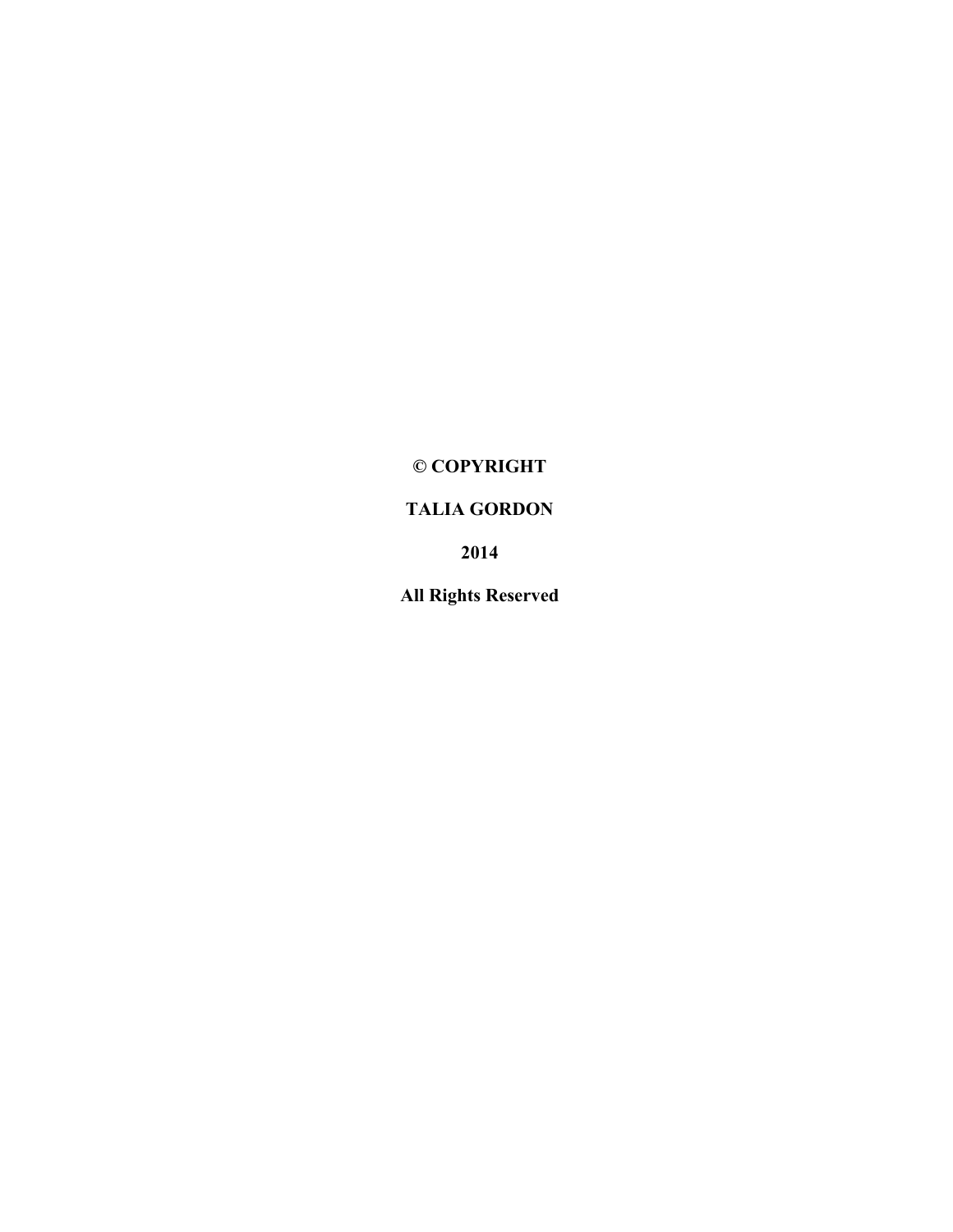#### **ACKNOWLEDGEMENTS**

Entryways into worlds not one's own are difficult passage – I first and foremost owe gratitude to the many individuals at the Clubhouse who opened up ways in for me by sharing their experiences and stories, thoughts and ideas. By allowing me a place in the everyday world of the Clubhouse, members made possible the project of beginning to trace out the ways in which returning to this space shaped their everyday lives. My gratitude is not only to the members, but also to the staff, whose acceptance of my presence and eagerness to help me eased my passage, and whose daily work is some of the most difficult and thankless – and most important – in the U.S. system of mental health care.

To my advisor and mentor, Dr. Todd Meyers, I am beyond grateful – for his continuous guidance, support, and wisdom, and for his crucial insight and direction in helping me seeing this project through its many iterations to the finish. I have been fortunate also to have the encouragement and thoughtful guidance of Dr. Stephen Chrisomalis and Dr. Sherylyn Briller, whose help with this project at its different stages has been invaluable. Finally, I am indebted to my wonderful friends (and future colleagues), John Doering-White and Rachel Levine, who took the time to read and offer feedback on drafts of this paper: thank you.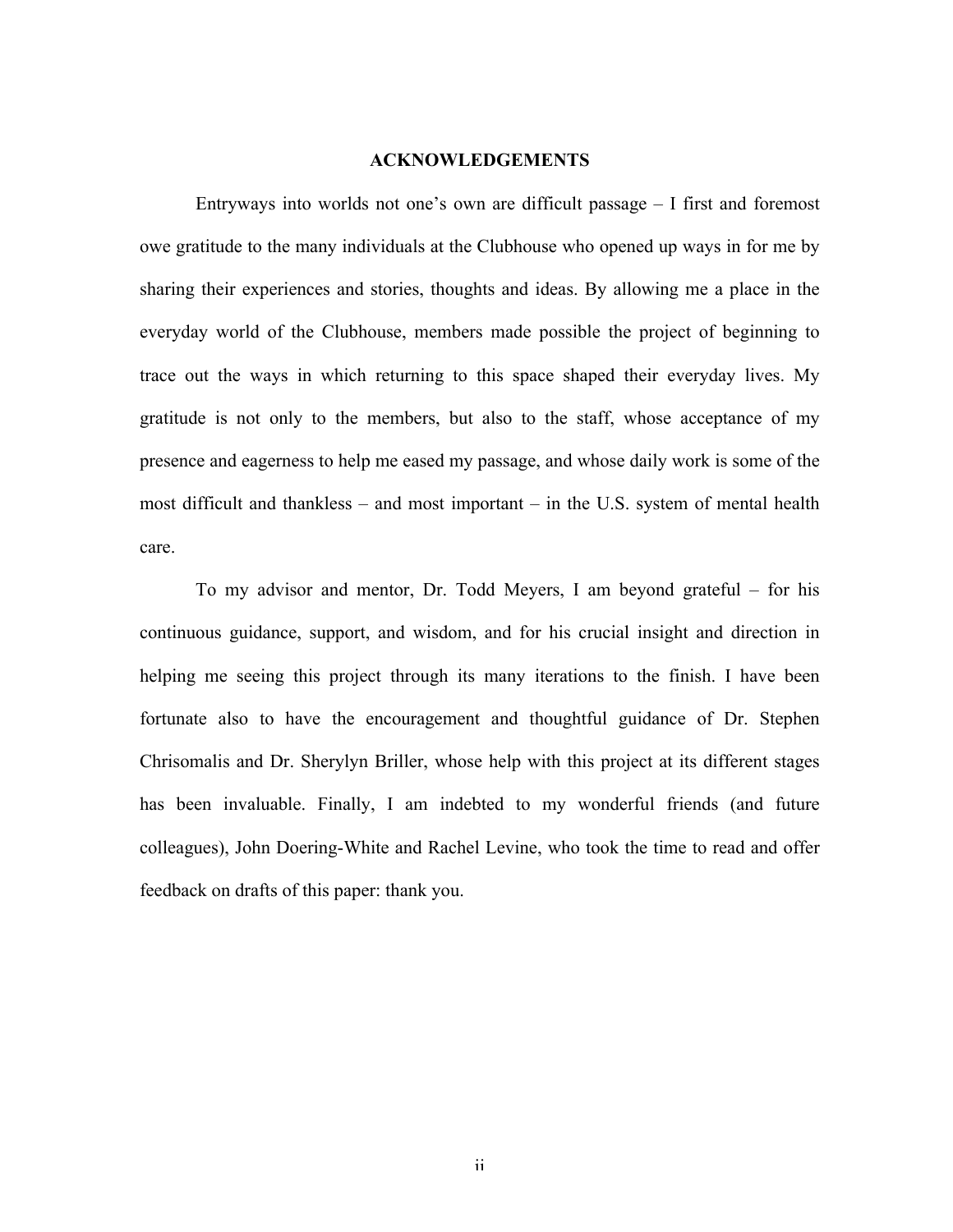# **TABLE OF CONTENTS**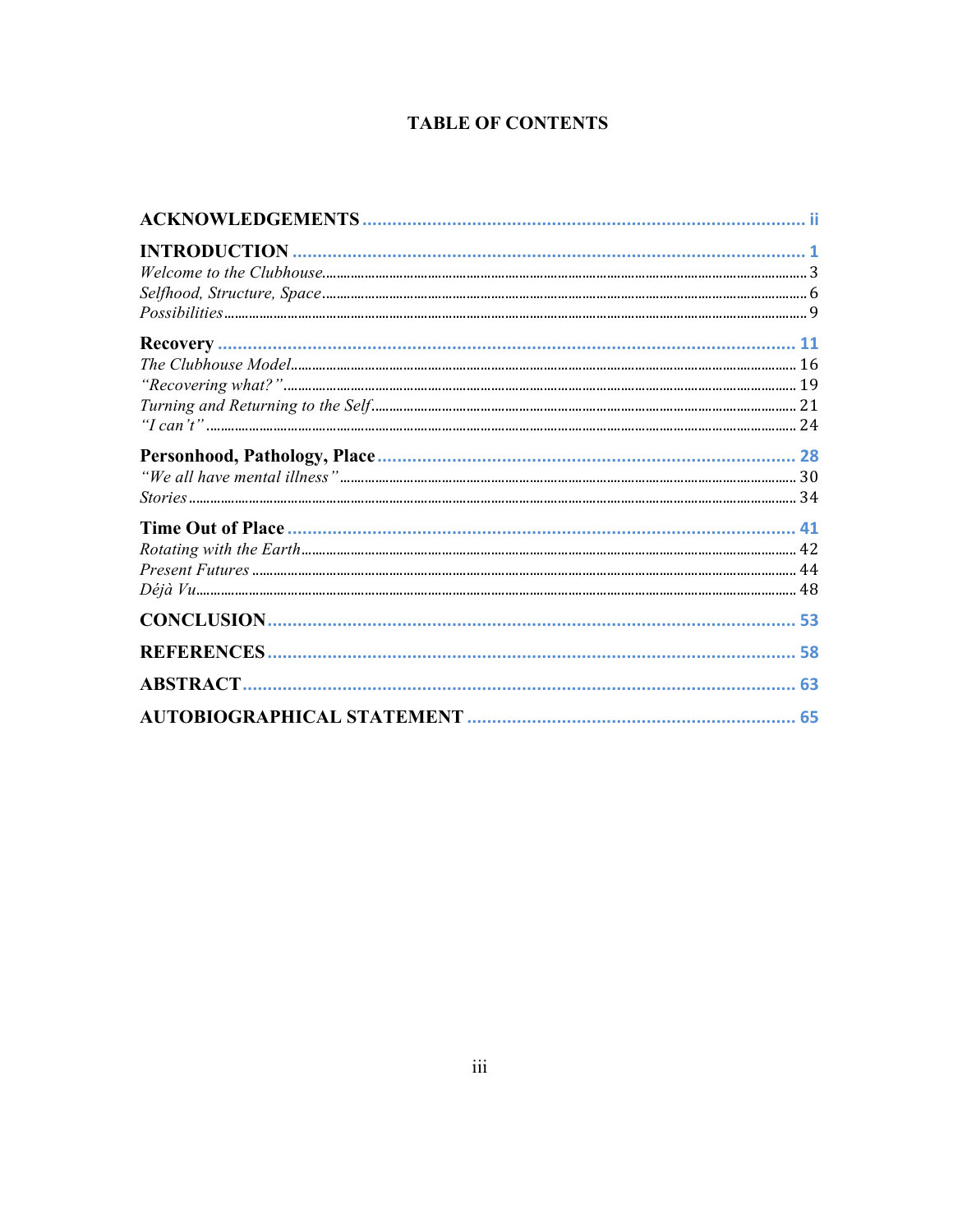This person, this self, this me, finally, was made somewhere else. Everything had come from somewhere else, and it would all go somewhere else. I was nothing but a pathway for the person known as me.

––Haruki Murakami, *The Wind-Up Bird Chronicle*<sup>1</sup>

#### **INTRODUCTION**

It is nearly 10 a.m. and members of the Clubhouse – a psychosocial rehabilitation program for people diagnosed with severe and persistent mental illness – are filtering into the common room to find a seat before the start of the weekly meeting. A handful of people are already sitting around the large round tables, reading the newspaper, chatting to each other, or waiting quietly for the meeting to begin. Some are still wearing their winter coats and hats and many have bags or purses with them, though staff usually encourage members to store these items in the front room of the Clubhouse when they arrive each day.

The meetings take place every Wednesday morning and are member-run; each week two individuals volunteer to act as facilitator and secretary. Today, Caleb<sup>2</sup> is leading the meeting and Rosemary will take minutes. Neri, the Clubhouse director, hands out the meeting agenda, which follows the same structure each week and includes a reading of last meeting's minutes, a review of Clubhouse policies, Work Unit reports, general announcements, Issues and Concerns, new member approval, and at the end, time for Compliments and Encouragements. Meeting attendance varies, but during the winter months when Clubhouse attendance is higher, there are usually between 20 and 30 people

 <sup>1</sup> Haruki Murakami. *The Wind-Up Bird Chronicle*, trans. Jay Rubin (New York: Knopf, 1997) 262.

<sup>&</sup>lt;sup>2</sup> In keeping with privacy regulations, all names have been changed to pseudonyms.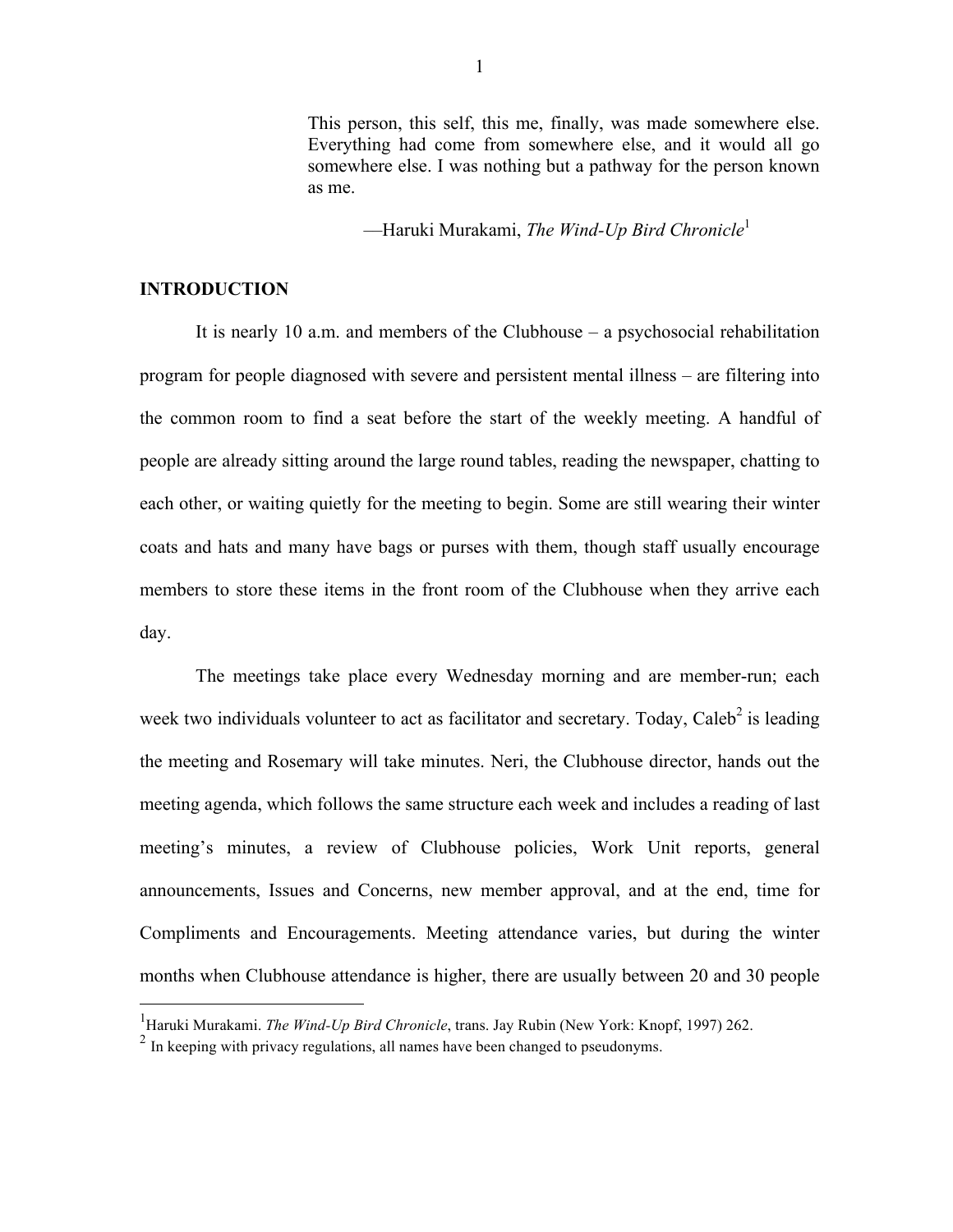in the room. Most are "active" members who attend the Clubhouse at least four hours per week (and many of whom attend the program daily), while others make a special effort to come on Wednesdays in order to learn about upcoming activities or changes to the program's structure, policies, or rules.

As usual, the tone of today's meeting is businesslike and Caleb moves enthusiastically through the agenda at a brisk pace. Early on, Neri interjects to correct him – he has skipped over the part of the agenda where last week's meeting summary is read. Caleb is momentarily flustered by the interruption and says loudly, looking out at the room, "I'm doing the best I can." He begins to read, and Neri interrupts again to tell him that Rosemary is supposed to read the summary. Caleb apologizes and repeats himself, sounding at once defensive and assured, "I'm just doing the best I can." Rosemary reads the summary, and the meeting continues.

One of the items for discussion on today's agenda is whether or not the Work-Ordered Day (WOD) should be restructured to more closely match that of the Clubhouse Model set out in the International Standards for Clubhouse Programs. As the backbone of the daily schedule, the WOD entails tasks related to the organization and operation of the Clubhouse. Neri explains that members are supposed to be "busy" during the whole time they are at the Clubhouse and points out that even though the doors open at 7:30 a.m., the WOD doesn't begin until 10 a.m. She proposes lengthening the WOD both ways, so that members start their tasks earlier and the Clubhouse can remain open later.

Austin, a member who oversees many of the tasks in the Business Unit, raises his hand to speak and stands, smoothing down the creases on his khaki pants. He's wearing a worn blue t-shirt that says, "The Consumer Empowerment Day: Peer Support and

2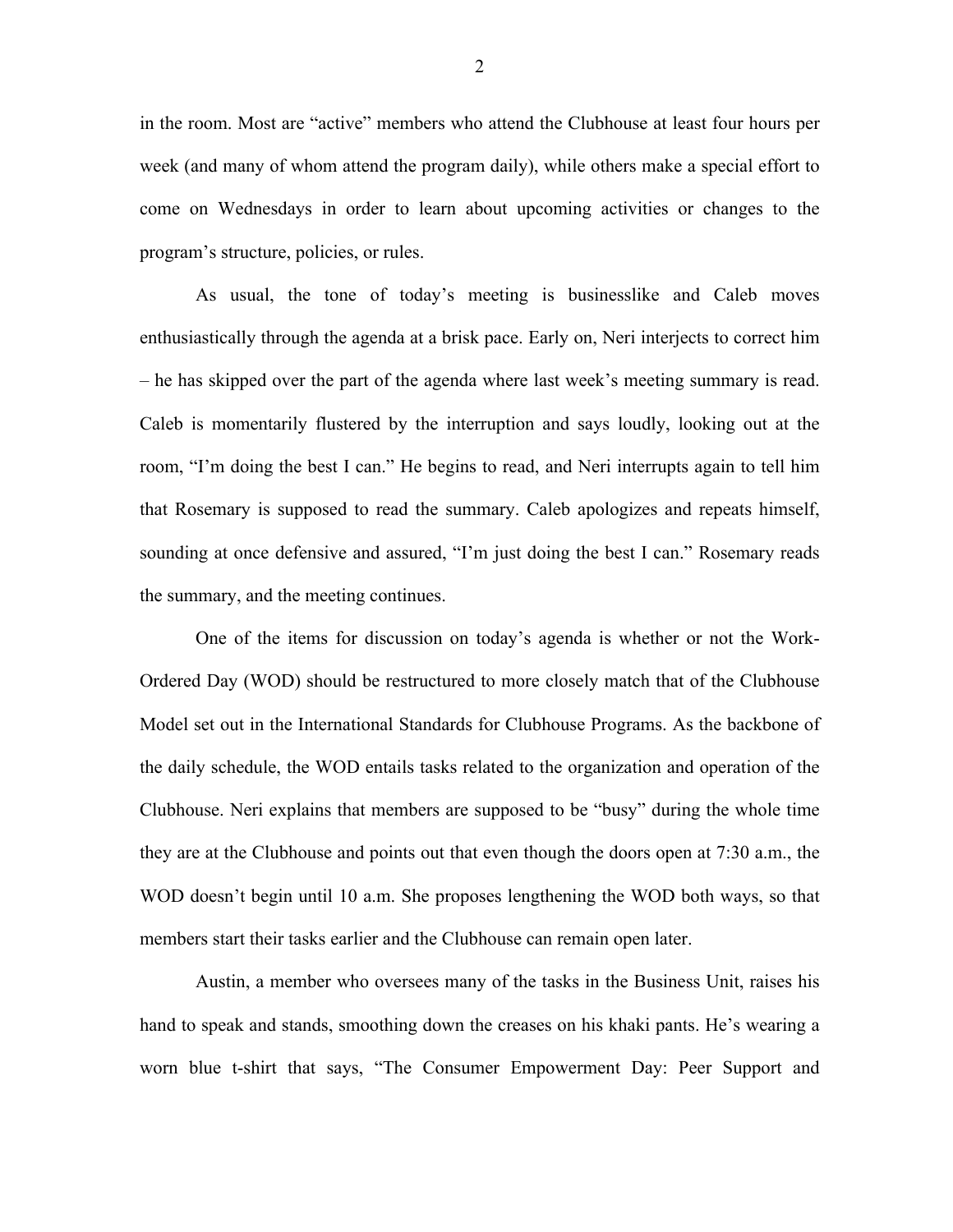Empowerment, 1997" in faded yellow writing. Austin directs his comment to Neri, rather than the group. "I *do* manage my skills during the day and I manage my conditions. But if I stay late, it might affect my day the next day, know what I mean?" he says, sounding concerned. Another member named Lorraine raises her hand and echoes his tone, "And I'm at the front desk, just trying to do my best," she says. Neri gently cuts her short: "This isn't about you working more. It isn't about you. It's about changing the structure of the day."

#### *Welcome to the Clubhouse*

From December 2013 to March 2014 I conducted an ethnographic study of members of a Clubhouse program located in Detroit, Michigan. Following the Clubhouse Model of Psychosocial Rehabilitation, the program was voluntary and non-clinical, meaning that members attended out of choice and staff did not provide psychiatric treatment or care. All members had a diagnosis of severe and persistent mental illness, and as part of eligibility for membership, were receiving mental health care services elsewhere. Many were clients of Detroit Mental Health Services (DMHS)<sup>3</sup>, an outpatient psychiatric and social service organization that acted as the auspice agency under which the Clubhouse operated. Though technically separate entities, the Clubhouse shared a building with DMHS, located at the corner of a main thoroughfare and bustling side street in Detroit's Midtown neighborhood. Although Midtown has been (and continues to be) the focus of widespread commercial and residential development, the corridor that was home to the Clubhouse remained surrounded by abandoned buildings, empty storefronts, vacant lots, and rundown high-rises. A network of local neighborhood organizations, including

<sup>&</sup>lt;sup>3</sup> In keeping with privacy regulations, the name of the agency has been replaced with a pseudonym.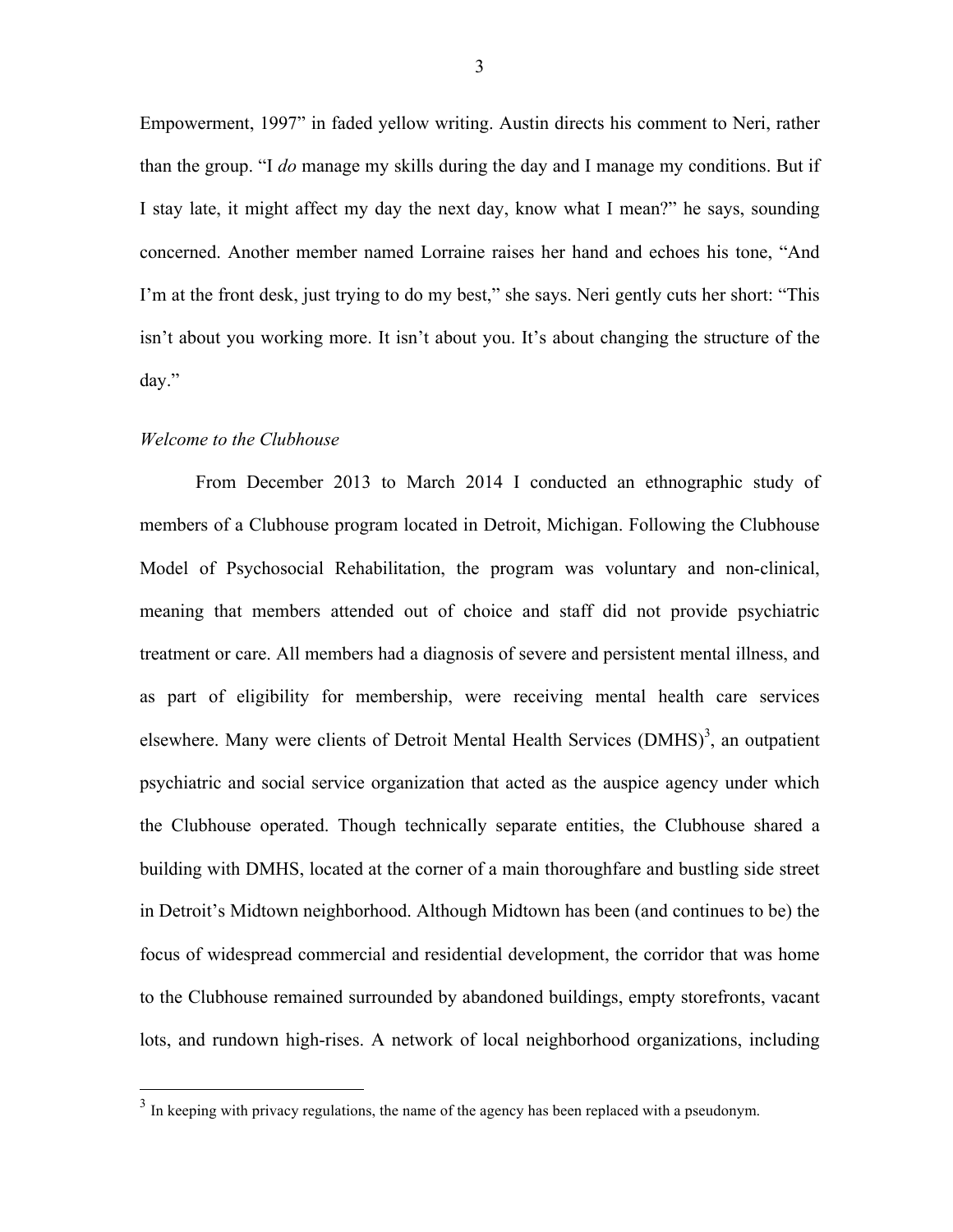DMHS and the Clubhouse, provided various services to the large homeless population and low-income residents in the area.

According to the 2013 DMHS Annual Report, the Clubhouse had 80 "active" members and 40 "part-time" members, a distinction based on program attendance in hours per week.<sup>4</sup> The Clubhouse was open Monday through Friday from 7:30 a.m. until 3:30 p.m., a schedule inversely matched to that of the homeless shelter next door, where a number of members were residents. Others stayed in Adult Foster Care (AFC) homes, halfway houses or supportive housing. Some people, though few, lived with family or independently. Though many members lived in the Midtown neighbourhood or areas nearby and could walk to the Clubhouse, some members travelled by bus, or relied on transportation provided by their AFC homes or DMHS. For long-time members, especially those with stable housing arrangements, attendance was usually regular and frequent. For others whose lives were wrought with unpredictability, membership entailed sporadic attendance often marked by periods of absence that sometimes stretched into disappearance altogether.

Prior to starting my fieldwork, I had been involved with the Clubhouse as a volunteer for over a year. I attended the Clubhouse weekly, participating in daily activities, helping out in the literacy class, teaching members to use the computers, assisting with job applications, and attending Clubhouse community meetings. In the afternoons, I ran an open-discussion group for female members. During my time as a

<sup>&</sup>lt;sup>4</sup> Members logged hours spent at the Clubhouse by signing in and out on a sheet of paper at the front desk each time they arrived and left. The attendance sheet was used for billing procedures – as part of the fee-forservice funding structure, the Clubhouse received money for every 15 minutes a member spent within its walls – and as a way for staff to monitor attendance (i.e., absences) for outreach purposes, a key element of the Clubhouse system of support.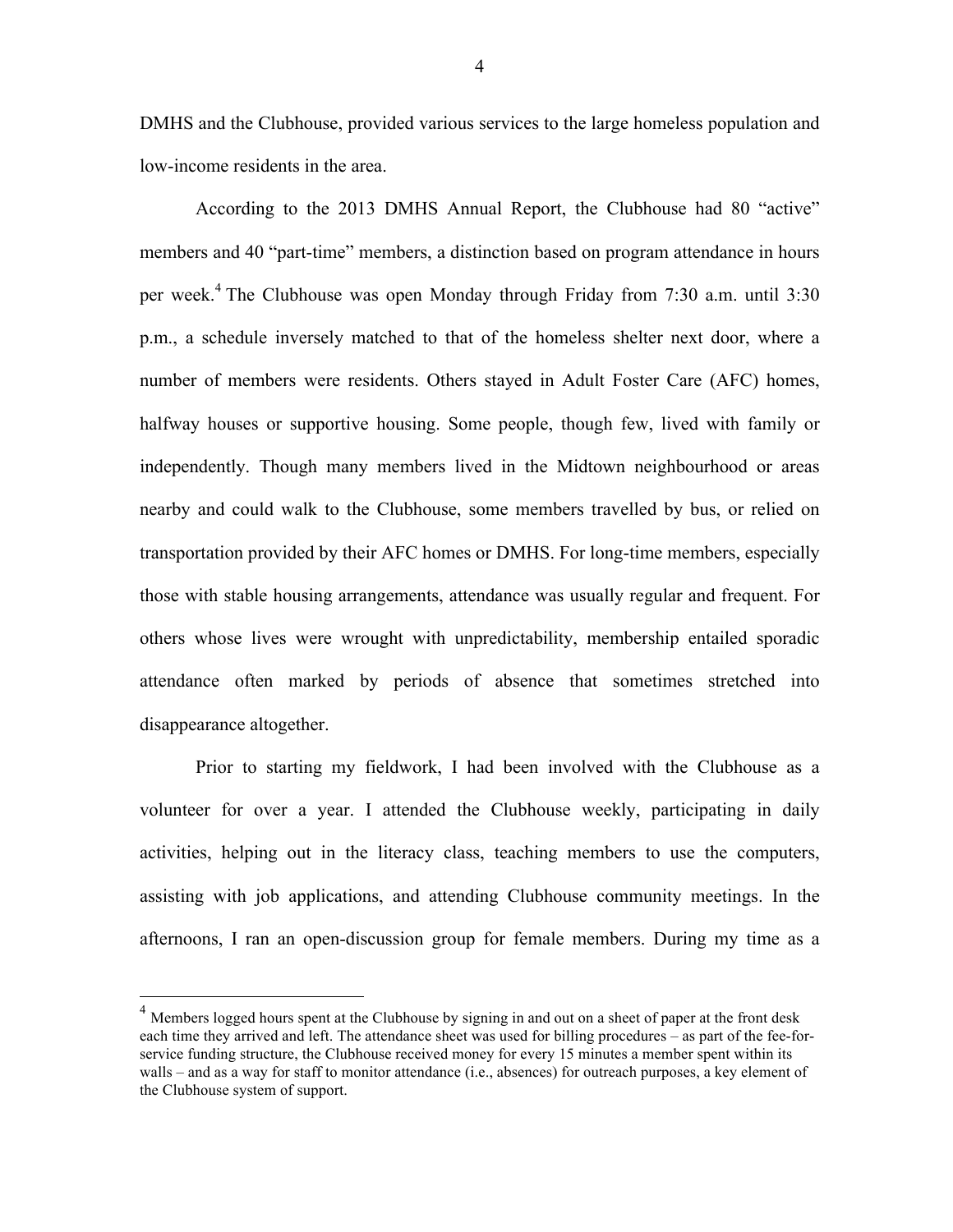volunteer, I began to observe the different ways that members enacted forms of selfhood within the Clubhouse space, through everyday activities, and exchanges with staff, other members, and myself. As I continued to return to the Clubhouse each week, I found myself wondering how the act of regular (and irregular) return to this space shaped for members a sense of self in time. In particular, I became interested in how ways of thinking about the self and the future were shaped by the paradigm of recovery central to the philosophy and structure of the Clubhouse program.

Throughout my fieldwork, I attended the Clubhouse three days a week and continued to participate as a volunteer in the sense that I remained available to assist members with various activities and continued to run a weekly women's group. However, from December 2013 until the end of my fieldwork, I made clear to members that I was conducting a research project and so my role at the Clubhouse changed, both in how I selfidentified (as a volunteer, student, researcher) and how others, including members and staff, identified or recognized me.<sup>5</sup> Besides working with members as a volunteer, I sometimes helped staff with administrative tasks and a few times, accompanied group outings in the role of chaperone. Other than these occasions, my fieldwork was contained within the physical space of the Clubhouse. I did not follow individuals elsewhere into their neighbourhoods, homes, jobs, or other institutional settings as others have done (See Meyers 2013), a choice that limited my ethnographic frame to what I observed in the daily

 <sup>5</sup> In his chapter, "Institutional Encounters: Identification and Anonymity in Russian Addiction Treatment (and Ethnography)" Eugene Raikhel (2009) describes how, as an ethnographer working in clinical and institutional settings, possibilities for self-identification are facilitated – "opened up or foreclosed" – by identities ascribed by others (p. 203). Raikhel observes how first introductions and the identifications that follow, that is, what "role" is assumed by or ascribed to the ethnographer, shape the ethnographic encounter (p. 208).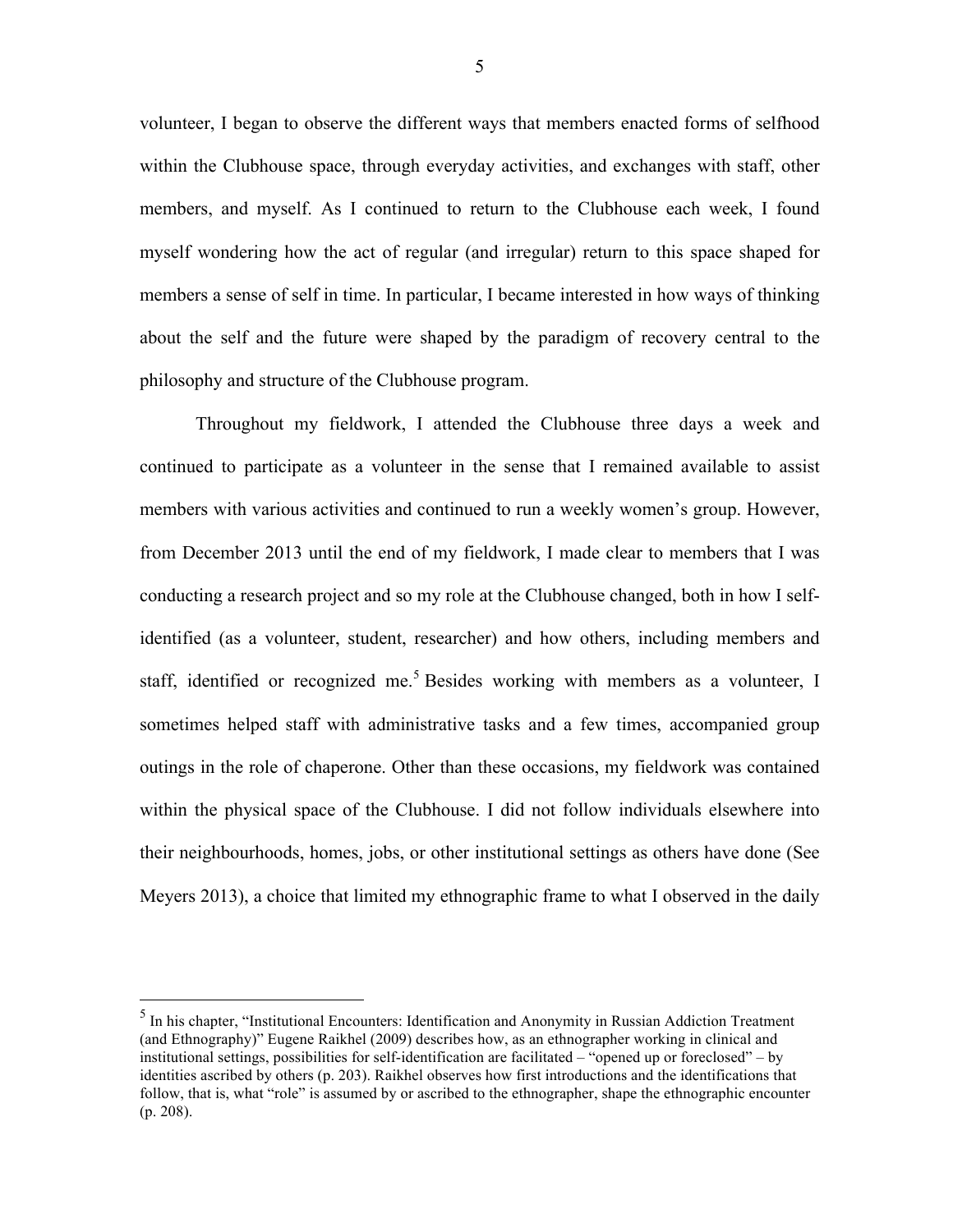unfolding of the Clubhouse social world.<sup>6</sup> In addition to attending and participating in Clubhouse activities, I conducted semi-structured interviews with 10 members over a three-month period.

#### *Selfhood, Structure, Space*

Questions of how selfhood takes form and how possibilities for subjectivity are shaped by and within institutional environments have long been taken up by medical anthropologists and other scholars (Foucault 1965; Desjarlais 1997; Estroff 1985; Goffman 1961). More recently, interrogations into selfhood-making have attended to the ways in which developments in biomedicine and the emergence of novel technologies of care shape modes of self-management and forge new norms and forms of life (Weiner 2011; Schüll 2006; Rose 1996, 2007, 2009). Looking at modes of self-management in the psychiatric sciences, scholars have observed a "discontinuous and uncertain" form of selfhood modeled by bipolar self-managers (Weiner 2011), a dependent, "modulating self" engaged in various and apparently contradictory techniques of self-care (Schüll 2006) and the making of biological citizens through the use of pharmaceutical technologies (Rose 2007, p. 223).

Writing through the distinction made by Georges Canguilhem between the normal and the pathological, Nikolas Rose has described a turn in contemporary biomedicine towards envisioning (and managing) the self at the genomic or molecular level. Rose suggests that by thinking of the body and mind on the molecular scale, the distinction

 $6$  Robert Desiarlais (1997) argues it necessary "to try to account for the constitution of subjects within a specific cultural setting" by way of attending methodologically to conditions that lead to "specific ways of being" (p. 26). Contrary to approaches that place selfhood-making within broader historical or political contexts, Desjarlais argues that such analyses neglect the everyday and in doing so, miss possibilities for understanding how it mutually shapes experience. By examining the daily unfolding of life within a particular setting, Desjarlais argues, it becomes possible to get a sense of "how the stuff of personhood is built of the events and doing of everyday life" (p. 28).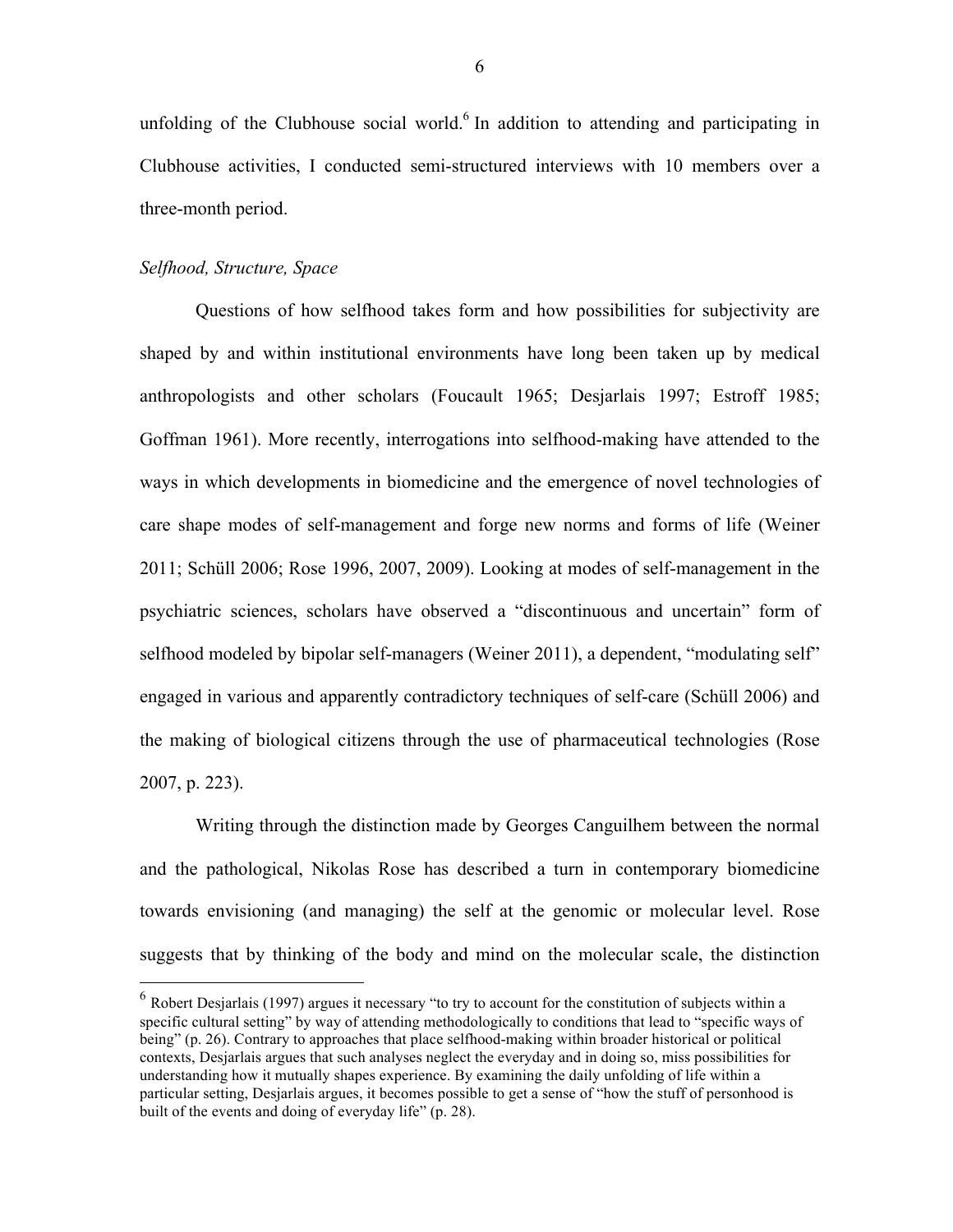between the normal and pathological is increasingly blurred and "pathology without normality" in fact becomes the new norm (Rose 2009, p. 74). By moving away from the normality/abnormality binary, Rose argues, new modes of self-governance emerge, as do new possibilities for selfhood:

[I]n the new world of molecular neuroscience and psychopharmaceuticals, a perception has taken shape of the burden of mental disorder, as brain disorder, which makes abnormality into a new kind of norm and requires continual work of the self on the self in order to manage that immanent possibility by the will, by lifestyle, by drugs, in order to achieve an ideal form of life – which is the life of the autonomous self (Rose 2009, p. 80).

Drawing on daily observations, conversations with staff and members, and narratives of the people I interviewed, this paper explores how the possibilities for autonomous selfhood were conditioned through the regular return to the Clubhouse program, and how members came to envision themselves in (and through) time both within and beyond the program setting. At the Clubhouse, the paradigm of recovery and its discourse of self-determination, empowerment, and self-improvement required members to continuously manage and work upon the present self, while imagining and working *towards* a future self. Yet, for many members, the daily realities of living with chronic mental illness were often at odds with expectations for recovery set out by the Clubhouse Model. While the logic of recovery envisioned the self as responsible, agentive, and transformable, participation in the Clubhouse program conditioned ways of thinking and acting that called into question the very possibilities for self-determination upon which this logic relied. By following members through their daily engagements with the program's structural and philosophical parameters, I began to observe the often precarious and contingent forms of selfhood that took shape.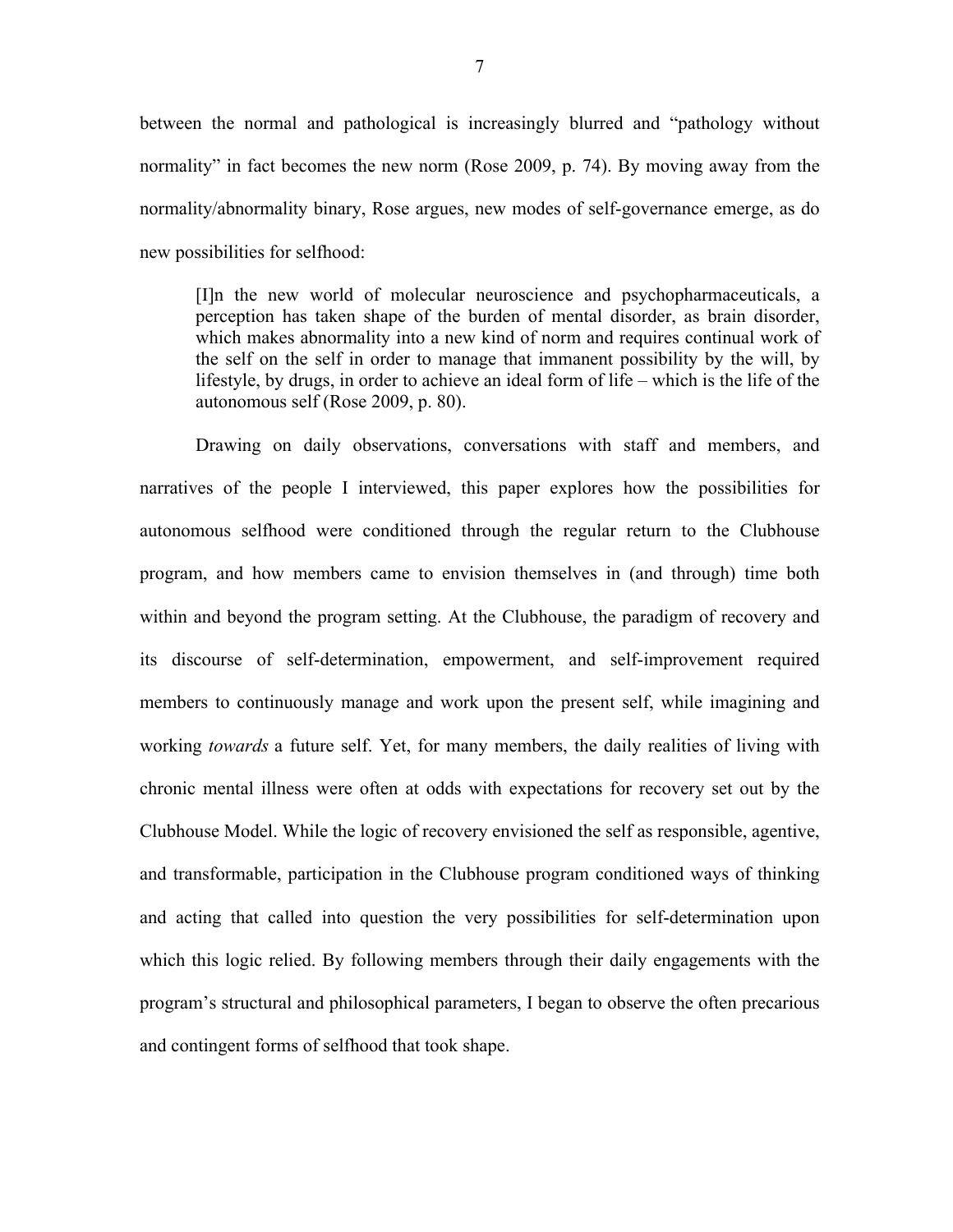For instance, Caleb's exchange with Neri and Austin's expression of concern illustrate how ways of thinking about and presenting the self occurred alongside and against expectations for daily participation in the program. By volunteering to facilitate the Wednesday meeting, Caleb modeled an empowered and responsible form of selfhood encouraged by the Clubhouse paradigm of recovery. Yet his response to Neri's corrections – "I'm just doing the best I can" – conveyed a sense of personal limitation that contradicted Clubhouse expectations for envisioning the self as workable and transformable. Similarly, Austin's concern that changes to the Clubhouse daily schedule would disrupt his ability to self-manage revealed the precariousness and contingency underlying possibilities for enacting the self as independent and responsible. Austin's comment also spoke to the tensions bound up in negotiating the everydayness of his illness against a discourse of self-improvement that encouraged him to envision and work towards a future way of being distinct from the present.

I argue that for Caleb, Austin, and other Clubhouse members, the nexus of their everyday experiences living with mental illness and their engagements with the program's expectations for enacting, managing, and working upon the self produced a contingent, precarious, and often contradictory form of selfhood. I suggest that through the regular return to the Clubhouse space, members became engaged in a reiterative temporal process in which the present and future often shaded into one another, rendering possible certain ways of being, while deferring or altogether foreclosing others. By tracing out the ways in which the self took shape within the Clubhouse space, my aim is to show how novel and complex subjectivities can begin to emerge through encounters with contemporary institutions and technologies of care.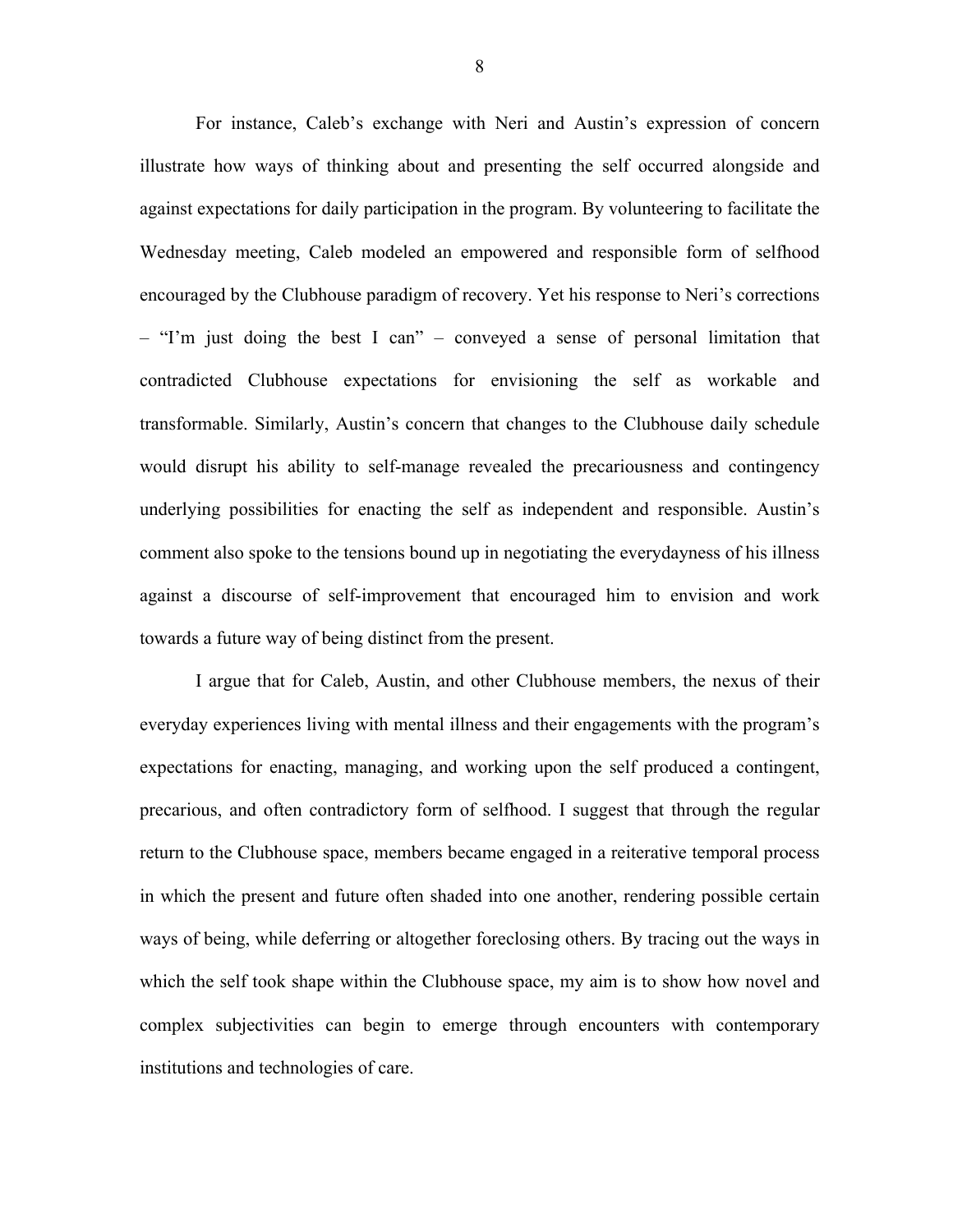#### *Possibilities*

Anthropologist Sue Estroff (1985) has suggested that in studying chronic mental illness, "we are perhaps observing the formation, reformation, and struggling of individuals to form acceptable identities – acceptable to them and others" (Estroff 1985, p. 36). While contemporary biomedical models enforce a logic that separates pathology from personhood, for those diagnosed, mental illness is indivisible from the possibilities for selfhood – pathology, symptomatology, and treatment modalities become folded into and shape the very processes of identity-formation from which subjectivities emerge and are enacted. Estroff describes the "Catch-22 dynamics" of psychiatric patienthood to point out the contradictory possibilities for distinguishing the self:

Control, command, choices, self-determination – these are aspects of competent selfhood in our society when applied to life situations and life actions. Our cultural emphasis on independence and individuality is curiously matched with an underlying emphasis on conformity. One [diagnosed with mental illness] pays for those behaviors and experiences that exceed codified and consensually understood limits with losses in such valued possession as freedom, self-determination and control of one's life (ibid, p. 175).

Estroff's seminal ethnographic work in an outpatient community treatment program (PACT) illustrates the paradoxical experiences of illness and selfhood for chronically mentally ill individuals who become "enmeshed in a complicated system" of care that simultaneously encourages, and denies 'normal' ways of participating in the world (ibid, p. 38). For instance, PACT clients are told they must take medication in order to maintain a certain level of functioning; at the same time, opportunities for employment and independent living (and a future free from medication) are limited through these very same technologies and practices of care. As Estroff observes, chronicity is twinned with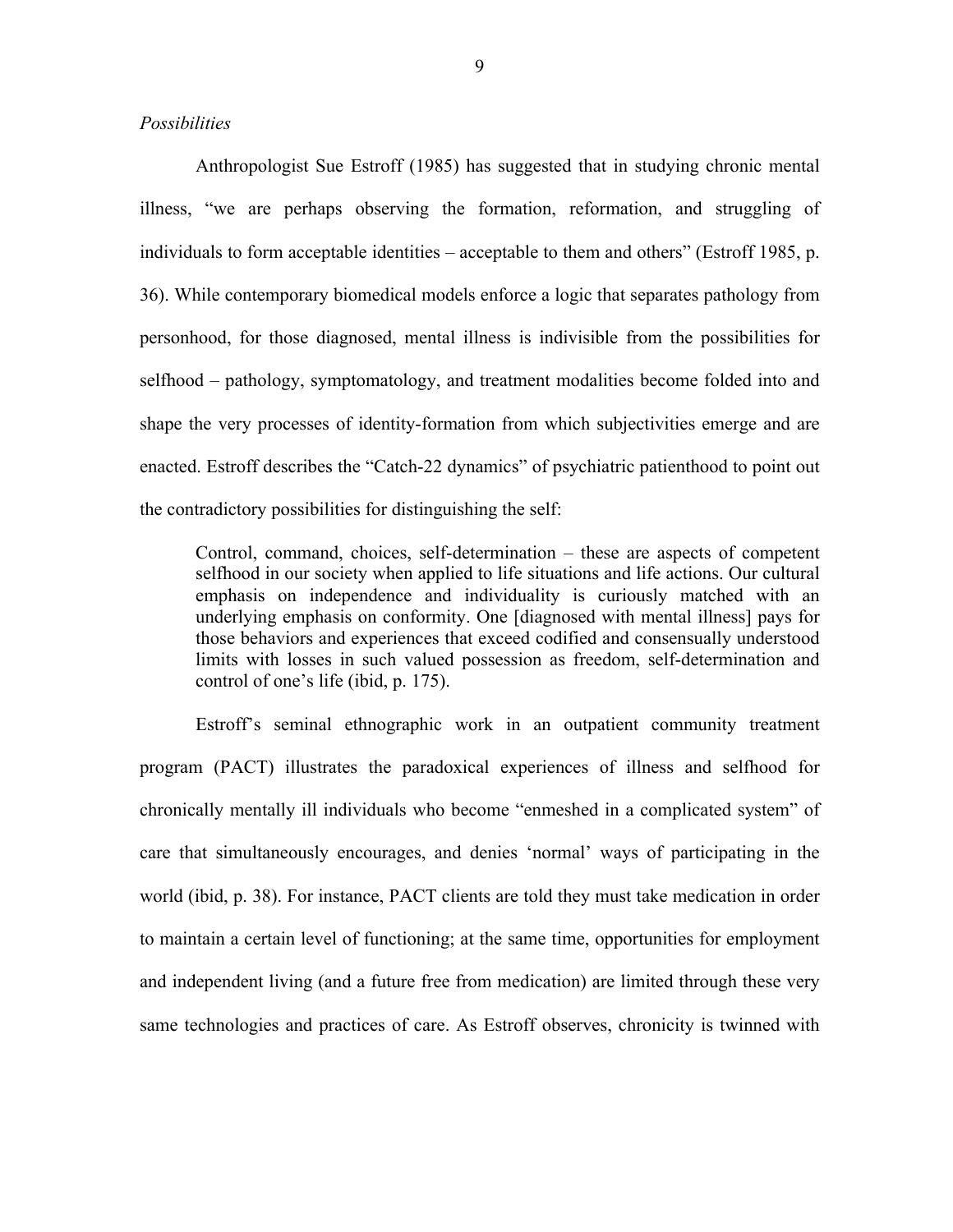various forms of dependency – upon therapeutics, welfare assistance, housing arrangements, relationships with staff and other clients, and on the PACT program itself.

While Estroff explores the ways in which identities are shaped for PACT clients through processes of social construction and intersubjective engagements, I examine how possibilities for the self are conditioned through the everydayness of chronic mental illness and the trajectories of progress and recovery set out by the philosophy and structure of the Clubhouse program. Robert Desjarlais (1997) argues that experience is a "result of specific cultural articulations of selfhood (namely, a sense of self as possessing depth, interiority, unity, stability, and the capacity for transcendence) as well as certain social and technological conditions that foster and legitimate that sense of self" (Desjarlais 1997, p. 13). Following Desjarlais, I ask what possibilities for experiences are conditioned for members through their participation in the social world of the Clubhouse and how experience mutually shapes and enters into forms of selfhood that emerge. As well, I consider what possibilities exist for envisioning the self through time, as past, present, possible, and future, and what it means when these temporal and ontological distinctions become blurred.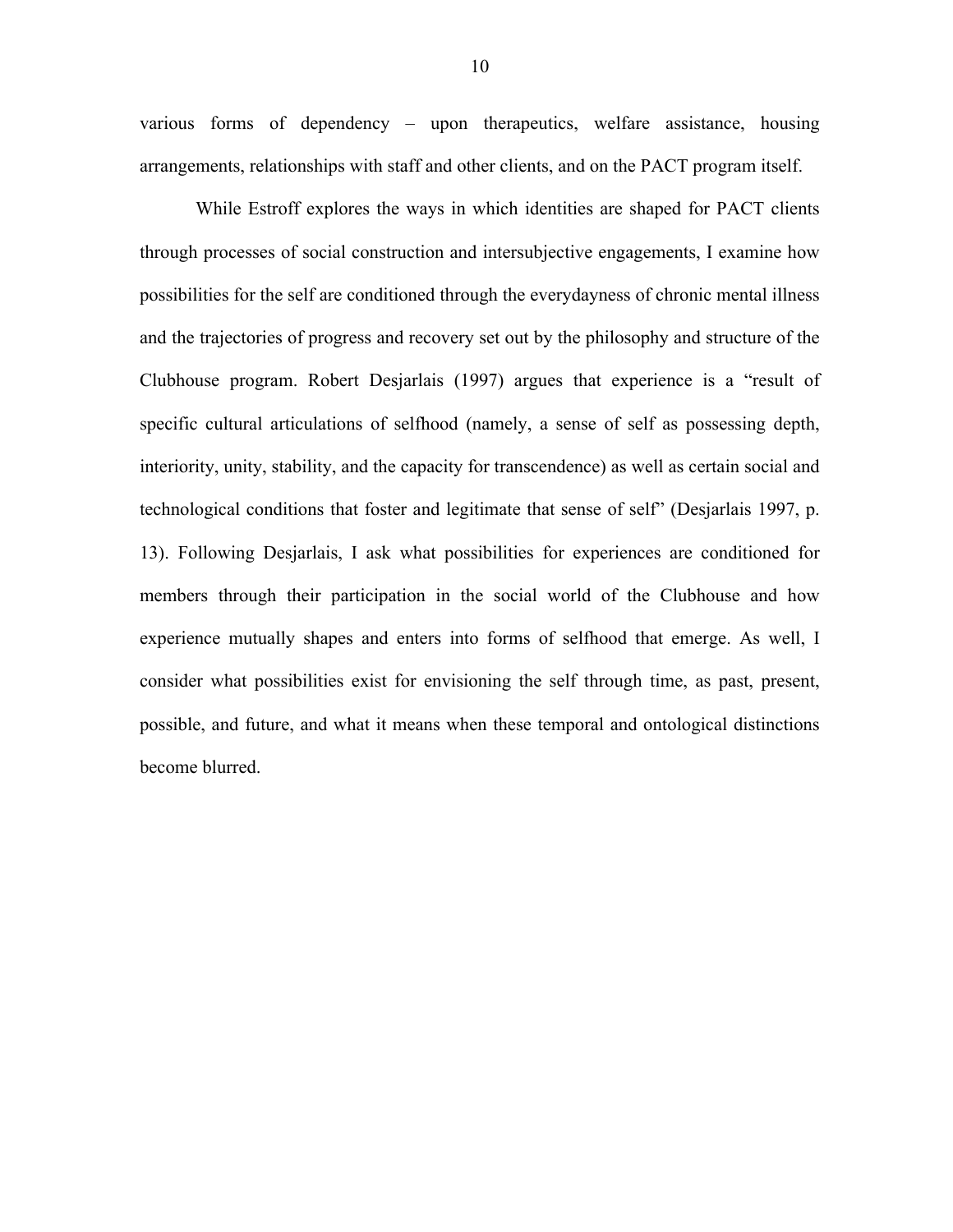#### **Recovery**

Hanging on one of the walls in the front hallway of the Clubhouse is a sign, printed on sheets of computer paper and held together with tape, that reads, "A Bridge to Self-Discovery: Recovering Together." On the front of the Clubhouse brochure and member handbook, the same words are set to a background photograph of a silhouetted figure, arms raised with clenched fists, standing against an ocean sunset. It's hard to tell from the picture whether the figure is looking out onto the water, or facing forward. Inside the Clubhouse common room, above one of the doors, is a large poster affixed to the wall, titled "Recovery Enhancing Environment: Integrating Health, Home, Purpose, and Community." In the center of the poster are concentric circles showing "Best Practices" of recovery, starting with the individual. Under the title is the most recent working definition of recovery according to the Substance Abuse and Mental Health Services Administration (SAMHSA):

'Recovery' is a strength-based process of change through which individuals improve their health and wellness, live a self-directed life, and strive to reach their full potential (SAMHSA, December 2011).

The concept of recovery as a model and goal of community mental health care emerged in the United States in the early 1990s. Part of an ideological and pragmatic shift throughout the latter half of the twentieth century away from long-term hospitalization towards psychiatric rehabilitation, the recovery model reflected changes in the ways that life was envisioned for people diagnosed with mental illness. Historically, the status of the mentally ill in Western society placed those seen as mad alongside beasts and criminals, devoid of rationality and moral reason; viewed as incurable, the mad were imprisoned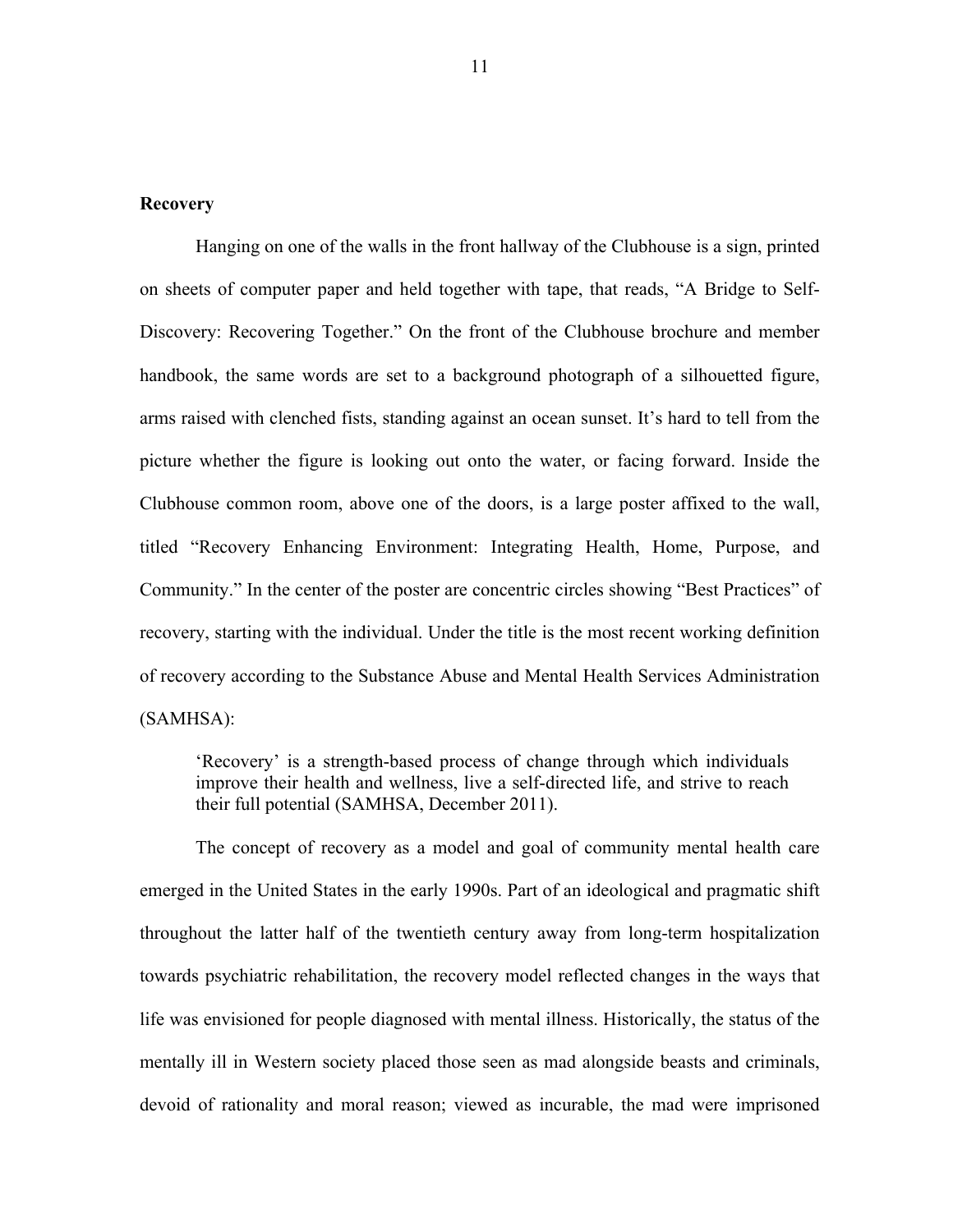through the seventeenth and eighteenth centuries (Porter 2002; Scull 1989; Foucault 1965). By the nineteenth century, beastly imagery had begun to be edged out by the idea that rationality could be returned to the insane through disciplining practices that emphasized work and the restoration of self-control. At the helm of reforms to psychiatric treatment that took shape in late eighteenth- and early nineteenth-century Europe were Dr. Philippe Pinel and William Tuke, whose approaches steeped in Enlightenment humanism and beliefs about rationality defined a therapeutic modality collected under the heading "moral treatment." In *A Treatise on Insanity* (1806), Pinel posits the curative potential of work for the institutionalized mad:

[I]n all public asylums as well as in prisons and hospitals, the surest, and perhaps, the only method of securing health, good order, and good manners, is to carry into decided and habitual execution the natural law of bodily labour, so contributive and essential to human happiness (Pinel 1806, p. 216).

Traditionally portrayed in histories of psychiatry as "a kind of oasis, an island of humane and gentle care, existing between eras of negligence, ignorance, and even maliciousness" (Lillehet 2002, p. 169), Pinel's and Tuke's moral treatment has elsewhere been critiqued as a "gigantic moral imprisonment" (Foucault 1965, p. 278) in which the mentally ill, although freed from chains, were preserved as subjects of control under the authority of the psychiatrist. Writing beyond valorization or critique, Philippe Huneman (2014) suggests that to examine Pinel's *Treatise* as a compendium of case histories clarifies the project of moral treatment as one by which psychiatry was inaugurated into the realm of medicine as "an autonomous discipline with its own object, its own modes of intervention, and its own territory" (Huneman 2014, p. 7). Figured as sole practitioner of practices entailed under moral treatment, the psychiatrist governed this discipline and its territory, the hospital, within which madness could be potentially cured. Huneman argues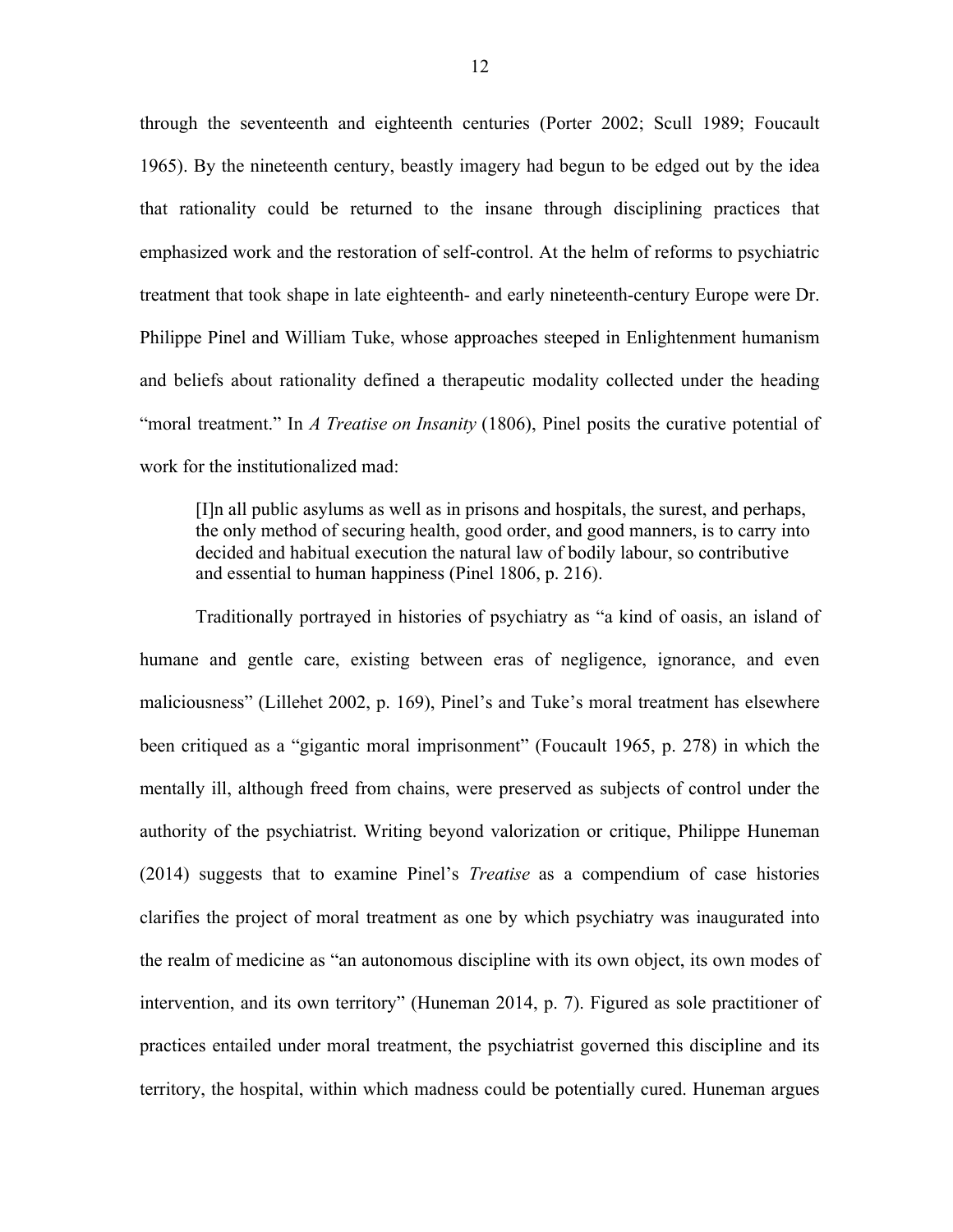that Pinel's writing of the psychiatric case in the *Treatise* configures a particular and constitutive relationship between illness, patient, physician, and institution, and in doing so, "makes the process of entry into madness and recovery understandable even though there is no explanatory theory for this process; it establishes that, when there is no recovery, asylum and moral treatment were lacking" (ibid, p. 26). From the Pinelian project of moral treatment thus emerged a new mentally ill subject, no longer unreasonable, and essentially recuperable within the contained space of the institution.

In the 150 or so years that followed, moral treatment and corollary approaches to mental illness continued to evolve across Europe through political and philosophical shifts in attitudes towards institutional care. In France, psychiatric reforms that sought to refocus the role of the institution took full force in the middle of the twentieth century with the institutional psychotherapy movement and French psychiatrist Jean Oury's La Borde, an experimental psychiatric clinic that radically reimagined possibilities for patient subjectivity. Founded by Oury in the early 1950s, La Borde offered an integrative therapeutic community model of decentralized and democratized care wherein patients worked together with staff in daily clinic life. Oury's legacy continued to unfold at La Borde throughout the 1960s and 1970s as a practical and philosophical model of community psychiatry; La Borde itself remains open today and continues to draw together ideas about the role of the social in the treatment of mental illness.<sup>7</sup>

Models of community psychiatry arrived more slowly (and more clumsily) in the United States psychiatric system by way of the dismantling of state-run mental hospitals

 <sup>7</sup> See Nicolas Philibert's 1997 documentary film, *La Moindre des choses* (*Every Little Thing*), which chronicles moments of daily life for patients and staff at La Borde as they prepare together for the annual summer play.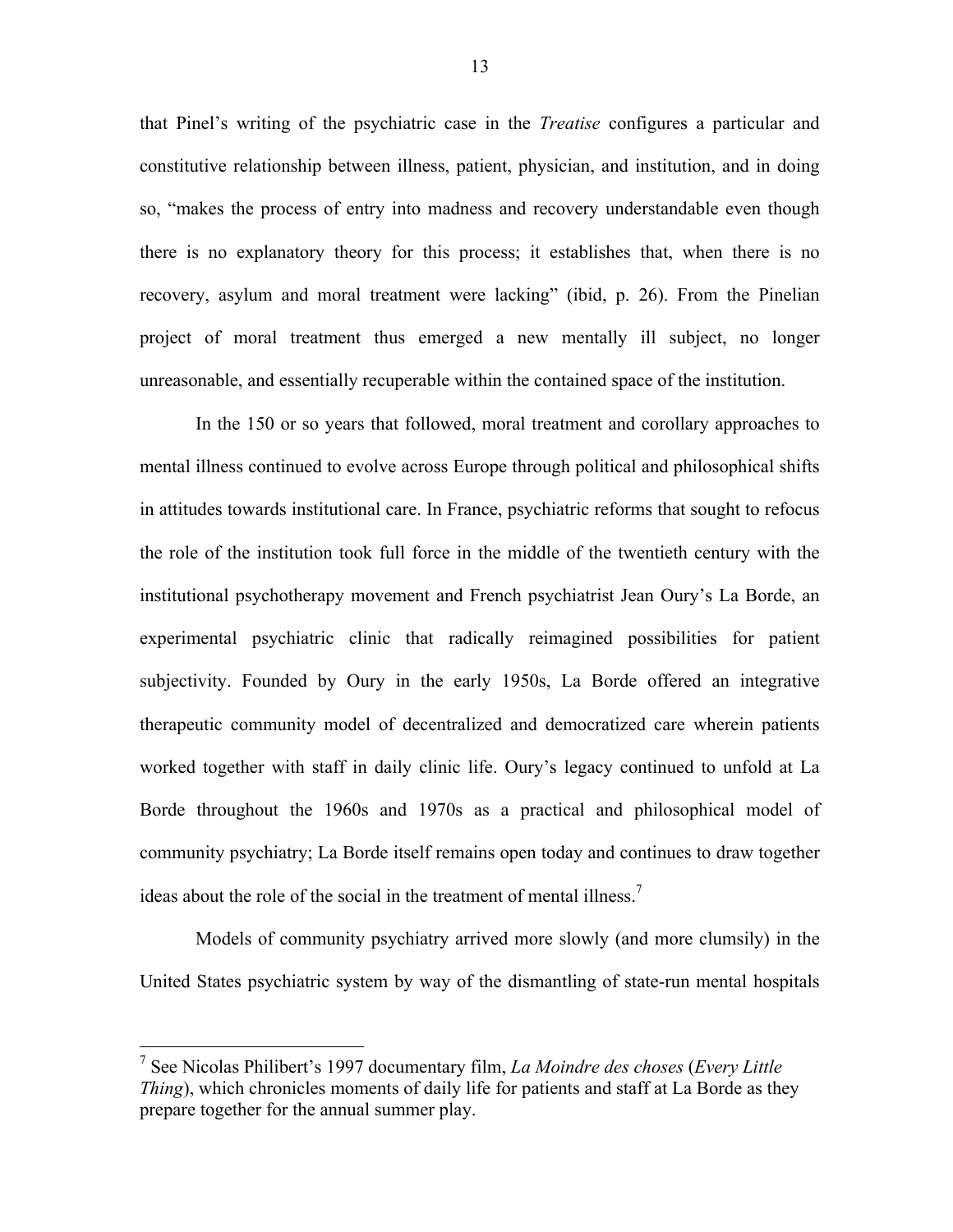around the same time Oury opened La Borde. For much of the late nineteenth and early twentieth century, a diagnosis of mental illness in the U.S. had generally forecast longterm hospitalization and isolation from society. By the early part of the twentieth century, scholarly appraisals of institutionalization began to argue that the mental hospital represented a new form of social control (See Goffman 1961), and various social, technological, and ideological developments soon led to an overhaul of the U.S. mental health care system throughout the 1950s and 1960s. By the 1970s, the deinstitutionalization movement had resulted in the countrywide shuttering of state mental hospitals and a sharp reduction in inpatient services, and in the wake of this movement, many people with psychiatric illnesses found themselves essentially unmoored from systems of mental health care. Soon, networks of community-based mental health services sprung up all over the country, however many individuals who experienced displacement from long-term institutional care now faced homelessness, poverty, addiction, relapse, and other forms of insecurity.

Described in stark terms as a "particular American social tragedy" (Scheper-Hughes and Lovell 1986), deinstitutionalization in the United States produced a new population of chronically ill individuals with little access to dependable welfare provision. In their comparison of North American deinstitutionalization and its parallel movement headed by Franco Basaglia in Italy, *Psichiatria Democratica* (democratic psychiatry), Nancy Scheper-Hughes and Anne Lovell illustrate how "new forms of social control" of the mentally ill emerged in the United States through various community programs for expatients and the newly diagnosed, including residences, day hospitals, and rehabilitation programs (Scheper-Hughes and Lovell 1986, p. 175). While Basaglia's program of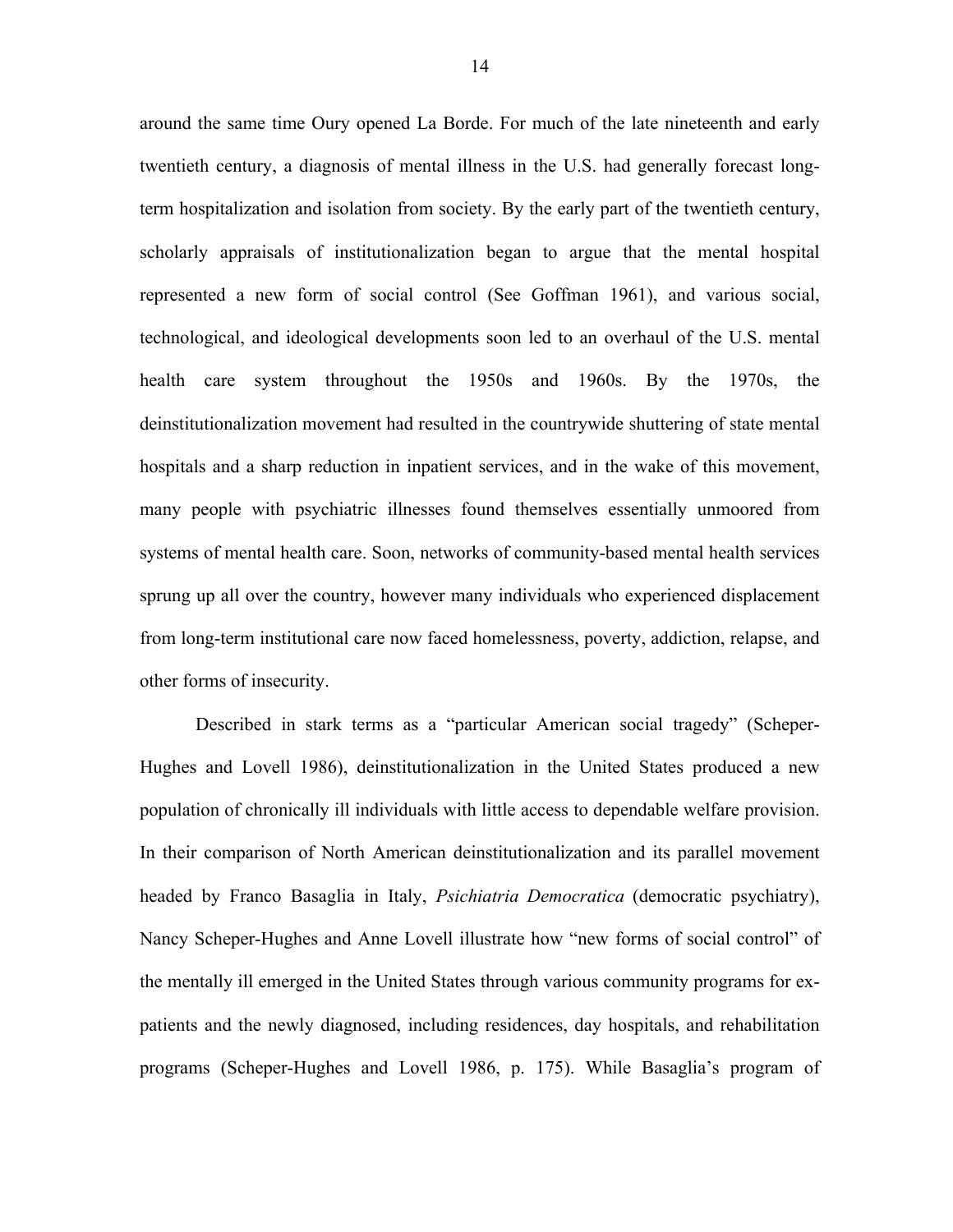democratic psychiatry sought to return subjectivity to psychiatric patients through practices of power-sharing between physician and patient, political organization with other community groups, widespread stigma reduction campaigns, and importantly, a recasting of the relationship between law and psychiatry, no such unified project was taken up in the United States. Scheper-Hughes and Lovell call for a Basaglian transformation of ideas and attitudes towards mental illness and an acceptance of new norms for community participation:

Insofar as a fundamental characteristic of madness is a refusal or an inability to participate according to the 'commonsense' groundrules of everyday living, this new spirit of tolerance would require an acceptance of some disorder, chaos, unreason in the speech, thoughts, actions of the so-called psychotic individual. It would mean a surrender of our reality-centric world view and an acceptance of the subjective experience of alternative realities…In Basaglian terms, this means an empowerment through words, an understanding that even 'delusional' or 'delirious' speech may be a febrile voice of protest, the only possible act of resistance and autonomy available to a silenced and excluded population (Scheper-Hughes and Lovell 1986, p. 176).

In practical terms, the authors suggest the establishment of community spaces in which people with mental illness, particularly the homeless, could seek refuge, find companionship, and receive basic social services. The push for non-therapeutic (as opposed to strictly medical) approaches to care for the chronically mentally ill resonated with reforms to welfare and social service provision and soon became a viable alternative to short-term hospitalization and an answer to the growing problem of homelessness in North American urban centers. In 1993, William Anthony introduced recovery as a new paradigm for the field of mental health, describing it as:

[A] deeply personal, unique process of changing one's attitudes, values, feelings, goals, skills and/or roles. It is a way of living a satisfying, hopeful, and contributing life even with limitations caused by illness. Recovery involves the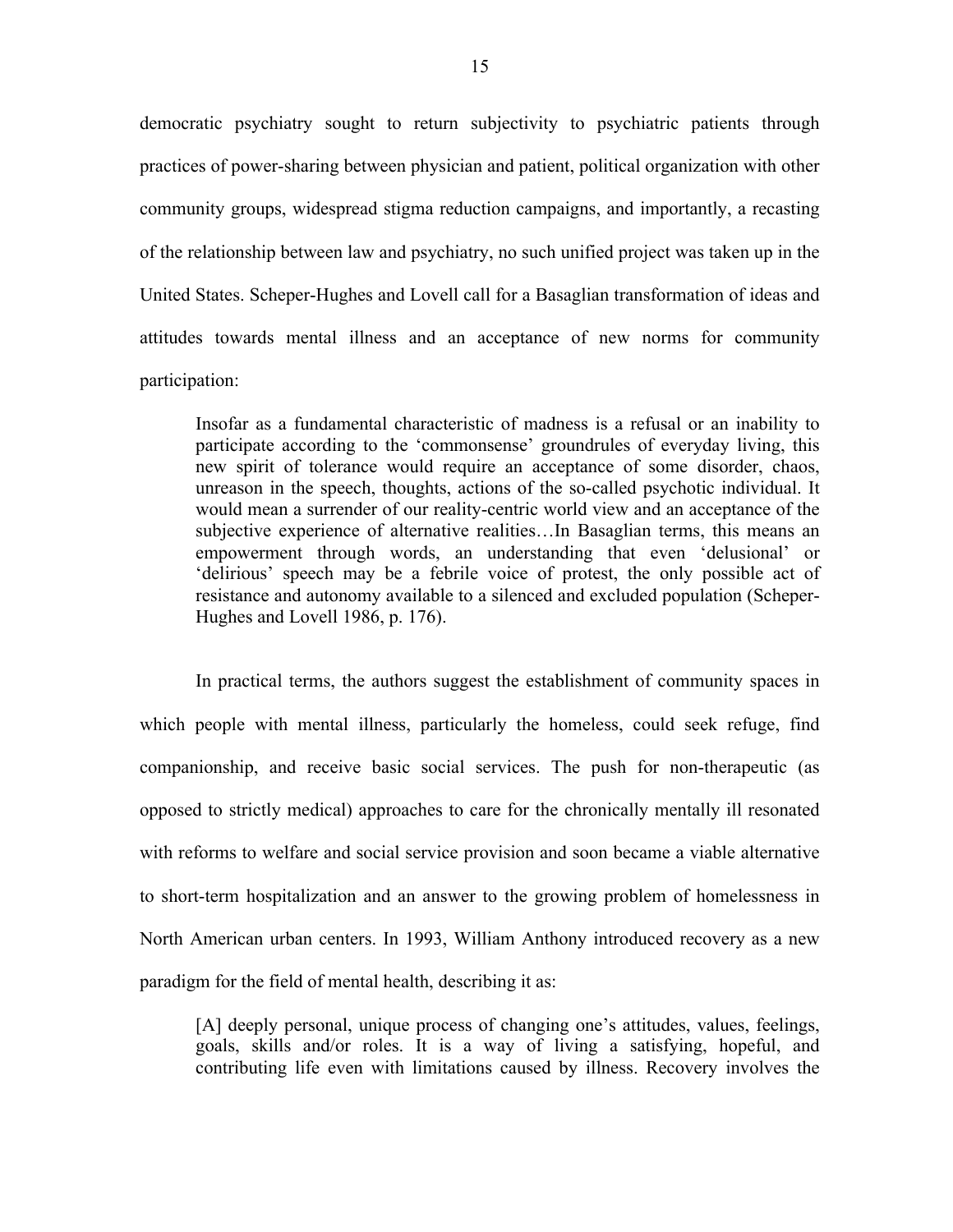development of new meaning and purpose in one's life as one grows beyond the catastrophic effects of mental illness (Anthony 1993, p. 527).

Anthony proposed a multi-dimensional concept of recovery that required an expansion and reconfiguration of service outcomes to include, "self-esteem, adjustment to disability, empowerment, and self-determination" (ibid, p. 528) for people with mental illness. The reconceptualization of recovery as more than symptom reduction resonated with ideas about the possibility for community reintegration and a financial impetus for reducing the incidence of hospitalization and patterns of re-hospitalization for chronic patients. In the following years, recovery was taken up as the central goal of mental health policy in the United States, and in 2003 was defined in the President's New Freedom Commission on Mental Health as "the process in which people are able to live, work, and learn, and participate fully in their communities. For some individuals, recovery is the ability to live a fulfilling and productive life despite a disability. For others, recovery implies the reduction or complete remission of symptoms" (DHHS 2003, p. 7). The Commission report described a transformed system that was "consumer-centered" and "recovery-oriented" based on a vision of recovery for all those diagnosed with mental illness.

#### *The Clubhouse Model*

As the recovery movement took hold in U.S. during the 1990s and early 2000s, day programs and other custodial forms of care were gradually replaced by models that emphasized community reintegration and participation for individuals diagnosed with mental illness. Among these recovery-oriented and community-based mental health programs was the Clubhouse Model of Psychosocial Rehabilitation. Prior to 2003, the Clubhouse where I conducted my fieldwork had functioned as a day program, which had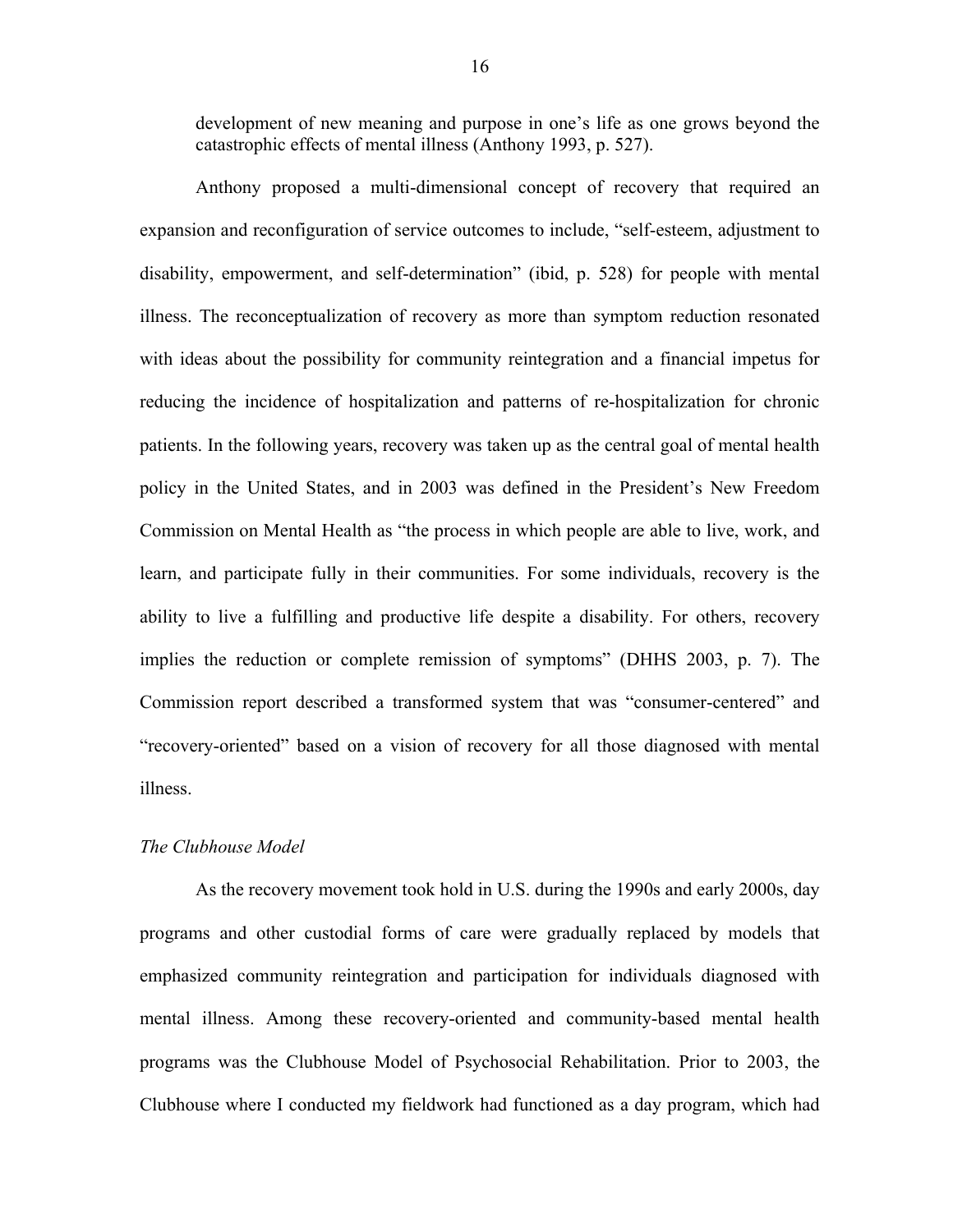operated as part of the social services arm of DMHS since the agency incorporated as a community non-profit in 1971. At the time of my fieldwork, the Clubhouse was moving towards gaining full and formal accreditation from Clubhouse International, the governing organization that oversees the development of clubhouse communities worldwide.<sup>8</sup> Requirements for Clubhouse accreditation are contained in the International Standards for Clubhouse Programs*,* last revised in 2012, which serve as a guideline for clubhouse programs, a code of ethics for staff, and a bill of rights for members. Originally drafted in 1989 as a "living document" to be reviewed every two years (Propst 1992, p. 26), the Standards continue to define the Clubhouse Model both in ethos and in operation.

The Clubhouse Model itself was developed based on the principles and structure of Fountain House, the first clubhouse, which opened its doors in New York City in 1948. Founded as a non-clinical support system for people discharged from mental hospitals, Fountain House emphasized principles of membership and belonging as key to recovery from mental illness. In 1977, Fountain House received a grant from the National Institute of Mental Health (NIMH) to develop the Clubhouse Model and assist in the national expansion of clubhouse programs. Over the next ten years, clubhouse communities were established across the United States, with 220 programs in place by 1987 (www.iccd.org). Today, Fountain House continues to function as a clubhouse and remains the philosophical and structural model for clubhouse programs worldwide:

[Fountain House] redefines organizational structures, first shifting the focus of all treatments from the pathologies of patients (who at Fountain House are referred to as "members") to the resilience that they exhibit to engage in everyday activities as the path to their own recovery. Practically, Fountain House establishes itself as an intentional working community in which the need for member participation and

 <sup>8</sup> Established in 1994 as the International Center for Clubhouse Development (ICCD), the organization changed its name to Clubhouse International in January 2013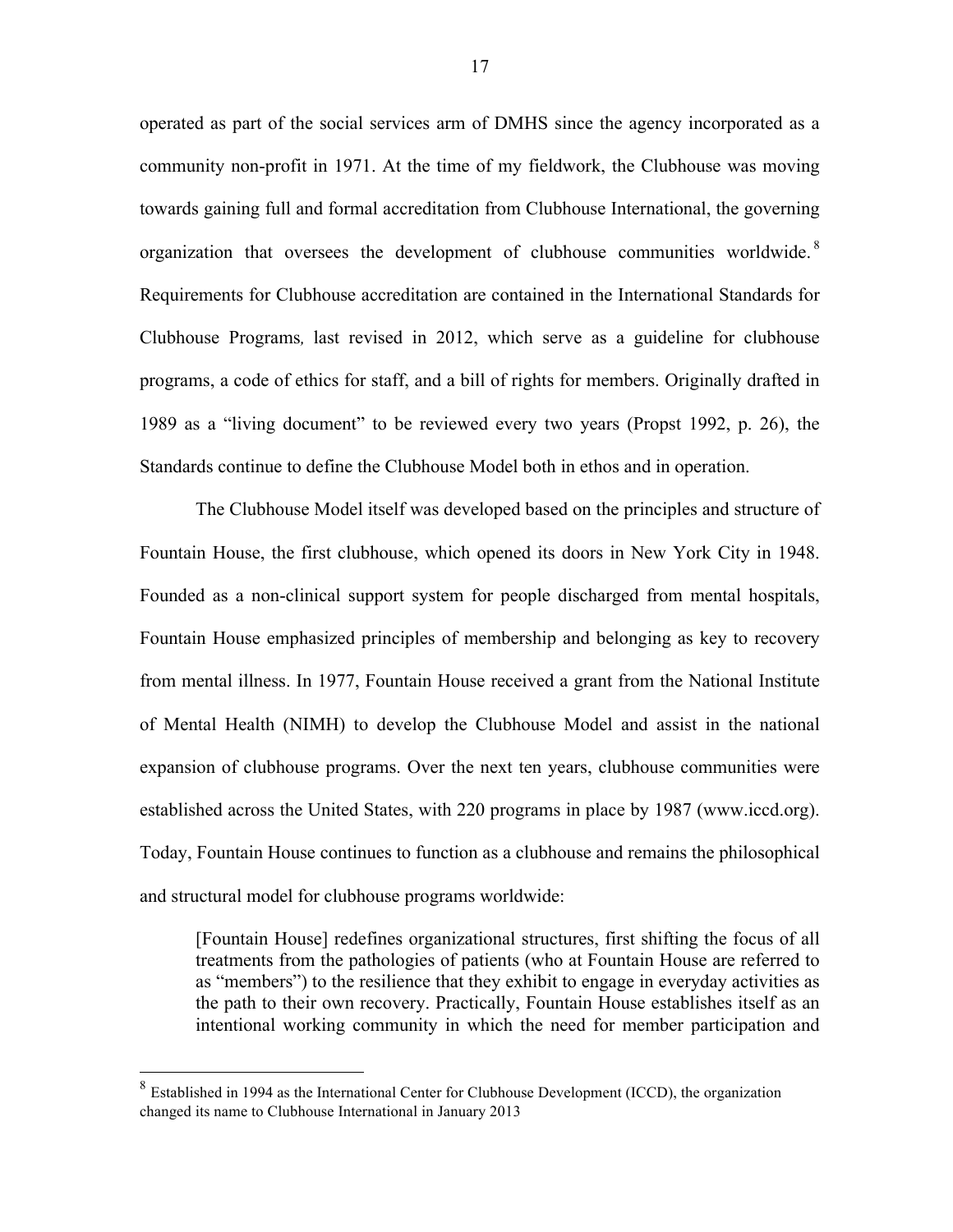choice in all matters empowers its members to take responsibility for their own recuperative progress as well as for that of others (Doyle et al. 2013, pp. 26-27).

While in biomedical discourse, recovery is measured and evaluated based on symptom reduction and effectiveness of pharmacotherapy, in non-clinical literature and practice recovery remains conceptually broad and ill-defined (Leamy et al 2011; Dickerson 2006), and difficult to evaluate from a policy standpoint (Spitzmueller 2014). The body of research on recovery-oriented approaches continues to grow, however the bulk to date has focused largely on program evaluations (Whitley and Siantz 2012;), including appraisals of the Clubhouse model (Hancock et al 2013). Recently, literature on non-biomedical conceptualizations of recovery has taken up the problems of contradiction in its definition as both an outcome and a process (Davidson et al. 2010). As a process, recovery represents a category of experience constitutive of a particular and prescribed way of being in the world – as an outcome, it signals a highly idealized and achievable form of selfhood. The increasing emphasis on non-biomedical conceptualizations of recovery in approaches to mental health care thus raises critical questions about how the paradigm of recovery, its logic and its discourses, shape individual experiences of illness and selfhood.

In the following sections, I demonstrate how Clubhouse members took up ideas about recovery and how these ideas entered into the ways members thought about and enacted selfhood within the program space. I show how the discourse and practices of recovery at the Clubhouse shaped possibilities, real or imagined, for autonomous selfhood – for some people, the recovery paradigm offered ways of thinking about themselves as determined and workable and oriented towards the future, while others spoke about recovery with a deep ambivalence that reflected uneasily in ideas about the self, in the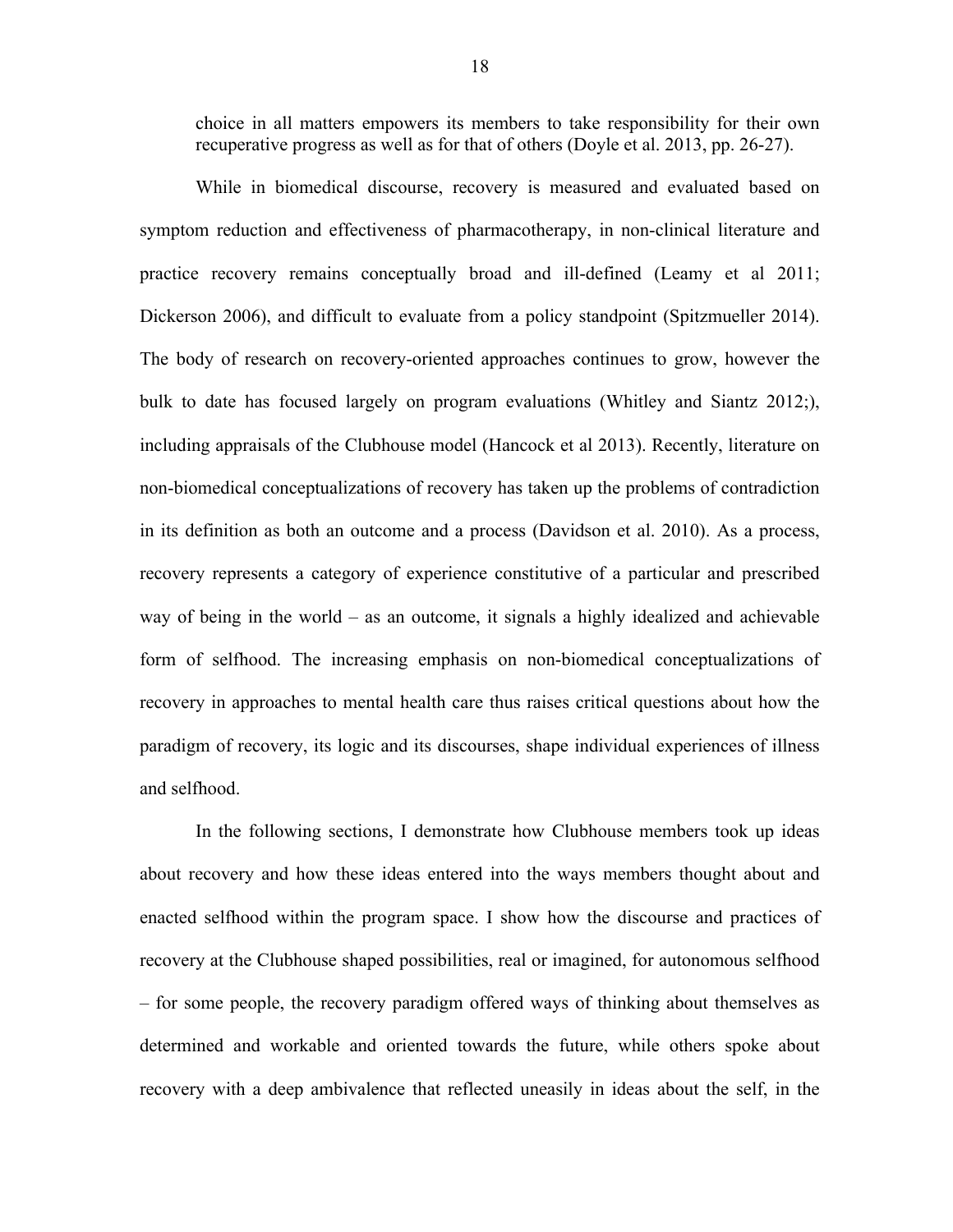present and through time. Furthermore, I argue that the act of return to the Clubhouse produced for members often-contradictory forms of selfhood by conditioning dependency upon a program that, paradoxically, expected the very opposite as part of the logic of recovery and self-determination.

*Tuesday, January 28th: Interview with Lonnie.* Ten minutes into our interview, Lonnie tells me, suddenly, "I don't wanna do this." "No more questions?" I ask. "No," she says, with a half smile that's almost a smirk, "I'm shy." I close my notebook and watch her stand up. Lonnie stretches, and then shoves her hands into the front pocket of her sweatshirt. She makes for the door, then turns back to look at me. "When you come here, do *you* recover? What do you get out of this? Hanging with all these crazy people?" I'm caught off guard and can't find an answer for moment. "I like the company," I tell her, weakly. She's halfway out the door by the time I say this and she stops and laughs. "The company? Ha! I do *not* enjoy the company! As soon as I get a job I am moving the fuck on up OUTTA here!"

# *"Recovering what?"*

I first met Lonnie when I began volunteering at the Clubhouse in October 2012. She had only been a member for a few months by then and was working next door at the DMHS reception desk as part of the Transitional Employment program. Like many other members, Lonnie had spent years in and out of prison and had been taken to "Receiving" (as members referred to the psychiatric unit at Detroit Receiving Hospital) more than once. For Lonnie, the Clubhouse seemed to be a place she both relied upon and resented; she often spoke disparagingly about the program and complained about staff and other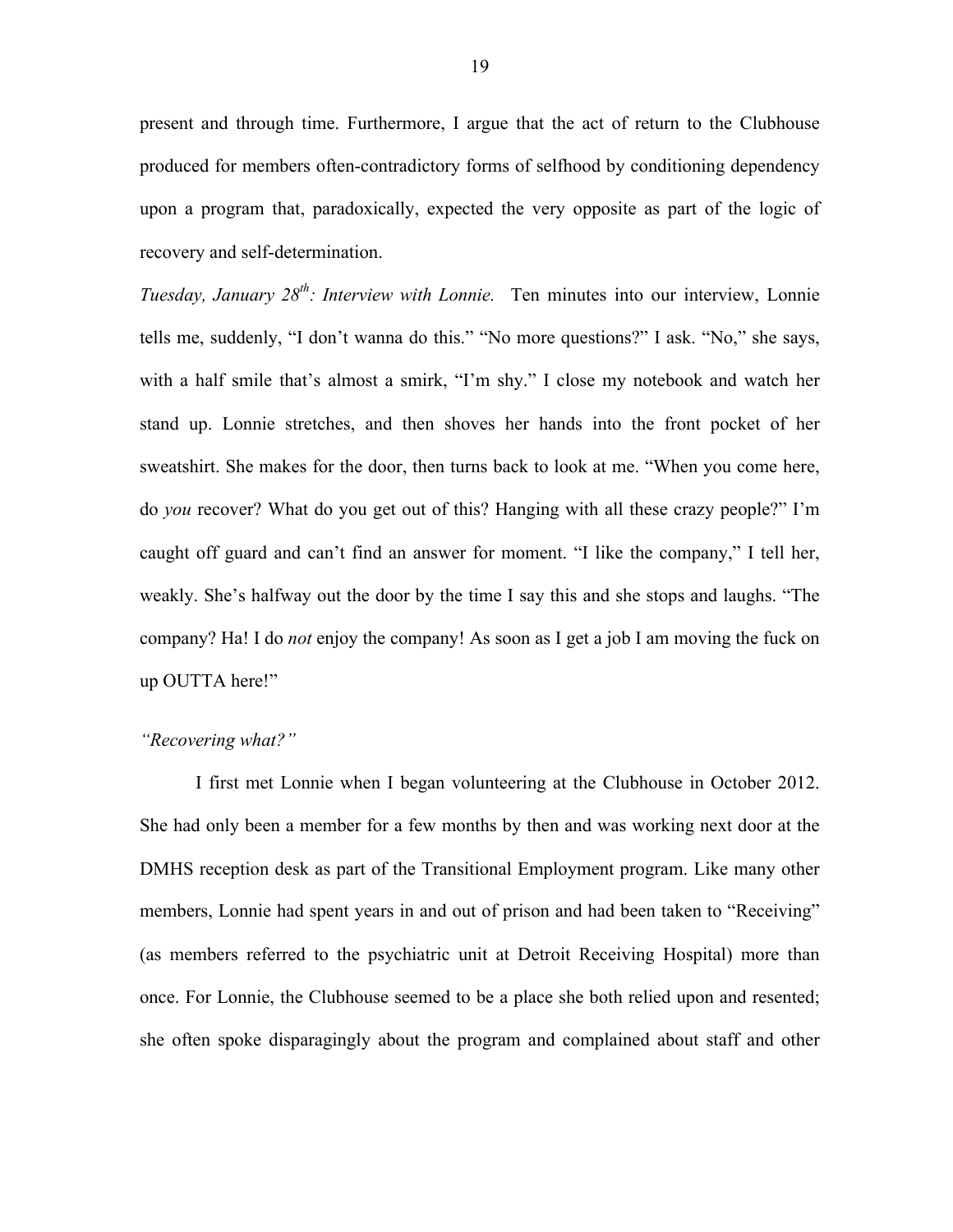members, yet she continued to return regularly, even after her position at the reception desk ended.

Before she cut short our interview, Lonnie told me that coming to the Clubhouse every day kept her motivated, "staying on my toes." When I asked what the idea of "recovery" meant to her, she responded sarcastically, "Recovering what?" Then she told me, "Taking your meds on a regular basis, talking, seeing your doctor on a regular basis." Lonnie explained that she wasn't "completely recovered," because she still needed "a little help in some areas." When I asked if she thought it was possible to completely recover, she responded, "No, I don't think you can. I don't know. Yeah, you can. I think you can. *I*  can, yeah. Eventually."

While members thought about and talked about recovery in different ways, the conversation I had with Lonnie spoke powerfully to how ideas about recovery formed, and entered into ideas about the self within the space of the Clubhouse. In particular, our exchange reflected the contingent and often-contradictory terms in which ideas about recovery took effect in how members envisioned possibilities for the self and the future. During our interview, Lonnie had talked about recovery in terms of therapeutic selfmanagement by describing behavior – taking medication, seeing a doctor – that happened elsewhere, outside of the Clubhouse. However, our exchange afterwards and Lonnie's question to me – did *I* recover by coming to the Clubhouse – did more than point to the precariousness and ambiguity of my own role there; it illustrated how ideas about recovery and possibilities for the self were entwined with the act of returning to the Clubhouse space. Lonnie continued to attend the Clubhouse every day, in part because she wasn't "completely recovered" and in part because it kept her motivated. At the same time, she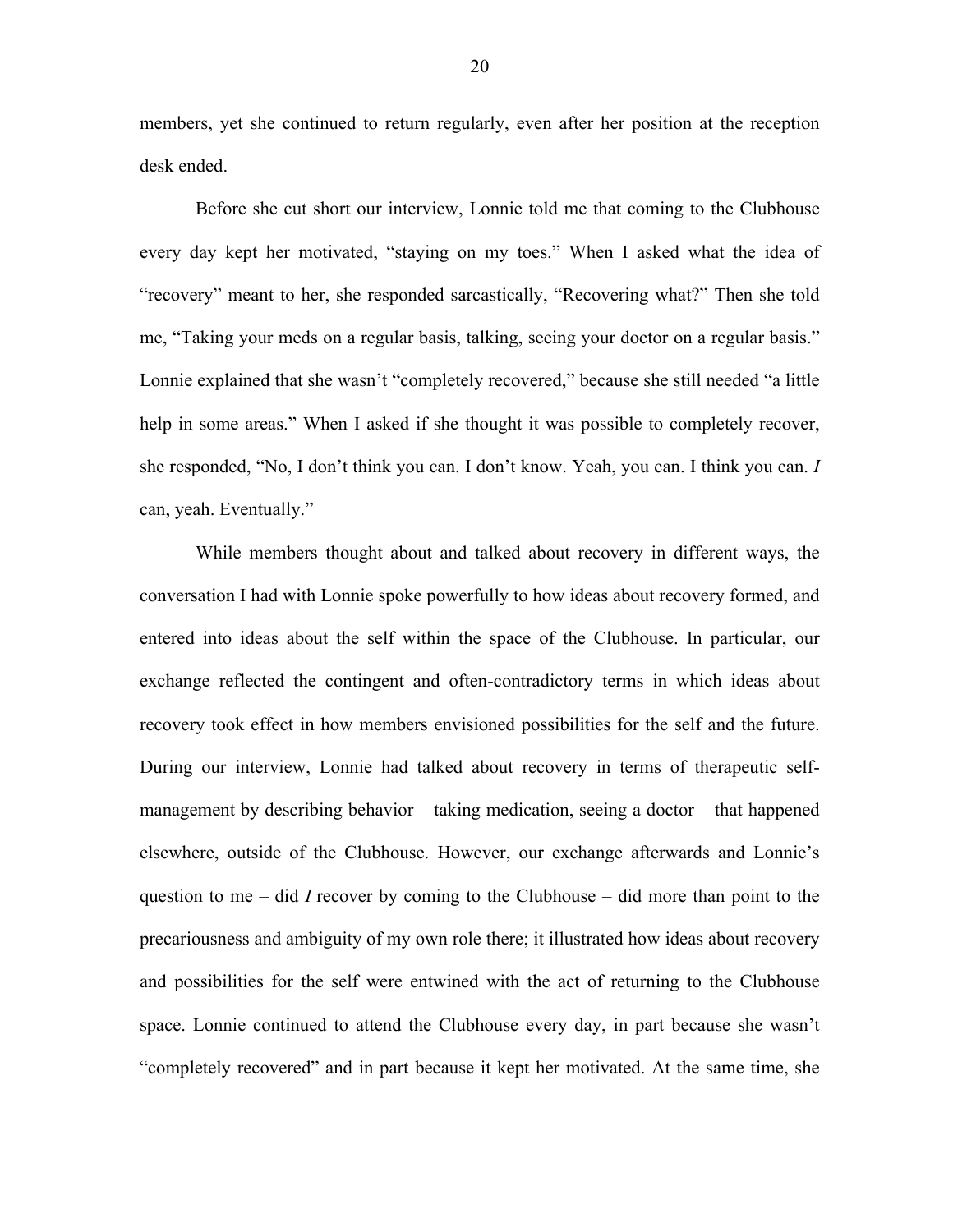couched possibilities for herself – such as getting a job – in a strong desire to break from the very space to which she chose to return daily. As a Clubhouse member, Lonnie was encouraged to act as a responsible and self-determined subject – yet, the very possibilities for doing so were limited by her own ambivalence regarding the possibilities for recovery. Thus, by continuing to return to the Clubhouse each day, Lonnie came to model a precarious and paradoxical form of subjectivity in which agency, independence, and choice became contingencies, rather than givens of selfhood.

*Turning and Returning to the Self*

Most everybody here has a "former," a person they don't want to get back to. ––Chase, Clubhouse Member

In his essay, "Is a Pedagogy of Healing Possible?" Georges Canguilhem writes that the idea or possibility of a cure illusorily gestures to "an end to a disturbance and a return to an anterior order" (Canguilhem 2012, p. 55). He follows by pointing out the conceptual trouble inhered in the prefix "re- $\frac{1}{2}$ " in terms like "recovery" – namely, that "re-" suggests in illness and disease a quality of reversibility not only in their organic process, but in how they form (and inform) categories of experience. For Canguilhem, there is no return, only the establishment of new norms by way of healing, distinct from cure, as an individual and subjective process.<sup>10</sup> Particularly in the experiential landscape of chronic mental illness, where pathology remains elusive and treatment regimens resolve to manage rather than

 <sup>9</sup> According to the *Oxford English Dictionary*, the original sense of *re-* derives from the Latin for 'back' or 'backwards' and is used "with the general sense of 'back' or 'again'" as an English prefix ("re-, prefix." *OED Online.* Oxford University Press, June 2013. Web 22 July 2014).

<sup>&</sup>lt;sup>10</sup> In *The Clinic and Elsewhere* (2013), Todd Meyers elaborates and clarifies this distinction between healing and cure through his ethnographic account of the therapeutic careers of opiate-dependent adolescents and the pharmaceuticals they used. Meyers suggests that "[t]herapeutics can be understood though the forms of speech taken up in the clinic, and the objects this speech adheres to" (p. 10). Language of the clinic, Meyers argues, has the potential to conflate healing and cure.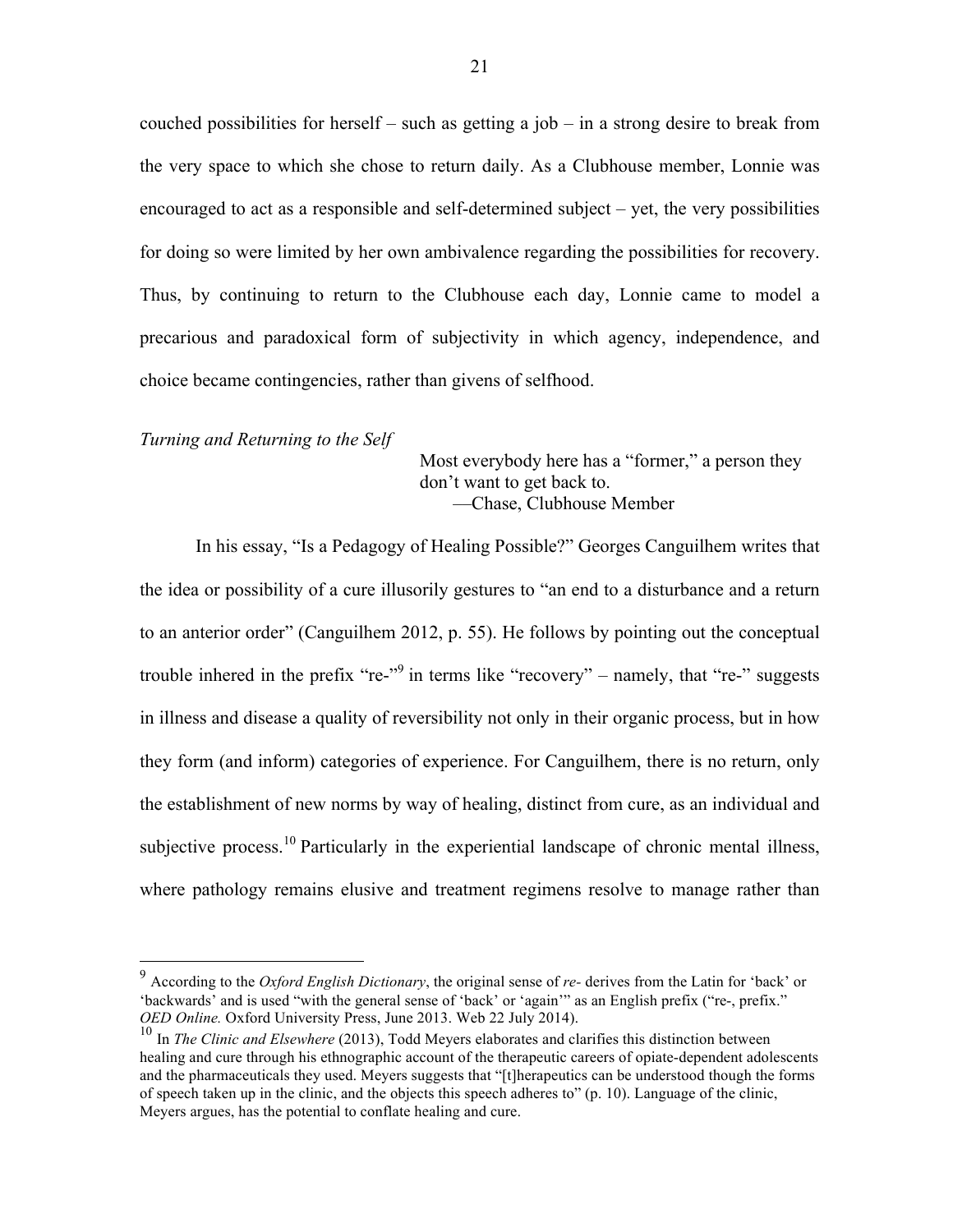eliminate disease and its constituents, the idea of return to a prior way of being represents a conceptual chimera.

While the conceptual framework of recovery emphasizes 'regaining' what has been 'lost' through experiences of chronic mental illness, members often spoke of recovery in terms of potential and possibility. Paradoxically, the idea of return to a 'former' self is somewhat antithetical to the logic of recovery, which posits a realization and fulfillment of unmet potential. Often, members spoke of recovery as "making up for lost time" and "just now getting stuff going" – enacting themselves in ways they had felt unable to prior to joining the Clubhouse. Asher explained, "I have a lot going for me, and I just squandered it. Yeah, I can still make something out of what's left of my life." Asher felt that recovery was an "everyday process you go through" as well as something he could "use" to battle the challenges of day-to-day living. He felt that recovery was ongoing and in a sense, asymptotic - he explained that if a person became "recovered" it could open the possibility "to slip back into some garbage." In this way, Asher envisioned recovery as a prophylactic *against* return to an anterior way of being that he felt threatened the possibilities for working upon his present self and working towards an imagined future.

Ideas about recovery took shape, in part, through affective and rhetorical measures enacted by staff. References to recovery were often used as a way of reinforcing expected norms of behavior among members, deployed as encouragement, coercion, or admonition. Neri, the Clubhouse Director, typically invoked the word "recovery" during meetings, often in reference to the program's rules, policies, or structure. When changes took place in the Clubhouse (which was often), and particularly when the changes were effected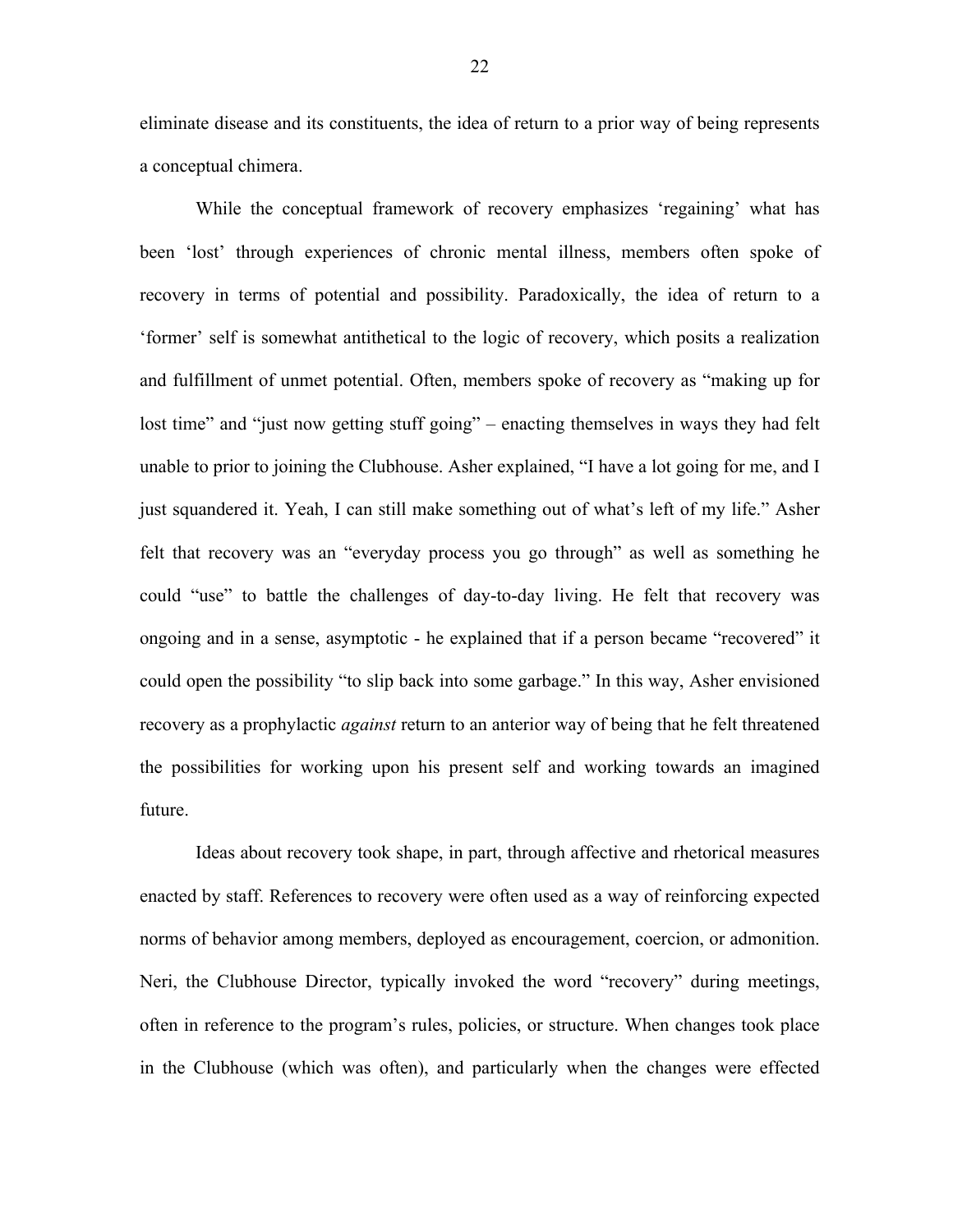without consulting the membership for consent (which, despite the emphasis on selfgovernance, was often), "recovery" and its discourse of empowerment, self-improvement, responsibility, and progress were used in explanation or defense. After a set of staff layoffs initiated by the DMHS administration, Sandy Ware, the Clinical Director from DMHS attended a Wednesday meeting. When members voiced anger at the decision to fire staff, and frustration at the process by which the decision was made (without them), Sandy responded by using the language of recovery and empowerment. Referring to the staff who were let go, she said: "You have allowed them to empower you with strengths you didn't have before. Use those strengths to deal with change. That's what life is about, change. Without change, it's death. Like a flower, always growing. If it stops growing, it dies." She continued, "That shows progress. Bianca, Neri, whoever it is, they offer you things, but *only you can empower yourself*." By using metaphorical language and the rhetoric of empowerment and progress, Sandy thus attempted to reconfigure members' feelings as opportunities to enact the self within the paradigm of recovery.

While some members had clear ideas about what recovery meant and clear ways of defining it (e.g. "Living life on life's terms!), others, like Lonnie, displayed ambivalence or uncertainty about how to define or enact recovery. Lorraine, a long-time Clubhouse member told me that recovery meant "learning how to control my temper; talking to people more about my anger." When I asked if she thought it was possible to recover she responded, "I'm trying, but I don't think it's working correctly." Later, when we spoke about goals, Lorraine told me that she had been working on building her self-esteem. "Is working on your self-esteem part of recovery?" I asked. Lorraine shrugged and looked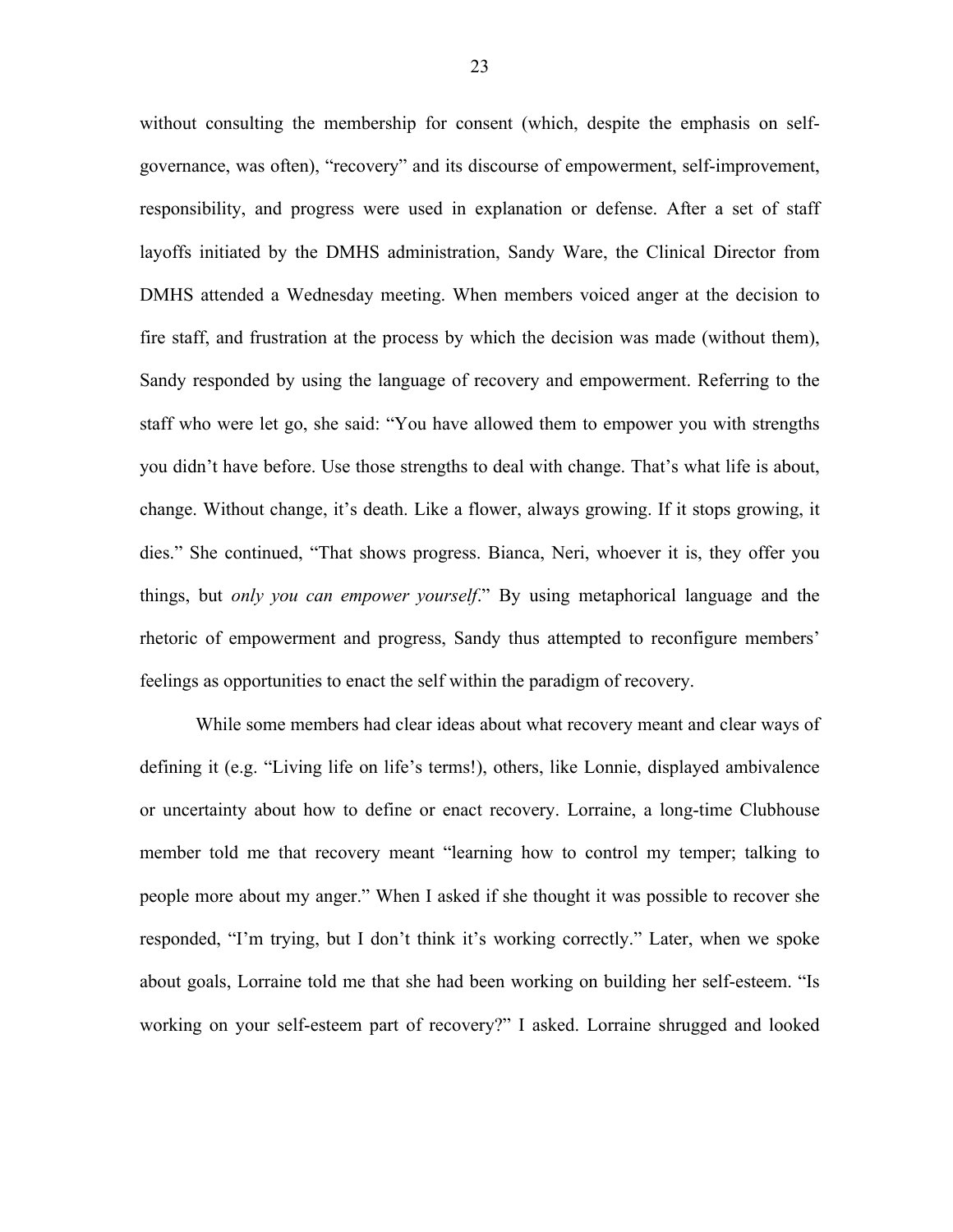confused. I asked the question again and she told me, "I don't know. No one ever explained it to me, what recovery means. Never."

Thus, despite the definition of the Clubhouse Model as a recovery-oriented support program and constant references, subtle and explicit, to recovery and its associated discourses, recovery eluded any singular or set of shared definition. Rather, ways of understanding and speaking about recovery indexed ways in which members thought about the self. In particular, ideas about recovery took on a temporal dimension that perpetuated in ideas about the self through time. For Clubhouse members, as well as staff, ways of thinking and talking about recovery rendered it a variable and contingent category of experience.

# *"I can't"*

One Wednesday when it came time to read the Clubhouse general policies and rules of conduct, Neri suggested that the members try and list the policies and rules from memory, instead. Someone called out, "Everyone has to participate in a work unit." Neri corrected this statement, telling everyone, "Actually, that's not true. No one *has* to participate. I mean, it's crappy, but it's voluntary."

According to the Clubhouse Model, participation in all program activities is voluntary. In keeping with the International Standards for Clubhouse Programs, which states that there must be "no agreements, contracts, schedules, or rules intended to enforce participation of members" (ICCD 2010), the Clubhouse general rules and policies were framed as prohibitive guidelines, such as "do not beg for cigarettes or money," rather than requirements. Members were ideally empowered, as self-determined subjects, to define, choose and enact the ways in which they participated in the Clubhouse program.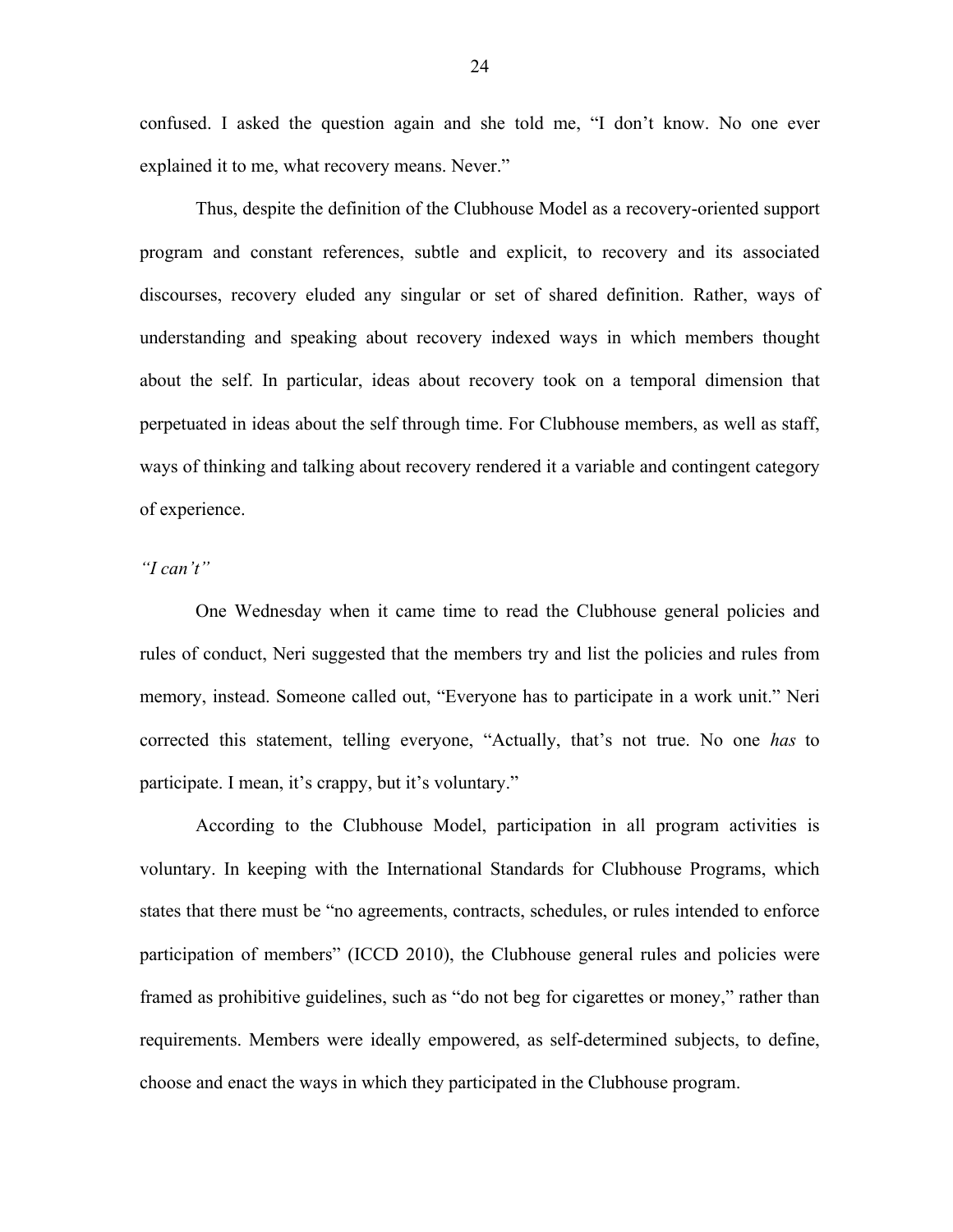The voluntary nature of Clubhouse participation aligns with the logic of selfdetermination central to the recovery paradigm. However, it often produced tensions and frustrations between members and staff and among members themselves. Discussions about participation were a cornerstone of Wednesday meetings and often entailed general entreaties for increased member attendance and involvement in Clubhouse activities. As stated in the International Standards and echoed in the Clubhouse Handbook, membership is without time limits – once you become a member, "you are a member for life!" (Revised 2013 Clubhouse Handbook). However, lifetime membership had its caveats. To be considered an "active" member at the Clubhouse, minimum attendance is four hours per week. Members who failed to meet this quota on a regular basis risked being flagged as "inactive," which had consequences with regard to inclusion in program activities, such as outings and special events, and access to services or resources, such as bus tickets. There were also social consequences to sporadic attendance, which took form in expressions of disappointment and resentment on the part of staff and members towards individuals who come infrequently or irregularly. Despite the acknowledgement that many factors, financial, logistical, social and personal, contributed to people's ability to attend the Clubhouse, the emphasis on attendance and participation privileged those who came often over those who did not.

Participation thus entailed ways for members to enact the self within the prescribed norms and expectations of the Clubhouse program. Attendance formed a minimum category of participation and the lower limit of what was expected or accepted as possible for members by staff and other members. For some people, attendance entailed simply *being there* – the act of showing up and being physically present at the Clubhouse.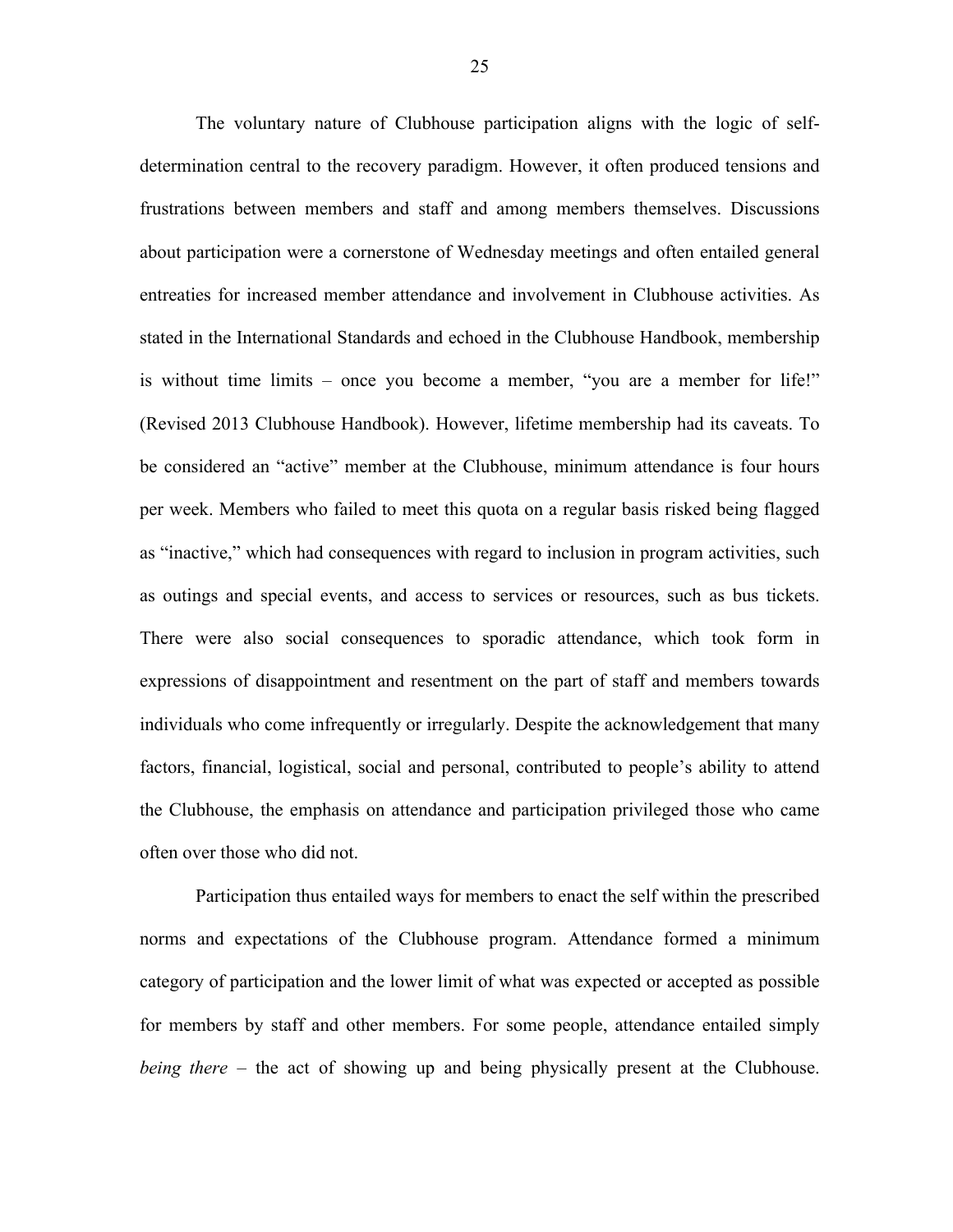Particularly for long-time members, *being there* did not necessarily represent an agentive or performative choice to participate in the Clubhouse program; rather, attendance was part of a broader system of caretaking in which they were already enrolled. Members who lived in AFC homes, for example, were dropped off and retrieved daily – while Clubhouse membership was voluntary, attendance was often required by AFC homes or necessary for members to obtain or preserve other supportive housing arrangements.

For example, Mario and Clyde were two members who lived at the same AFC home, and whether by virtue of this fact or the fact of empathy, whose relationship was one of caretaking. Clyde, who was blind in one eye, walked with a cane and had no longterm and little short-term memory, often helped Mario who was fully blind and did not speak – though, he responded to questions directed at him (e.g. "Mario, did someone bring you lunch?") by nodding or shaking his head. Clyde spoke, though the troubles with his memory made conversation difficult to sustain. I spoke with Clyde on occasion, and staff would sometimes make efforts to engage him, but I rarely saw him interact with other members except for Mario. The two of them would often spend the mornings and afternoons together in a pair of chairs against one wall of the common room, with Mario usually dozing and Clyde staring quietly out into the room as the day unfolded around them.

Throughout the day, when he was not sitting against the wall, Mario sat at tables, arms pulled through the sleeves of his shirt and crossed over his chest, stretching the material to create a kind of cocoon into which he could retreat and burrow his face. As the WOD began, he was moved from chair to chair, table to table, where each time he resumed this position. Mario appeared to sleep most of the time, though I often wondered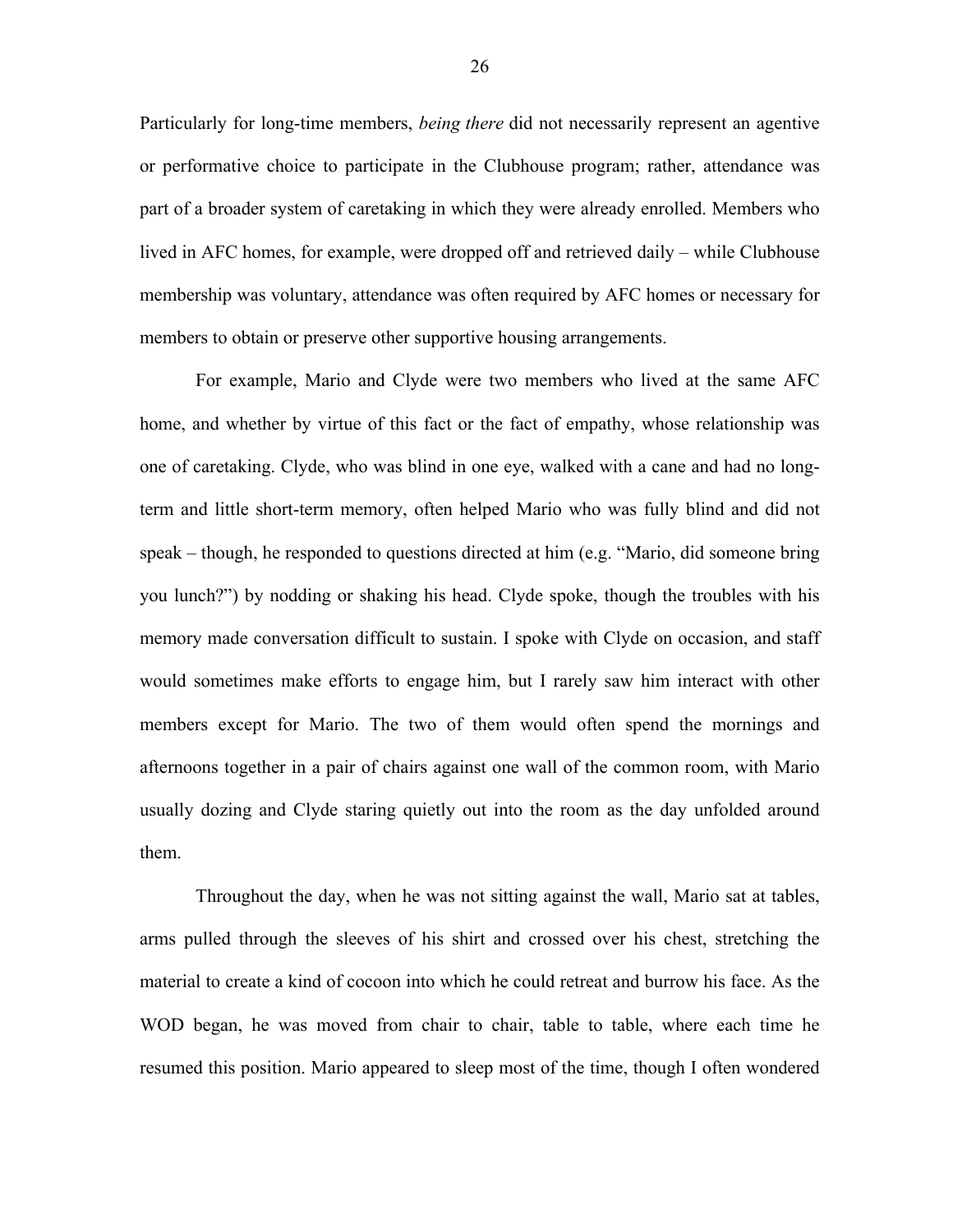if he was sleeping or if he was merely floating in and out of consciousness, and how his consciousness was constructed at all. When Mario needed to be moved, Clyde was often the one to do so, rousing him from his apparent unconsciousness and redirecting him to another space where he could continue to be out of the way. The demands on Clyde and Mario by staff and other members were few and remained in the realm of caretaking – Clyde was responsible for moving Mario from place to place, out of the way and Mario was responsible for complying, which he always did. Neither were asked or told to do much else beyond constantly relocate their bodies within the Clubhouse space until it was time for them to be picked up and taken home at the end of the day. For Clyde and Mario, Clubhouse participation entailed little more than *being there* as the limit of possibility for enacting the self each day.

To understand the parameters of what is possible for the self within the Clubhouse space, what is *not possible* must also be considered – what is assumed not possible, what is decided upon as not possible, what is *made* not possible through the mutual projections of members and staff. The International Standards state that all members have "equal access to every Clubhouse opportunity with no differentiation based on diagnosis or level of functioning" (ICCD 2012). Yet, I often observed how perceptions held by staff and members with regard to level of functioning – including self-perceived limitations and potentialities – shaped expectations about Clubhouse participation that constrained or altogether foreclosed possibilities for enacting the self. Recall Caleb's repeated assurance that he was doing "the best I can" as facilitator of the Wednesday meeting, a refrain I heard repeated by members at different moments.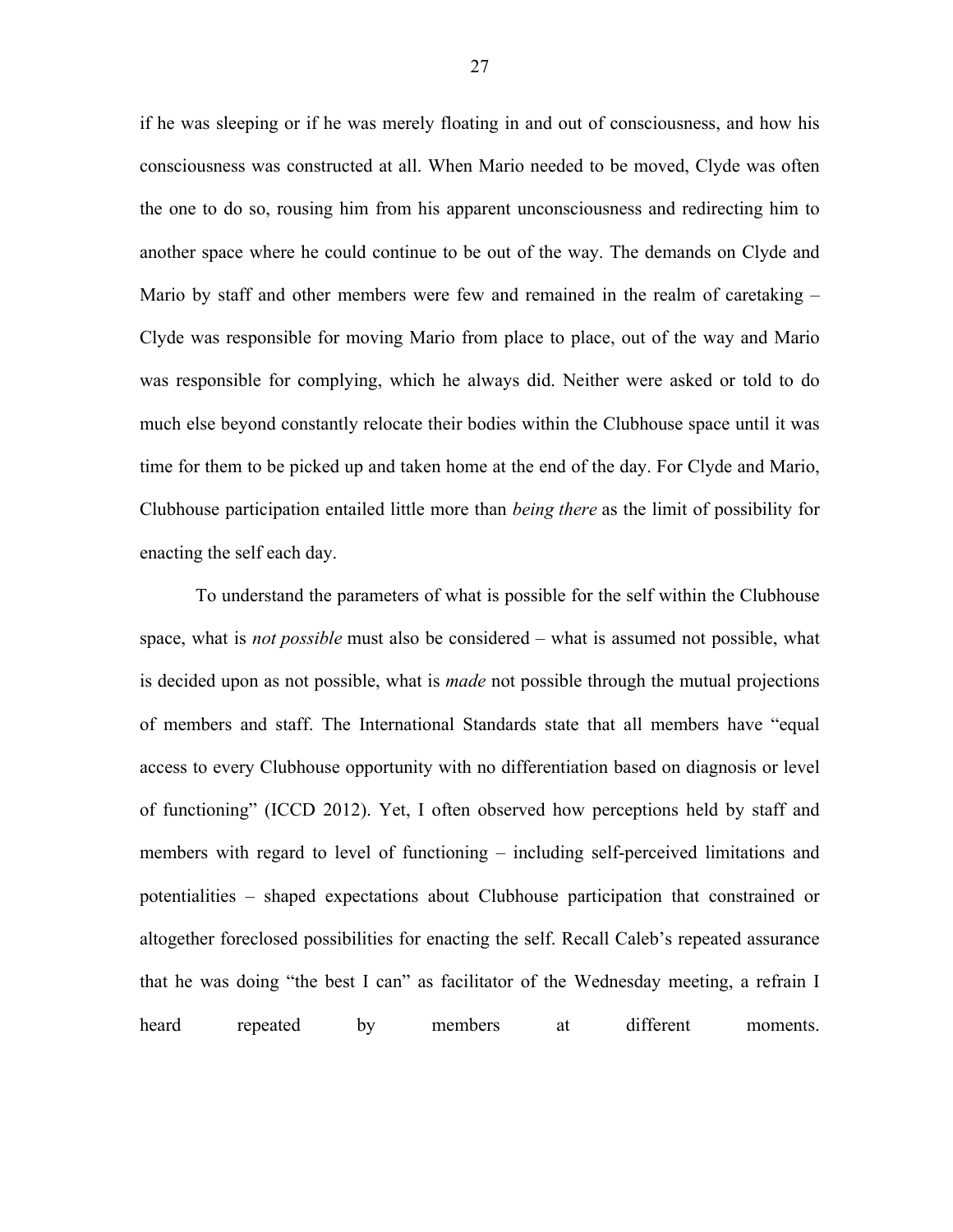#### **Personhood, Pathology, Place**

At the end of the weekly clubhouse meeting, Lorraine remained seated while the other members dispersed, her face showing visible upset. When I went over to ask if she was okay, she plunged her head down into crossed arms and shook it back and forth, then began to cry at the table. Concerned, I asked Lorraine if she wanted to talk but she continued to shake her head, shoulders heaving, until I asked if she wanted to be left alone, to which she nodded yes. Though other members appeared to notice Lorraine's distress, only one person came over to ask if she was okay and after receiving a similar response, shrugged and walked off. I stood by the table for a moment, unsure of whether to step back or to press Lorraine further. Soon, Neri approached and motioned me away, leaving Lorraine seated alone.

Later, at lunch, Lorraine sat down beside me and apologized for crying. She explained that she was feeling sad because one of the staff at her AFC home was going on vacation for a few days and because she missed her father, who passed away a few years ago. Lorraine then added, "But I'm getting my shot tomorrow, so I'll calm down." I was struck by Lorraine's apology and by the coupling of her explanation with the assurance that she would soon be medicated. I asked the name of the shot, and without hesitation, she told me, "Prolixin."<sup>11</sup> I nodded and our conversation carried on, leaving the subject of Lorraine's emotional display behind.

 <sup>11</sup> In the form of Fluphenazine Decanoate, Prolixin is an injectable drug used to stabilize people experiencing acute psychosis and as a long-term maintenance therapy to control symptoms of schizophrenia. According to the NAMI website, where a list of general information regarding medications is readily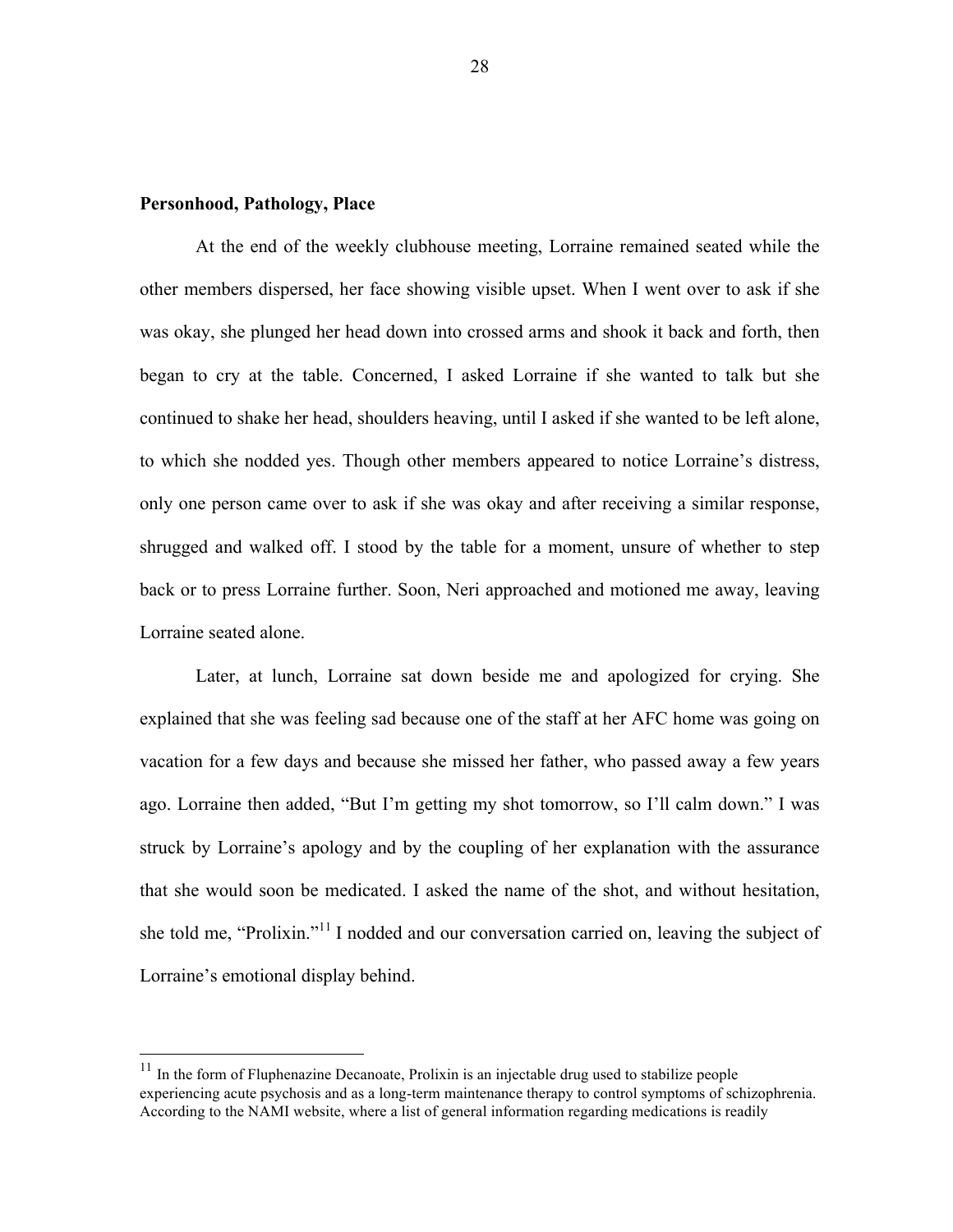Whether or not Lorraine was familiar with the hormonal recalibration that Prolixin effected daily in her brain was unclear; what *was* clear was that Lorraine associated her ability to manage her emotions with the time-bound effectiveness of the medication. As a maintenance therapy, Prolixin is generally administered every 2-3 weeks. Lorraine's assurance that she would "calm down" after her shot conveyed a sense that she perceived the range of her emotional acuity to coincide with the trajectory of the injection she received. Despite the context she provided in her explanation to me, crying in the space of the Clubhouse appeared to signal to Lorraine that she required pharmaceutical treatment in order to maintain, or return to, her regimen of emotional self-management.

Lorraine's apology for crying also conveyed to me that she viewed her feelings and outward expression of sadness as somehow inappropriate or out of place in the Clubhouse space. My interaction with Lorraine while she was upset had unsettled me, partly because her expressed desire to be left alone appeared at odds with her public display of distress in the common room and partly because my instincts to approach her seemed at odds with what was seen as appropriate by staff, other members, and by Lorraine herself. At that point, I had known Lorraine for more than a year and a half, ever since I had first become involved with the Clubhouse. Over that time, we had spent many hours sitting and speaking together and I felt that we had developed a strong rapport. Yet, my experience with Lorraine that morning called into thinking the possibilities for empathy and care in our relationship and made me consider the ways in which I enacted my own emotional register in interactions with Clubhouse members. As well, it raised questions about the

available, Fluphenazine is a first generation antipsychotic that "works in the brain" where it "rebalances dopamine to improve thinking, mood, and behavior" (www.nami.org).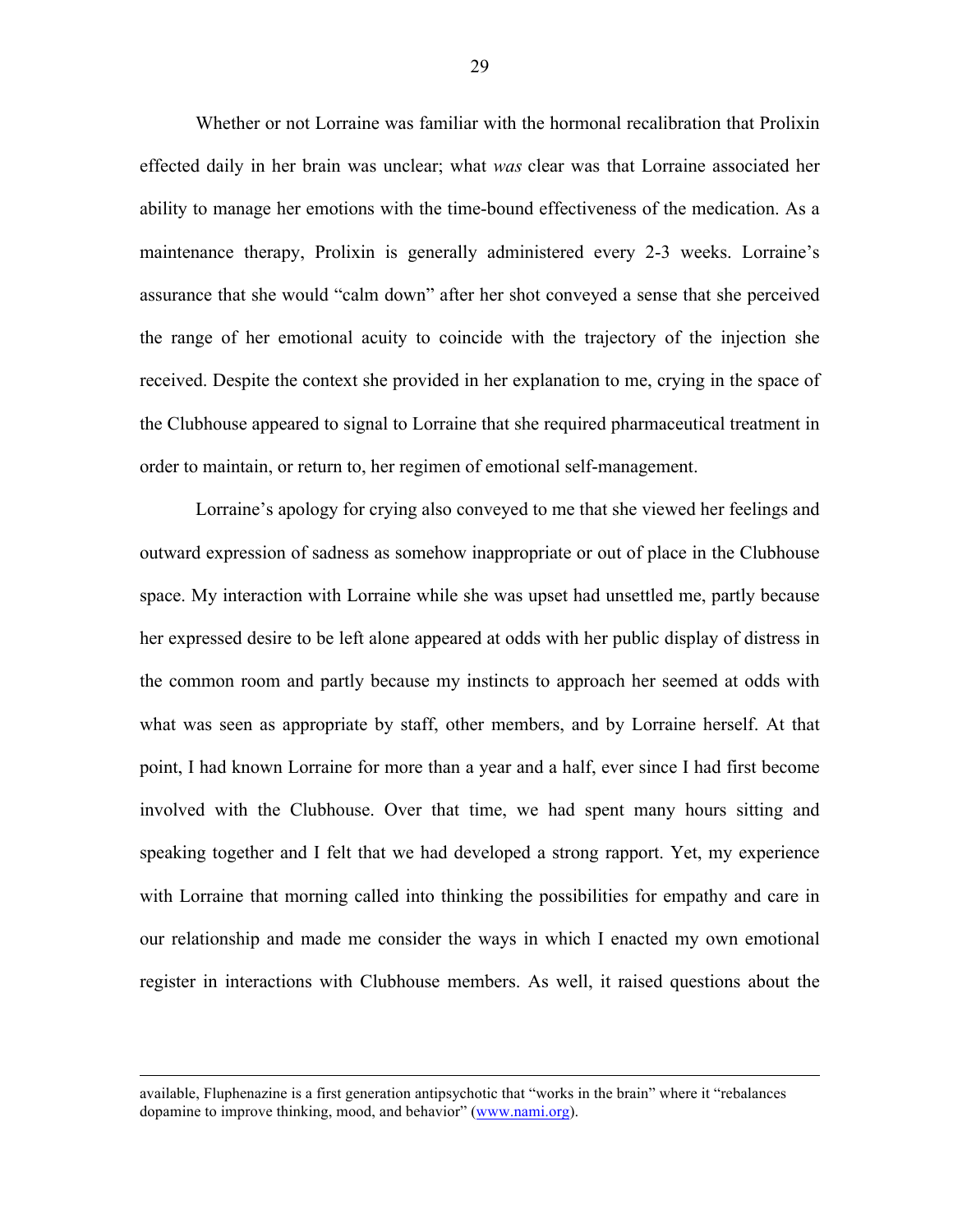ways that emotional self-management was expected or conditioned to occur within the Clubhouse.

*Wednesday, March 5th: Clubhouse Meeting.* During Issues and Concerns, a member named Amalia raises her hand and announces that she's been feeling a "disconnect" with the staff lately, which has affected her desire to attend the Clubhouse. "I arrive and everyone's barking orders, 'Do this,' 'Do that,' and no one says, 'Girl, how you doing today?'" she explains. "We got cooking classes, we got Talia, we got outings, but the connect with the staff is missing. We got no emotional contact."

Today, Sandy Ware, the Director of Clinical Operations from "upstairs" is at the meeting, an overture as part of her efforts to ease discontent among members following recent Clubhouse staff layoffs. She stands up from her chair by the door and opens her arms, walking towards the center of the room. "Are you connected to case managers and therapists?" she asks, sounding rhetorical in her tone, looking around at everyone seated at the tables. "That's where you need to get serious emotional contact and support." Sandy reminds members that her door is always open, and walks over to a different member, resting her hand on his shoulder. "Right, Josiah?" she says. He nods, without looking up. Sandy returns to her seat and the meeting continues.

## *"We all have mental illness"*

Although a diagnosis of severe and persistent mental illness is a prerequisite for membership, within the Clubhouse Model psychiatric pathology is seen as distinct from and often, peripheral to personhood. The separation of the self as mentally ill from the agentive, rational, and self-determined subject is reflected in the International Standards, which prohibit "medication clinics, day treatment or therapy programs" within the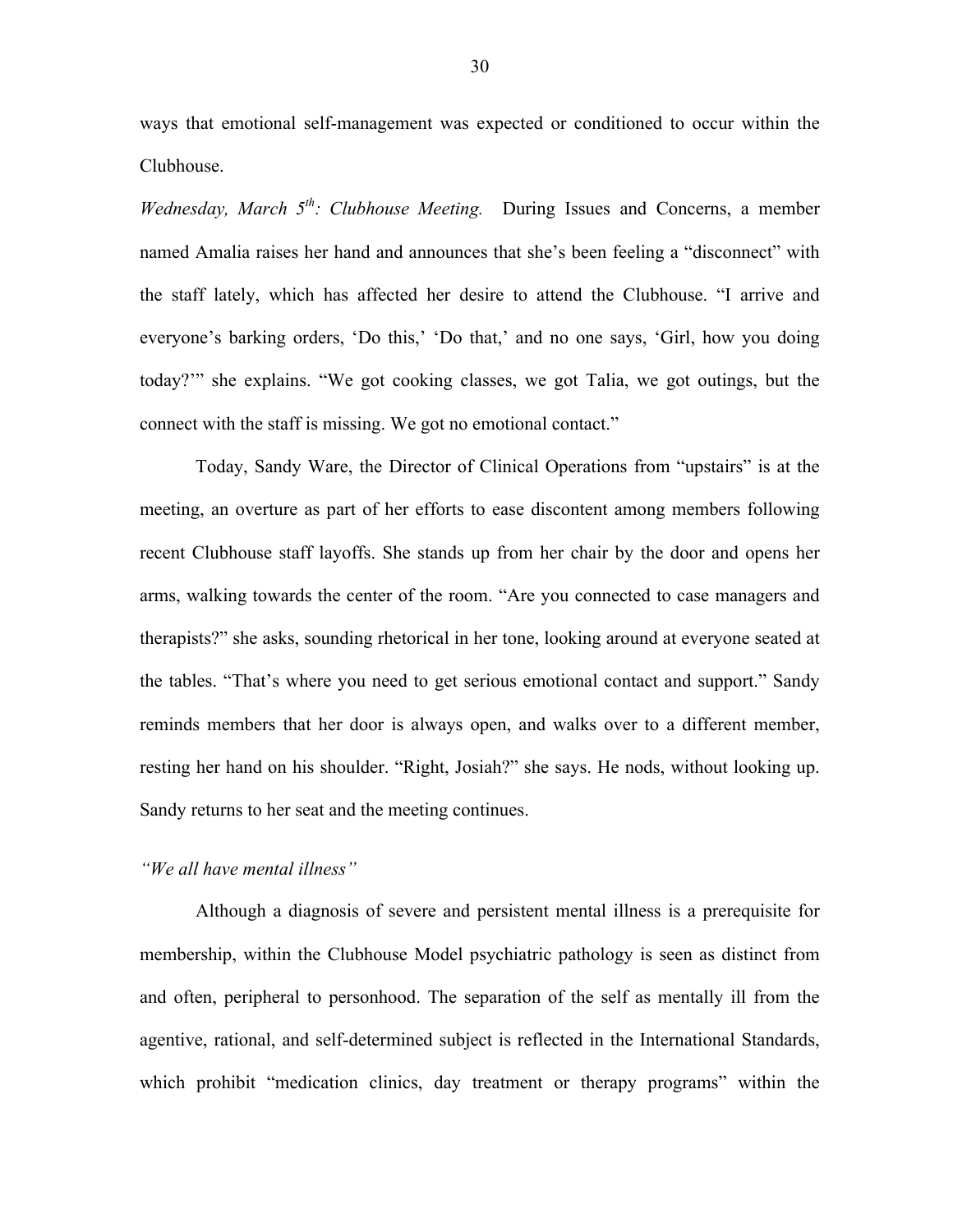Clubhouse structure as incongruent with a focus on the "strengths, talents and abilities" of its members (ICCD 2012). Further, the Standards require that the Clubhouse be a physically separate and institutionally autonomous entity that is "impermeable to other programs" of care or service provision (ICCD 2012). Members are expected to seek care and manage the self as chronically mentally ill *elsewhere*, in clinical and therapeutic settings disconnected from the Clubhouse.

Thus, as Sandy Ware made clear, expectations for self-management require members to recognize and categorize certain feelings – such as Lorraine's sadness and Amalia's sense of emotional disconnect with staff – as outside the parameters of rational selfhood and inappropriate or out of place in the Clubhouse. In order to so, members must continuously monitor and assess their emotions and make choices about how (and where) they should be managed. Strong emotions, such as distress, anger, sadness, or agitation, were often interpreted by staff and members as "warning signs," or cast as symptoms of mental illness.

Over the many months I attended the Clubhouse, I found references to illness and medication to be a regular feature of conversations that I had with or observed among members. During Women's Group, Andrea wondered to me if her irritation at noise in the computer room was just "part of my illness." Corinna, describing feeling especially tired one morning, told me she thought her medication was making her more sleepy. At weekly Clubhouse meetings, I often heard members say things like, "we're all on medication" or "we all have mental illness" when discussing issues, concerns, and other agenda items. During meetings, these statements usually came as preamble, seeming reminders to themselves, one another, and staff that despite the emphatic separation of pathology from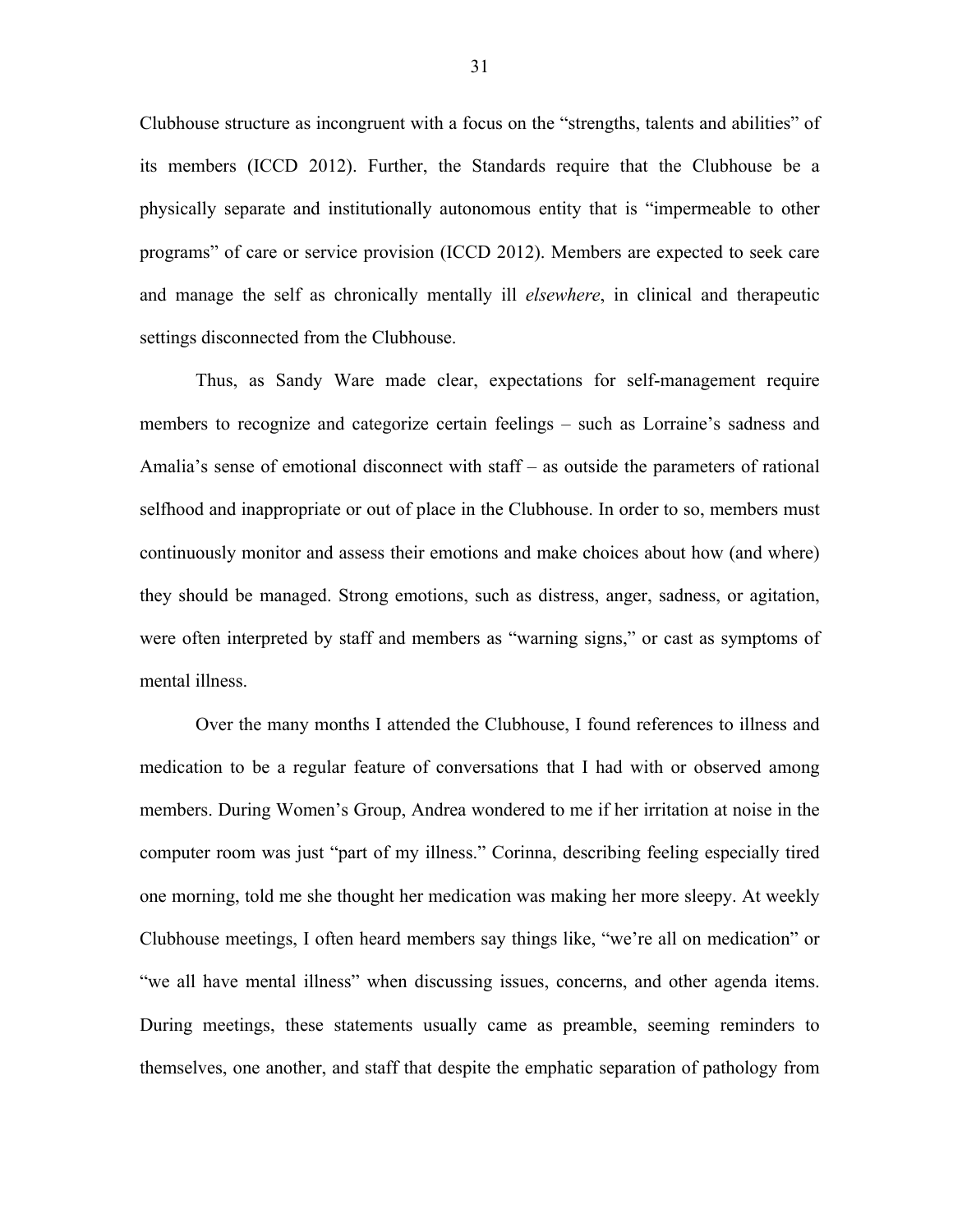personhood, enactments of self within Clubhouse space were indivisible from the fact of living with illness and the effects of pharmaceuticals. Once, during a heated conversation about changes to transportation, members began interrupting one another and a few individuals grew visibly upset. Harriet put up both her hands and said loudly, "Remember, we all got a mental illness, we gotta have respect when we speaking to one another." Another time, the issue of members sleeping during Clubhouse hours was raised. Neri pointed out that although there was no explicit rule against sleeping, it was a behavior strongly discouraged by staff and frustrating to other members. Ted raised his hand in protest, "But some of us are on medication that enable us to be in and out [of sleep], that's the difference," he argued. Another member agreed, "No one's trying to sleep intentionally." One of the older staff responded swiftly, "When we were a day-treatment program, it was a break from the hospital. But the Clubhouse is different. You're in deja vu. You gotta be used to your medication."

Declarations or reminders that indexed psychiatric patienthood at time served as caveats, and at other times as defenses; these speech acts held rhetorical power as language of self-reference. Summerson Carr (2010), in her ethnography of the ways in which speech practices are learned and strategically performed as acts of selfrepresentation by clients at a drug-rehabilitation program, argues that by engaging an institutionally imposed language of self-reference, people come to inhabit certain identities and "speak effectively from these designated locales, in politically efficacious ways" (Carr 2010, p. 154). Within institutional settings, Carr claims, "semiotic processes" produce learned ways of speaking about the self that allow individuals to present themselves as "particular kinds of people' (pp. 53-54) and in doing so, both reify and resist established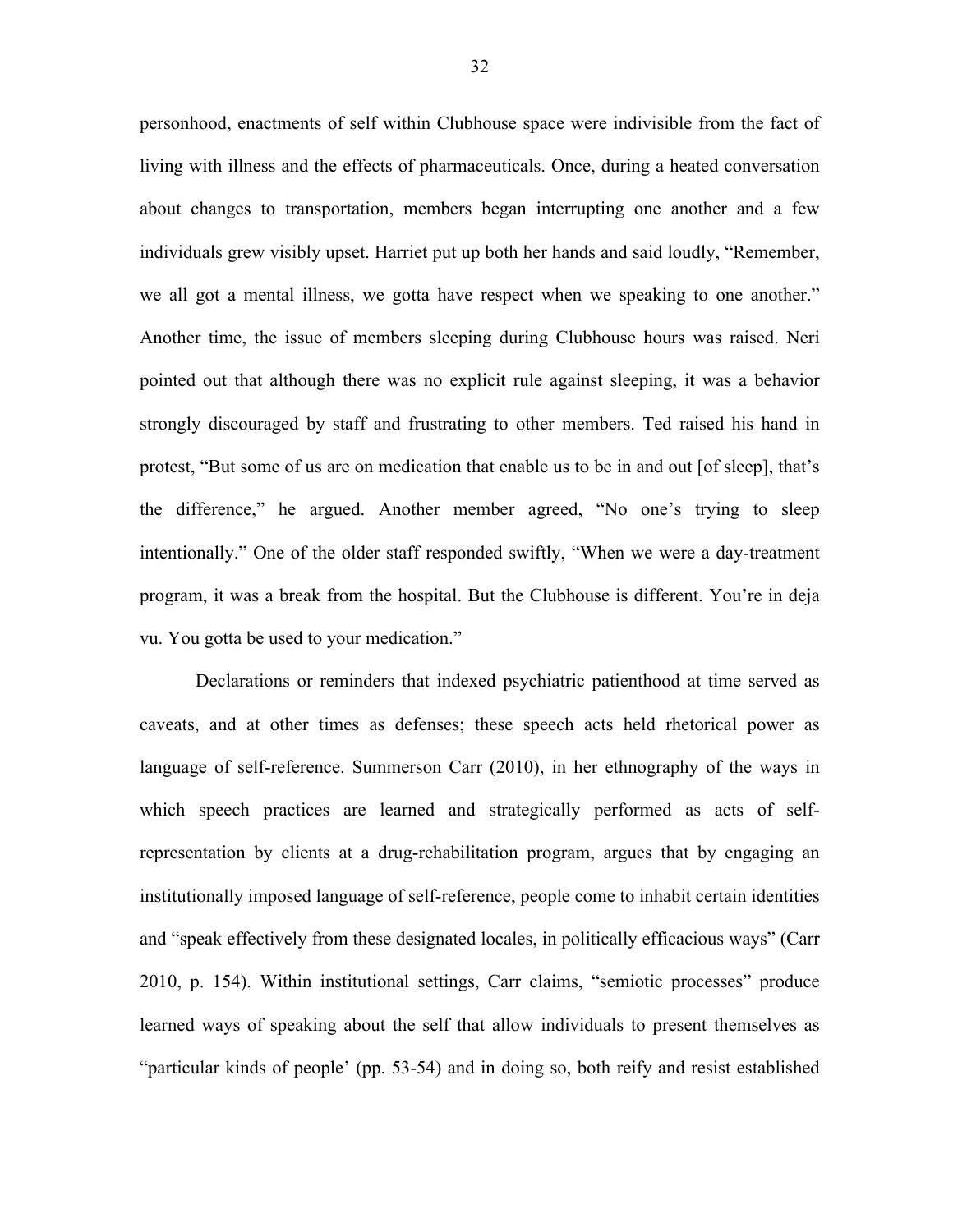roles as social actors. The performance of self in this way thus becomes a metalinguistic act of agency by which individuals can leverage power to gain access to resources, both material and symbolic. Importantly, Carr examines what happens when language travels *between* institutional settings and shows how, through the "co-constitution of ideologies of language and personhood," ways of being are constructed and defined (p. 224).

Others have taken up the ways in which personhood is made, enacted, and bestowed in institutional spaces where various therapeutic technologies are at play (Martin 2007; Biehl 2005; Luhrmann 2000; Desjarlais 1997; Rose 1996, 2007). By interrogating the often-conflicting imperatives of care and management in these spaces, medical anthropologists and other scholars have shown how personhood can be "disconfirmed and denied" through rhetorical measures (Desjarlais 1997), and "unmade and remade" through processes of social abandonment linked to pathology (Biehl 2005).

In the non-therapeutic space of the Clubhouse, members were expected (and conditioned) to speak in terms of self-reference that aligned with the recovery discourse of empowerment, independence, and responsibility. In general, self-identification as mentally ill or medicated fell outside the parameters of acceptable speech practices within this space – the pathological and pharmaceutical selves were seen as adjacencies rather than constituents of self-determined subjectivity encouraged by the Clubhouse Model. Yet, the frequent choice to identify as mentally ill spoke to the difficulty members faced in envisioning and enacting the self as divisible (recall Austin's expression of concern about his ability to manage both his skills *and* his conditions amidst changes to the daily structure). Following Carr, I suggest that by reminding themselves, each other, and staff of a shared identity - "we all have mental illness" – members were able to strategically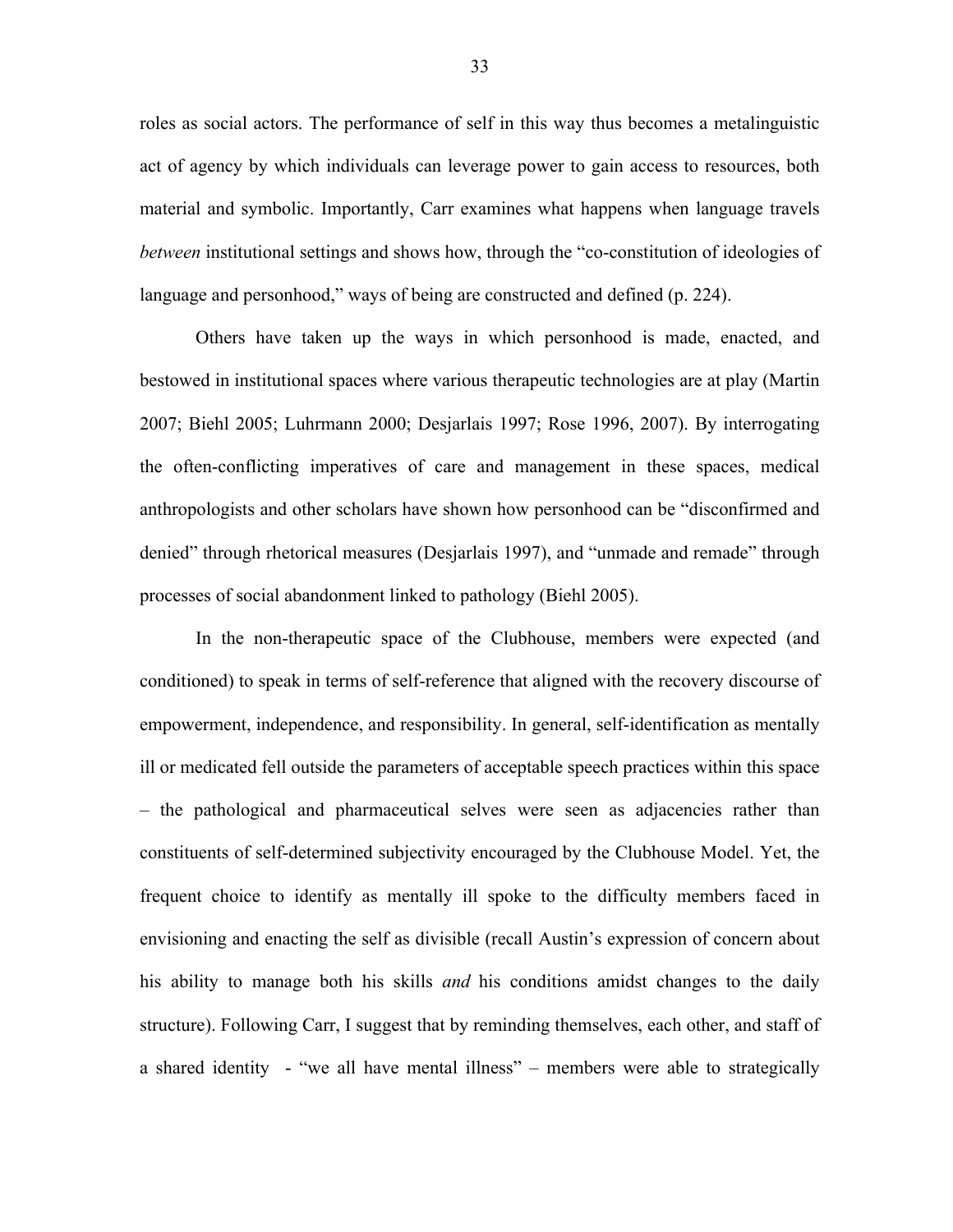reconfigure expectations for ways of being set out by the Clubhouse program. Further, by selectively choosing to mobilize and inhabit the identity of a mentally ill and medicated subject, members modeled a form of agency and selfhood that, paradoxically, both fulfilled and undermined the logic of self-determination.

The inability of members to separate out the pathological self from the self as a whole – or, rather, the ability of individuals to strategically foreground certain identities – reflected, in part, the blurred and porous boundaries between the non-therapeutic space of the Clubhouse and the therapeutic spaces located elsewhere. Todd Meyers (2013), in his ethnography of drug-dependent adolescents in Baltimore, shows how, as patients and pharmaceuticals together move between clinical and non-clinical institutional spaces, possibilities for care (and self-care) conform to the demands of these spaces, thus complicating ideas about individual agency and choice in caring (p. 72). In the following section, I describe the ways in which the spatial and administrative interconnectedness between Clubhouse and DMHS produced an elision – and sometimes, confusion – between therapeutic and non-therapeutic spaces, and how the relationship shared by the two institutional settings acted as an apparatus of selfhood formation for members who moved back and forth between them.

#### *Stories*

"If I have an attitude or whatever, I can go upstairs and write it in my book."

"Is this just y'all mess upstairs?"

"I'm growing up. I'm growing up to be a woman. And living my life. I'm trying to get an apartment, like upstairs. But they're saying it's too difficult for me to be up there."

"Lotsa people come in here and in this place [the Clubhouse] and just be taking advantage…y'know, sayin' something that they done told them upstairs they gotta do or say so they can get something else. They got a master plan."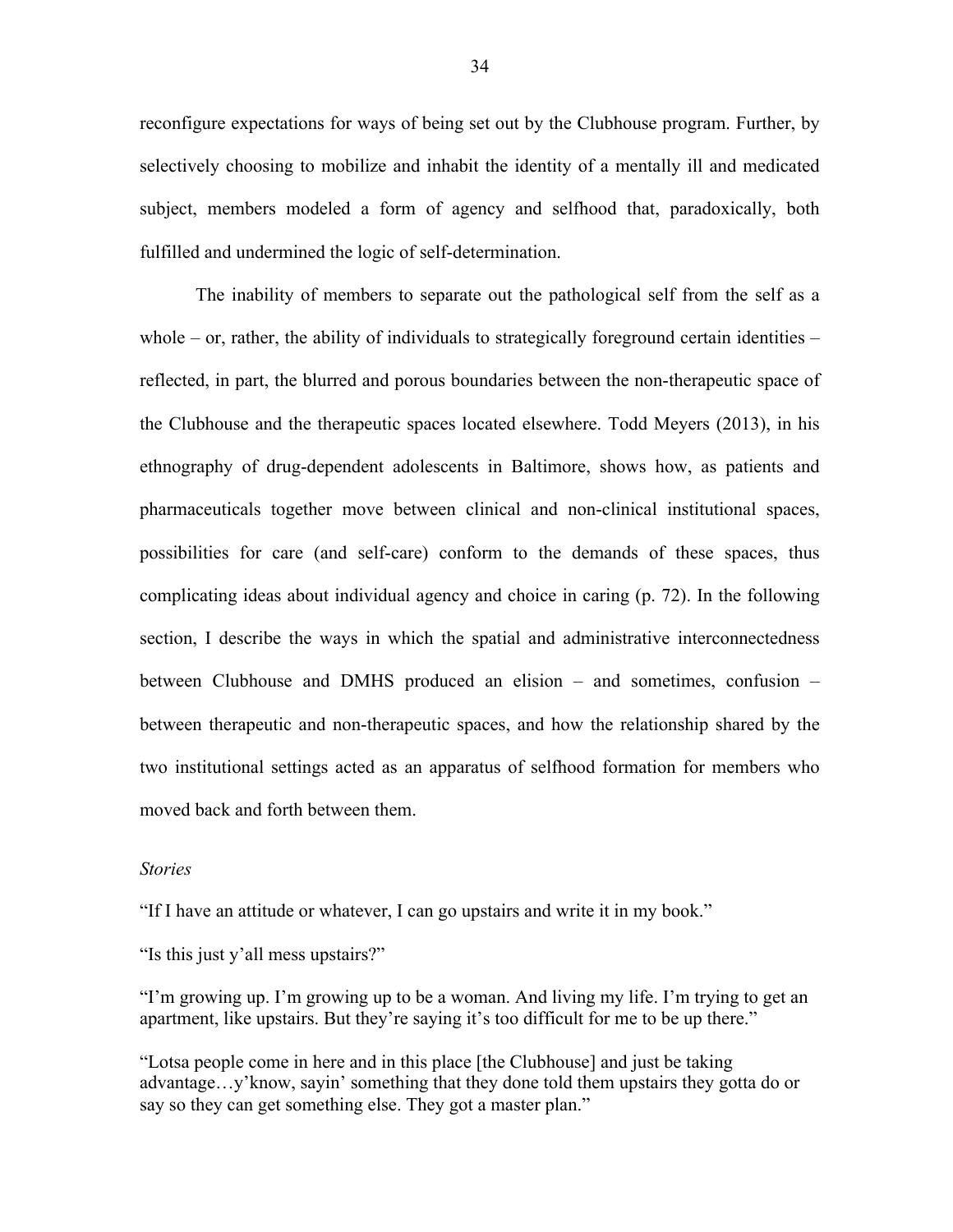"They made me a Clubhouse member, the staff upstairs."

From a bird's eye, the floor plan of the Clubhouse looks as though it was cut from the top corner of a beveled picture frame – one long hallway stretches from the front door to meet the other hallway, which extends out in perfect perpendicularity towards a door that is always locked, marked "Emergency Exit." This door leads to the DMHS lobby, which shares the first floor with the Clubhouse. Along the left sides of both hallways are a series of rooms housing the staff office, the Environmental Control Unit supply room, Member Services, the Literacy Program, the kitchen and the Member Lounge. The right sides of each hallway make up two walls of the Clubhouse common room, a large open space that functions as a meeting place and a recreational space for group activities. In one corner of the common room, a small enclave holds the Snick Snack Shop, which has a window counter that opens out onto the lobby, like a portal connecting two disparate worlds.

In keeping with the International Standards, the Clubhouse is technically an autonomous entity, though it operates under and shares a building with DMHS. *Under*  refers both to the relative place of the Clubhouse within the organizational structure of the agency as well as to its location in space: the clinical and therapeutic services, housing and employment programs, clothing room, and administrative offices of DMHS are distributed throughout the five stories stacked above the Clubhouse. Many Clubhouse members are clients of DMHS and move back and forth between the space of the Clubhouse and various parts of the building throughout the day. However, the apparent irony of the locked "Emergency Exit" door reflects the symbolic separateness of the spaces – members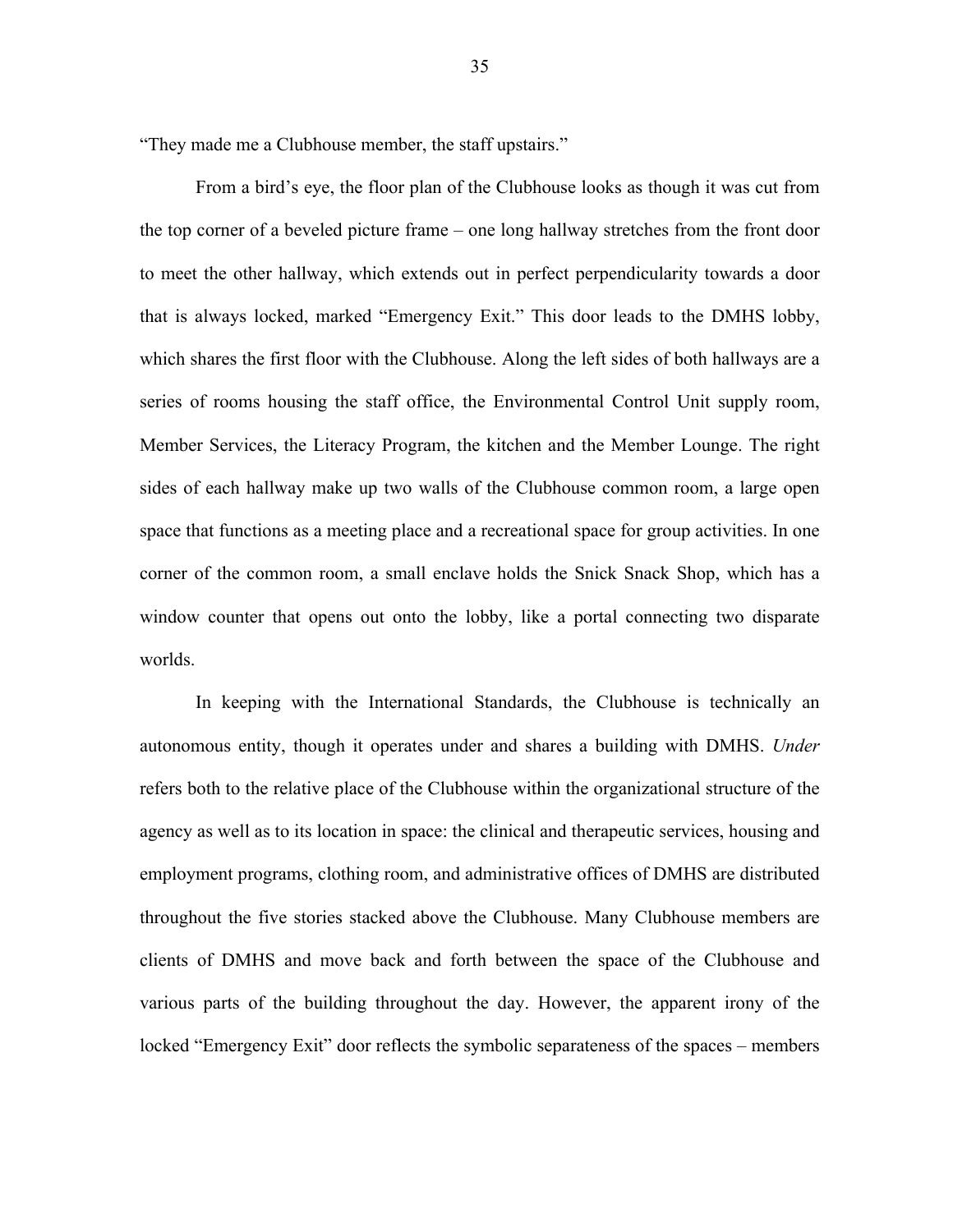are required to enter and exit the Clubhouse from the street, even if they are coming from or leaving to attend appointments, meetings, or groups "upstairs" at DMHS.

While Clubhouse members and staff sometimes used "upstairs" to refer to DMHS as a whole, it was more often used as a sort of metonym for the range of services offered on each floor of the building. Members would tell me they had an appointment "upstairs" or that they needed to attend, check, or get something "upstairs" – often, members simply said they were "going upstairs" without specifying exactly where, or for what purpose. Staff too, used "upstairs" as a collective referent, directing members there for administrative purposes or when situations arose that were deemed outside the programmatic or philosophical parameters of the Clubhouse. In addition to indexing spatiality, "upstairs" also gestured to the bureaucratic dimensions of the relationship between DMHS and the Clubhouse. According to the International Standards:

The Clubhouse has an independent board of directors, or if it is affiliated with a sponsoring agency, has a separate advisory board comprised of individuals uniquely positioned to provide financial, legal, legislative, employment development, consumer and community support and advocacy for the Clubhouse (ICCD 2012).

Within the organizational makeup of DMHS, "the Board" (as staff and members called the Board of Directors) was effectively in charge of the Clubhouse, a reality that produced inevitable and ongoing tensions in moments of daily operation and in Clubhouse governance more broadly. Much of the tension derived from the fact that the Board held ultimate responsibility for decision-making regarding Clubhouse matters, such as funding allocation, billing procedures, approval for activities, transportation policies, and staff layoffs. In many cases, changes to the Clubhouse structure and organization came from or went through the Board. In much the same way that "upstairs" became a referent that took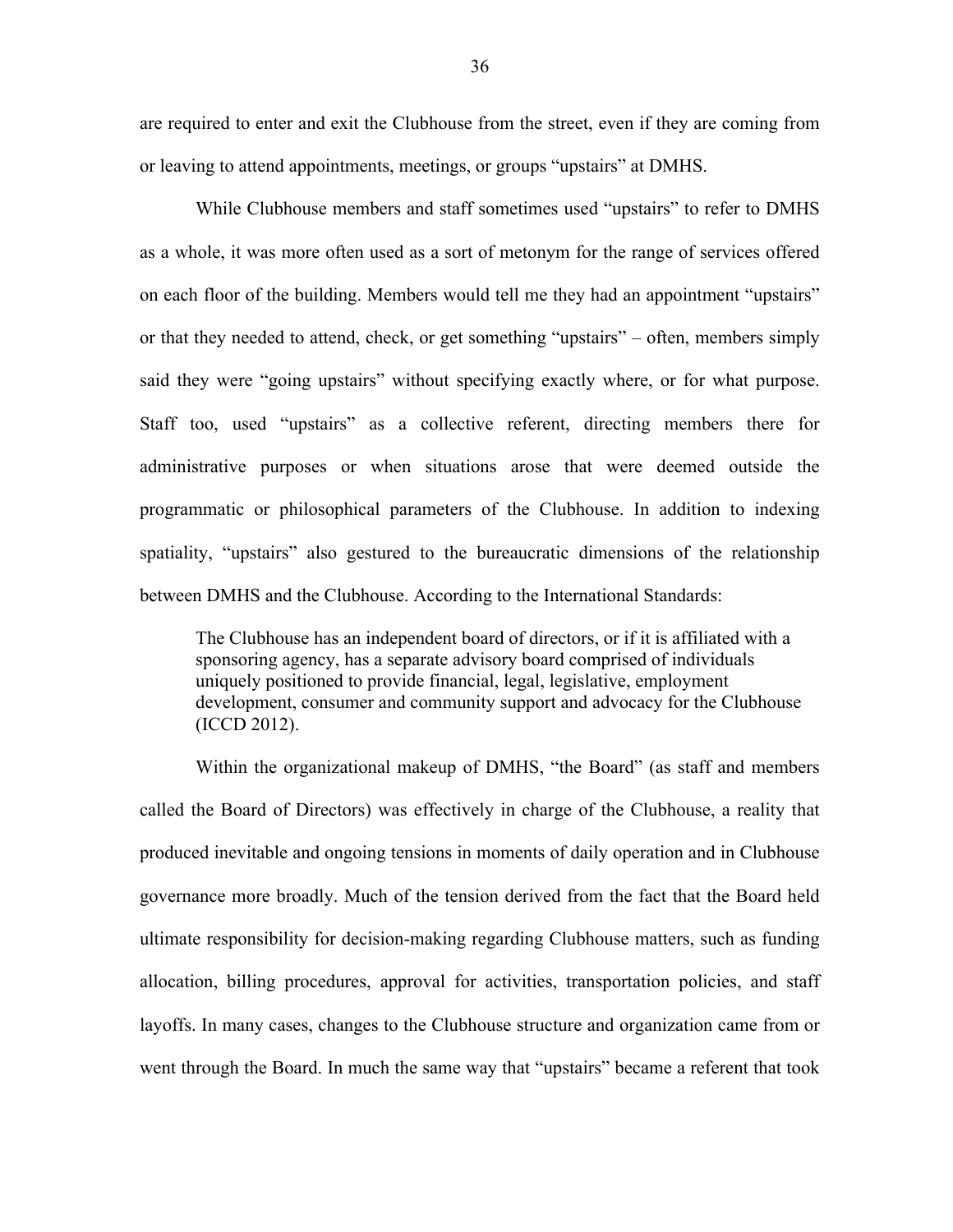on different, yet mutually understood meanings, "the Board" could refer to the Board of Directors, other decision-making bodies, or the DMHS administration as a monolith. Often, Clubhouse staff were conduits for changes as liaisons between members and DMHS administration and the Board, and bore the brunt of reactions from members. When changes were made without member consent, staff often deflected blame and frustration by referring to "the Board" or explaining that whatever decision preceded the change came from "upstairs." Of course, the Board was made up of a group of varied actors who met occasionally, and did not reside "upstairs" – yet, feelings of powerlessness and frustration (often shared by members and Clubhouse staff) were directed to the symbolic "upstairs" which seemed to bear down upon the Clubhouse, exerting ultimate decision-making power from above.

Paul Brodwin (2013), in his ethnography of ethical dilemmas and decision-making by front line providers of community psychiatry in the United States, argues that staff responsible for managing their mentally ill clients must mediate between different institutional settings, often with conflicting goals. Staff must manage and "advance the interests of both disenfranchised clients and powerful institutions, even when these contradict each other" (Brodwin 2013 p. 68). On one hand, clients of Assertive Community Treatment (ACT) programs require assistance from their case managers in non-clinical and non-therapeutic ways, while on the other hand, their diagnosis of mental illness weds them to psychiatric institutions upon which they depend. Brodwin describes how, as clients move between institutional settings (hospital, psychiatrist's office, ACT agency), front line providers are often tasked with making difficult decisions that call their desire and ethical obligation to provide particular forms of care into question. Further,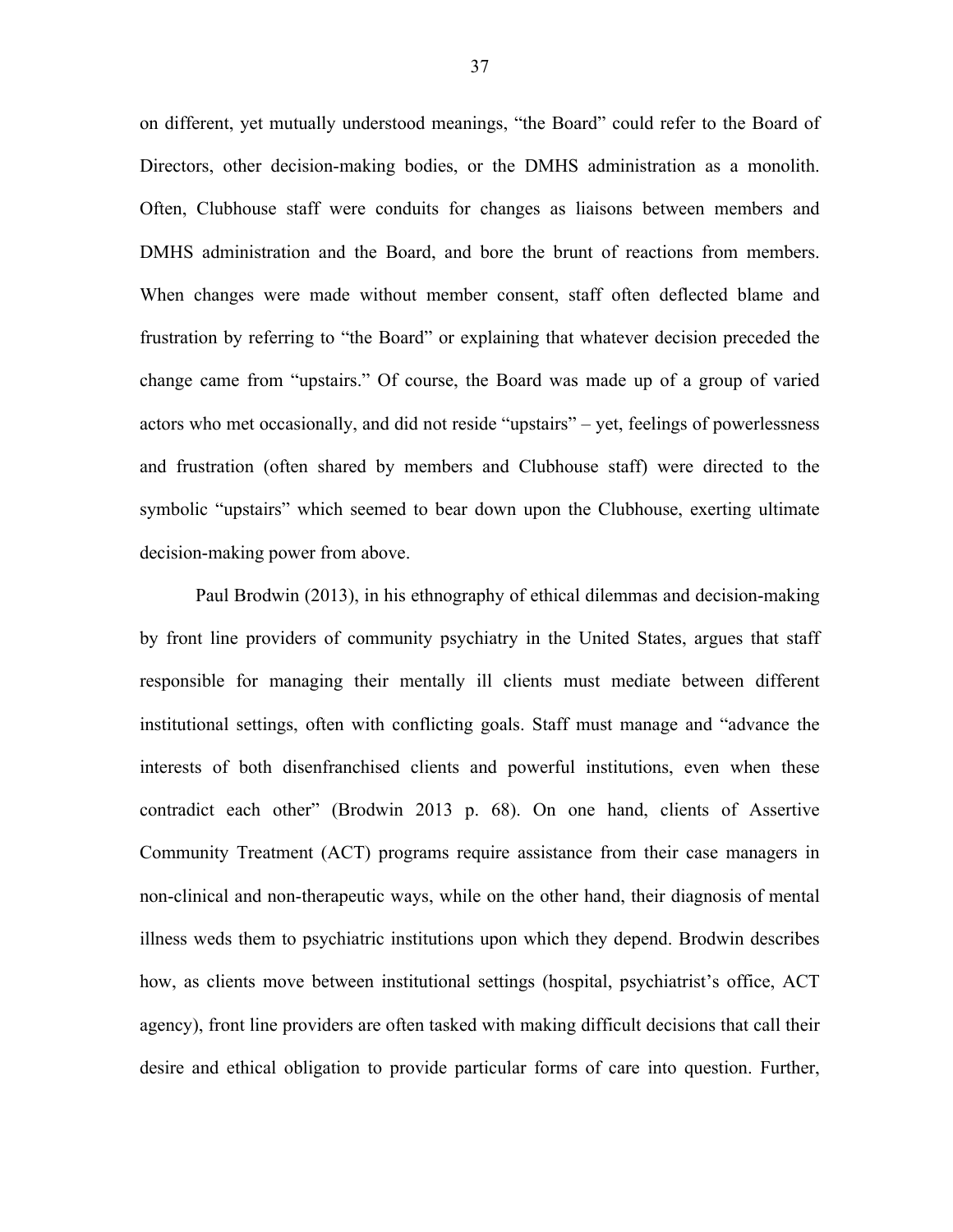bureaucratic processes and technologies of care force staff into relationships of dependency with the same institutions upon which their clients rely.

Though the Clubhouse Model enforces a physical and symbolic separateness between its program and other institutions of service provision and treatment, members were often enmeshed in relationships of dependency with these institutions that blurred the boundaries between the medicalized, psychiatric self – as patient, consumer, or client – and the self-determined, autonomous self expected in the non-clinical space of the Clubhouse. Earlier, I argued that for Clubhouse members, the pathological and pharmaceutical selves are indivisible from the self as a whole, despite the emphasis on illness as isolable from personhood that figures centrally in the logic of recovery. For members who were also clients of DMHS, the spatial arrangement of the building meant that moving between the Clubhouse and "upstairs" served to further blur and conflate the distinctions between forms of selfhood. At the same time, as in Lorraine's case, the proximity of therapeutic to non-therapeutic space offered possibilities for selfmanagement that allowed members to enact the self as agentive and empowered within the Clubhouse by choosing to seek services elsewhere, "upstairs," while forgoing possibilities for autonomy. In a way, the building itself was a metaphor for the hierarchical and fragmented structure of service provision and the possibilities for self-management and autonomous selfhood for individuals who became part of the Clubhouse and DMHS system of care.

*Friday, March 14th: Member Services Lounge*. Malik comes into the Member Services room with Miss D. – actually, it's more like Miss D. is *bringing* Malik in, almost like you'd bring a forgotten child to the principal's office after school. She tells Neri: "This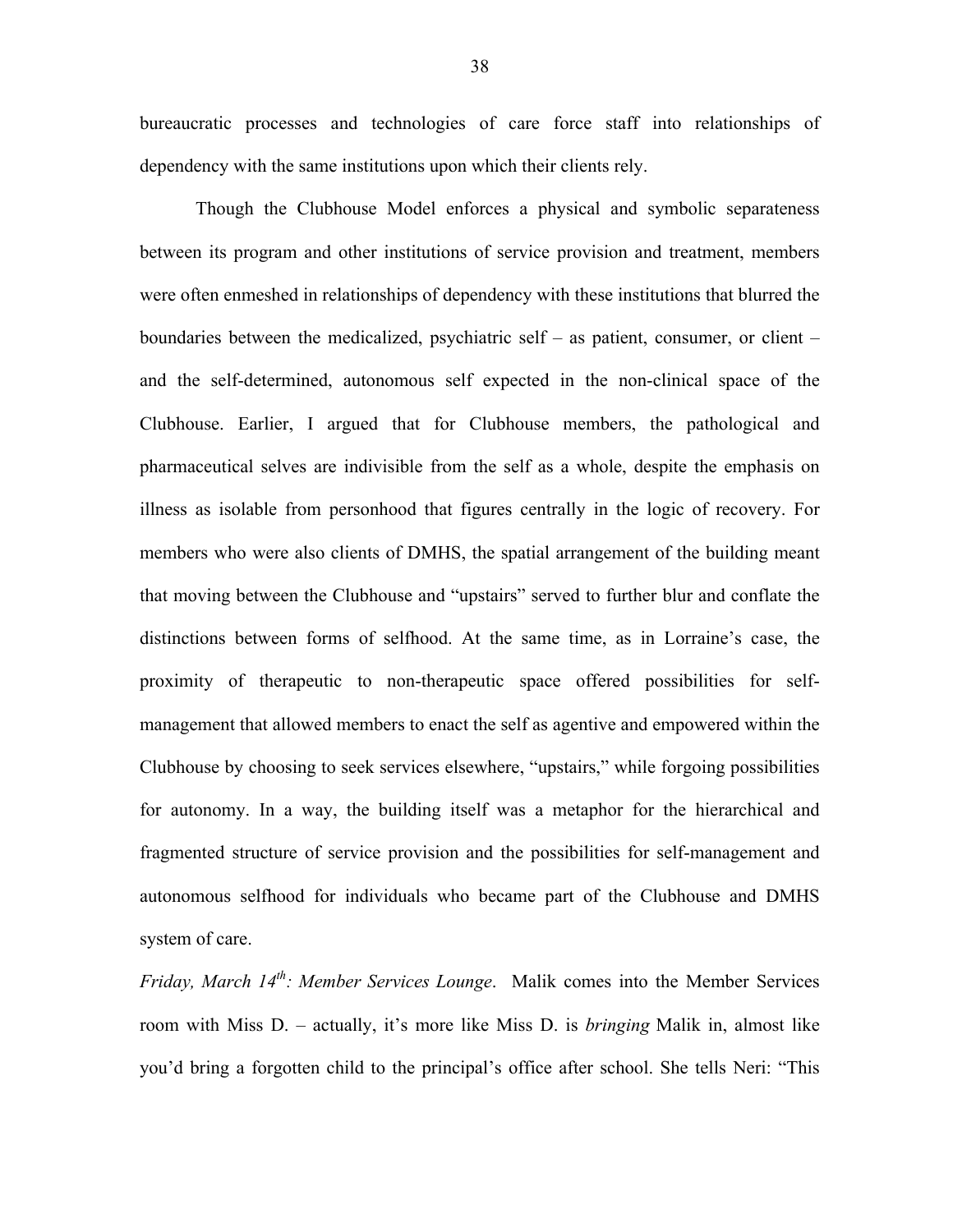young man needs a referral for next door." Neri looks at them and says firmly, shaking her head, "I absolutely can't do that." She explains that Malik needs to see his case manager upstairs, but he tells her that he doesn't have one. Sounding a mix of desperate and earnest, Malik tells Neri that he used to be "over at [the homeless shelter next door]" when he was a teenager and adds, pointing at the monitor on her desk, "They should have me in the computer already, my SSI, Medicaid, everything." Neri asks for his date of birth and full name. Malik tells her both, and in the same breath says, "I'm in there. I'm legit." While she types in the information, he repeats himself over and over again: "I'm legit. I'm legit."

Managing oneself as a Clubhouse member often entailed participation in a continuous game of institutional pinball: within various networks of service provision, individuals bounced between different spaces of care and social assistance, returning over and over again to these same spaces in order not to fall into the metaphorical "drain" and out of the system. Elsewhere, others have written about the "revolving door" effect in mental health care, and the "institutional circuit" (see Hopper et al., 1997) where psychiatric patients cycle in and out of networks of care through repeated short-term admissions to hospital. Programs such as the Clubhouse and ACT are designed to prevent or reduce the potential for hospitalization by providing alternative (and comprehensive) models of care that deliver possibilities for "normative stability" (Brodwin 2013, p. 89). Since a diagnosis of mental illness and a treatment plan were prerequisites for membership, all Clubhouse members moved regularly between at least two institutional settings – the psychiatrist's office, hospital, or mental health agency, and the Clubhouse. In most cases, Clubhouse members were also receiving forms of welfare assistance and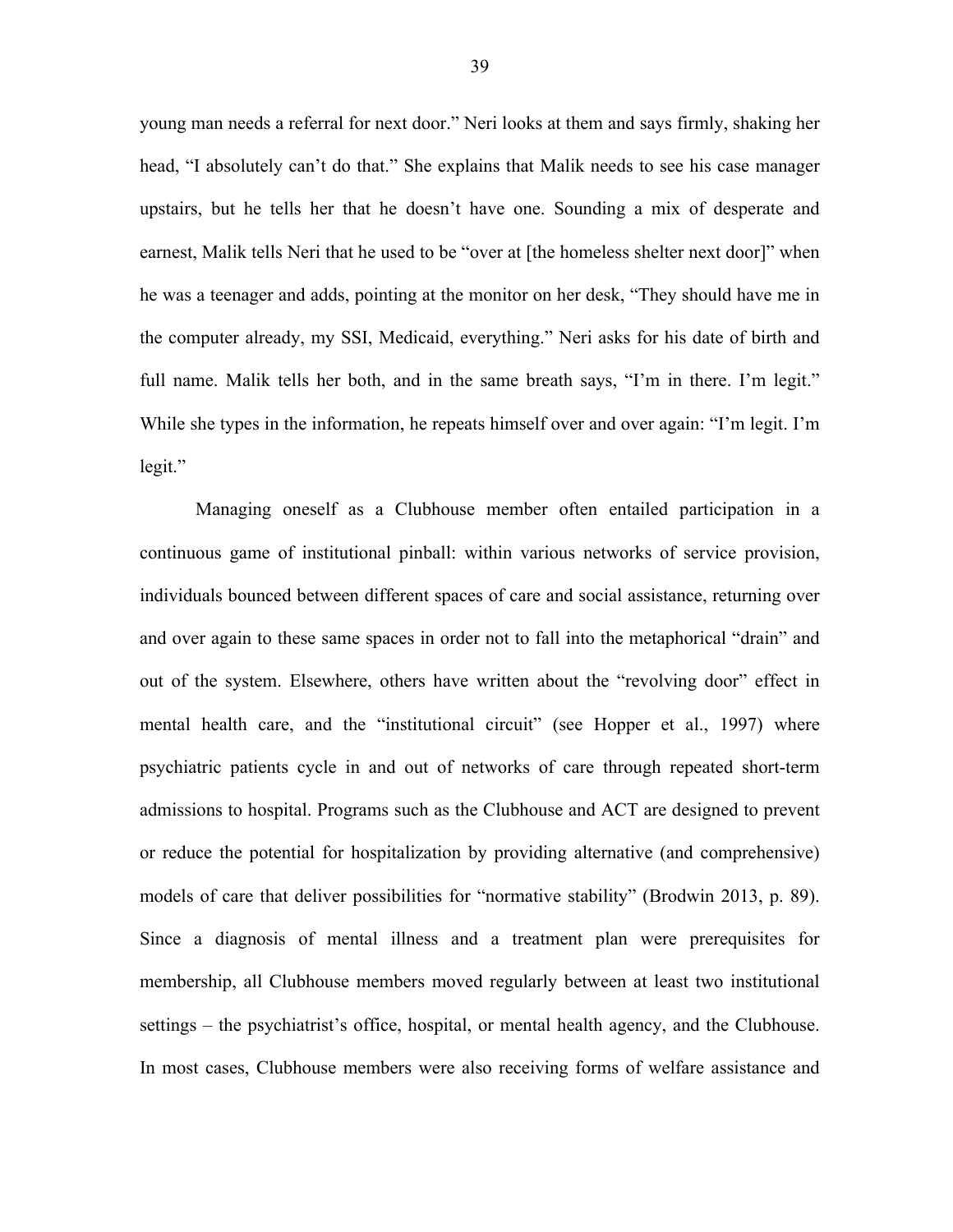accessed myriad services from a broad range of social organizations and government programs. Thus, they were continuously required to enact themselves as different subjects within each institutional setting and inhabit the identities expected of them.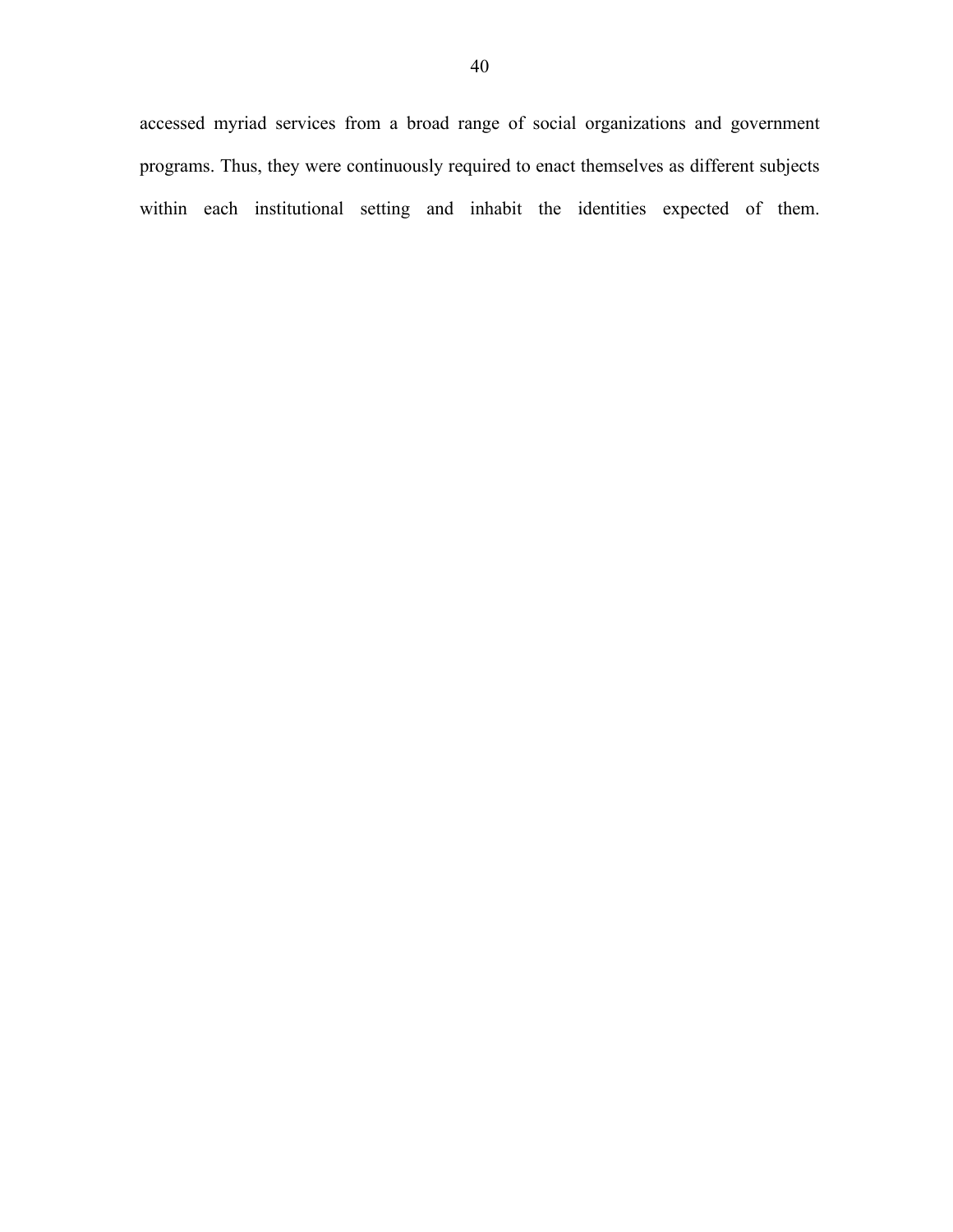#### **Time Out of Place**

One of the schools of Tlön goes so far as to negate time; it reasons that the present is indefinite, that the future has no reality other than as a present hope, that the past has no reality other than as a present memory. Another school declares that all time has already transpired and that our life is only the crepuscular and no doubt falsified and mutilated memory or reflection of an irrecoverable process. Another, that the history of the universe — and in it our lives and the most tenuous detail of our lives — is the scripture produced by a subordinate god in order to communicate with a demon. Another, that the universe is comparable to those cryptographs in which not all the symbols are valid and that only what happens every three hundred nights is true. Another, that while we sleep here, we are awake elsewhere and that in this way every man is two men.

––Jorge Luis Borges, "Tlön, Uqbar, Orbis Tertius"

Late one morning, during the lull between the completion of WOD tasks and the start of lunchtime, I took a seat at one of the round tables in the common room, where a few others members filled the remaining chairs. We talked together lightly for a while, when suddenly a new member, Debra, interrupted to ask the time. "Ten to twelve," Linus told her, pointing to the clock above her head. He joked around, asking why she needed to know the time - did she have an important date or something? She shook her head and then told him confidently, "Knowing the time of day is part of normalcy."

As part of the Clubhouse Model, time and its governance was a crucial feature of the program's structure, which gave shape to the everyday unfolding of the Clubhouse world. Though members could come and go as they pleased, daily Clubhouse activities moved along in time according to the Work-Ordered Day schedule, and weekly events such as the Wednesday meetings gave semblance of chronology to the way days followed one another. However, members measured and thought about time within the Clubhouse walls in different ways and to different ends. Throughout the day, time was *spent* and time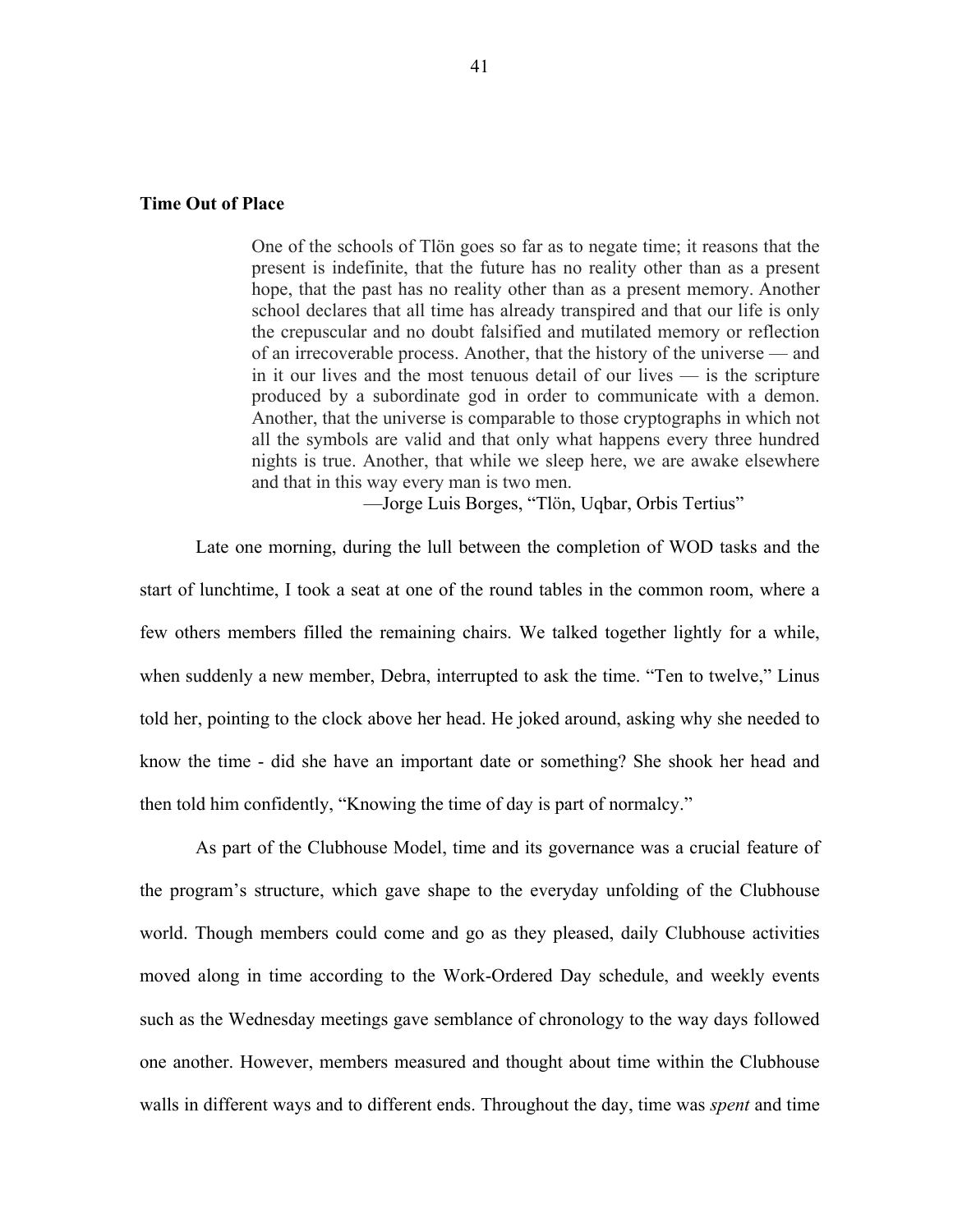*passed* – time was *marked* by activities or events that followed one another, such as Unit Time, or lunchtime. In this way, time also *moved*, and members moved through time. Yet, moving through time did not necessarily entail a sense of moving forward, that is, of cumulative temporality. Rather, within the Clubhouse space, time often became truncated, elongated, interrupted or suspended for members in ways that entered into and shaped possibilities for selfhood.

#### *Rotating with the Earth*

One morning, I came into the Clubhouse common room and sat down next to Martin, a regular member with whom I often spoke. As usual, I asked him how he was doing. "Rotating with the earth," he responded with a smile, leaning back in his chair. The idiomatic force of his answer struck me powerfully. For Martin, as for other Clubhouse members, thinking about the self often entailed a departure from conceptions and experiences of temporality as linear or progressive. Rather, as Martin's expression of "rotating" suggests, there was a sense of circularity and recurrence in how members envisioned and enacted the self in relation to time within the Clubhouse. In this setting, where individuals were required to manage the present self while continually anticipating an imagined future self, experiences of chronic illness bumped up against expected trajectories of progress to produce ways of being and thinking about the self in time that often challenged or eluded linearity.

Often, when I greeted members and asked how they were doing, their responses indexed temporality as way of talking about the self. Members often answered that they were "Just taking it a day at a time," or "Taking it day by day." Sometimes, I would phrase my question differently by adding, "What's new?" which was met with similar responses.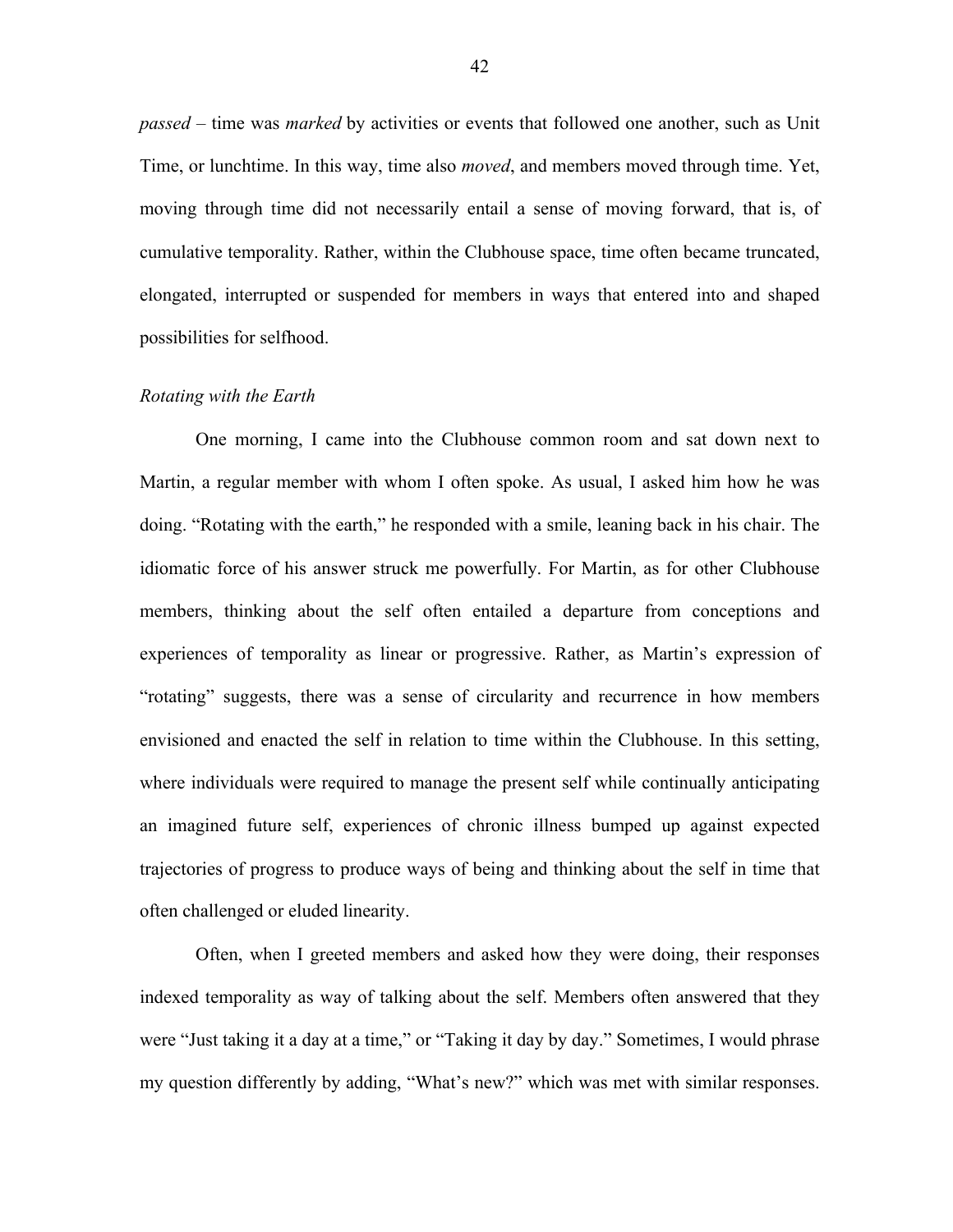Linus, who lived next door at the homeless shelter, told me once, "Nothing new, different, or better. Hitting the same bases, every day." Sarah, who also lived at the shelter and attended the Clubhouse every day, always paused to consider carefully before answering, "Nothing much," and would then add that she was still living at the shelter and recite the number of days she had left until she could move out from the shelter into supportive housing. Corinna, who lived in an AFC home and had attended the Clubhouse daily for five or six years, would usually tell me she was, "just managing" or "just doing the best I can." Sometimes she would apologize for not having anything to tell me, as though she felt my query, "How are you?" was posed to elicit a certain type of response.

More than other members, Corinna often spoke to me about the past. Over time, I became familiar with her meandering style of storytelling, and the seamlessness with which she would switch between recollecting events and talking about her thoughts and feelings in the present tense. One day, Corinna explained to me that she had never gotten married because she had the "wrong attitude." She continued, "I missed my chances, but I don't want to get married, either. I don't see anyone here that I want to marry. I just want to continue living." When I asked what she meant, she said, "Get up and do the day activities, and then go to bed after the activity, get up, do the day activity, go to bed." Corinna added, "It's all I can do here. I'm 65 years old, and I'm not in the mood to marry anyone. I just do the best I can each day."

Desjarlais (1994) has described the temporal order of life for residents of a homeless shelter in Boston as "purely episodic" (p. 897) in that events do not build to a greater whole of experience; rather, ways of being take on finite forms outside of linear progressions of time. Desjarlais argues that experience requires certain conditions and

43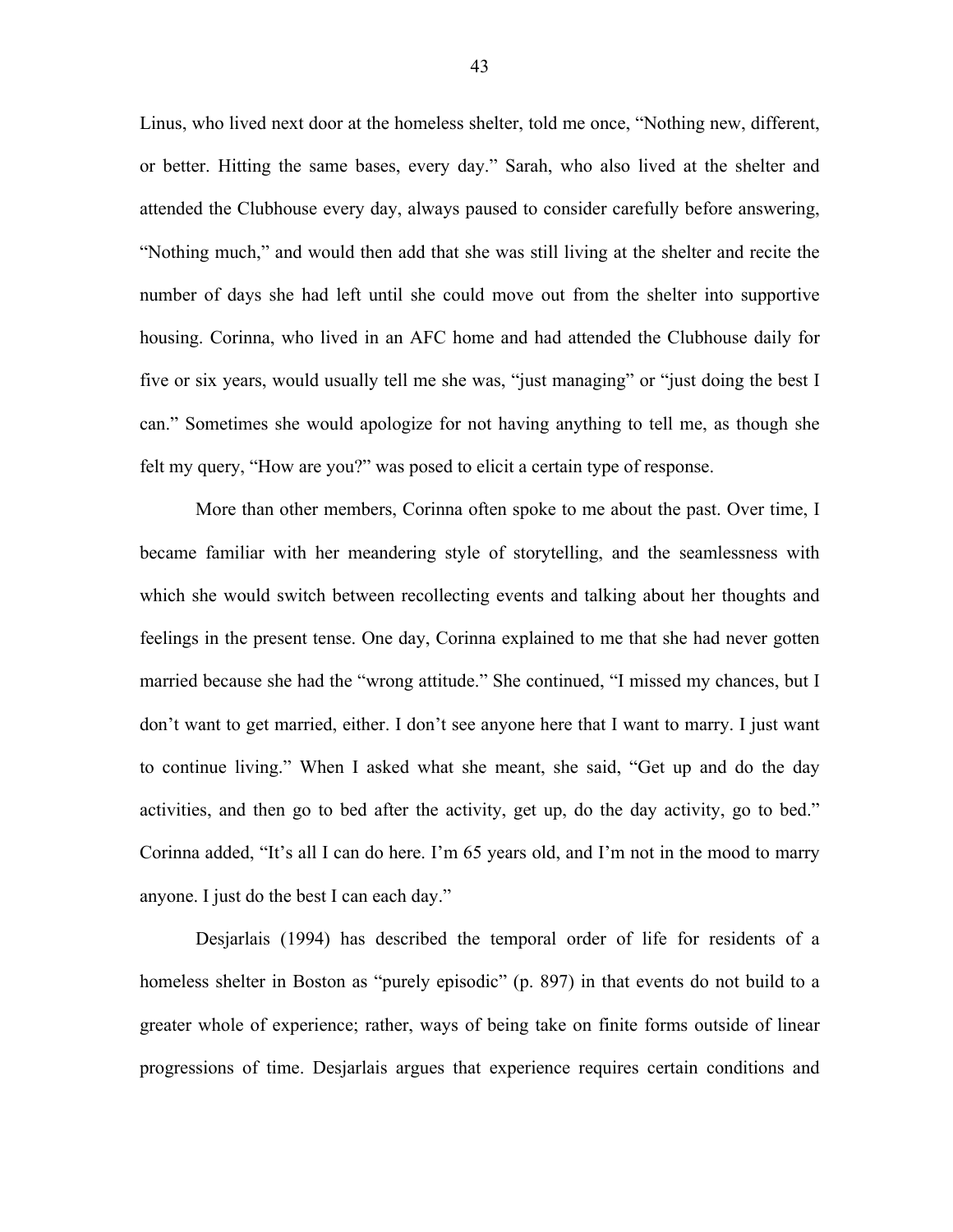entails "an aesthetics of integration, coherence, renewal, and transcendent meaning" (p. 896) that is often absent from the daily unfolding of shelter life. Thus, for residents, experience is "a possibility, not a given." In the world of the shelter, Desjarlais claims, ways of being in time often comprised forms of living that were distinct from the act or process of experiencing.

While in the everyday world of the Clubhouse, the unfolding of events in time took on a quality of repetitiveness similar to that of life in the shelter, I argue that rather than foreclose the possibilities for experience, this temporal order instead shaped a particular form of experience. Away from Desjarlais, I suggest that though time at the Clubhouse unfolded in ways non-linear and non-cumulative, the act of return to the program produced for members a sense of ontological security that insured experience as a given – a predictable, reliable way of being in the world day-to-day - and not merely a possibility. For example, Martin's sense of "rotating with the earth," described a temporal order in which the self in time was envisioned as existing daily, rather than along a progressive or cumulative trajectory of living. Yet, "rotating" in existential orbit indexes a certain quality of givenness in the possibilities for daily experience. Similarly, Corinna's desire to "continue living" by enacting the self in the same way each day spoke to a form of experience in which the future could be anticipated and relied upon as indistinct from the given present. For Martin, as for Corinna and others, existing daily entailed a form of living that perhaps eluded cumulative linear progression – yet, existing daily was for them, a given experience.

#### *Present Futures*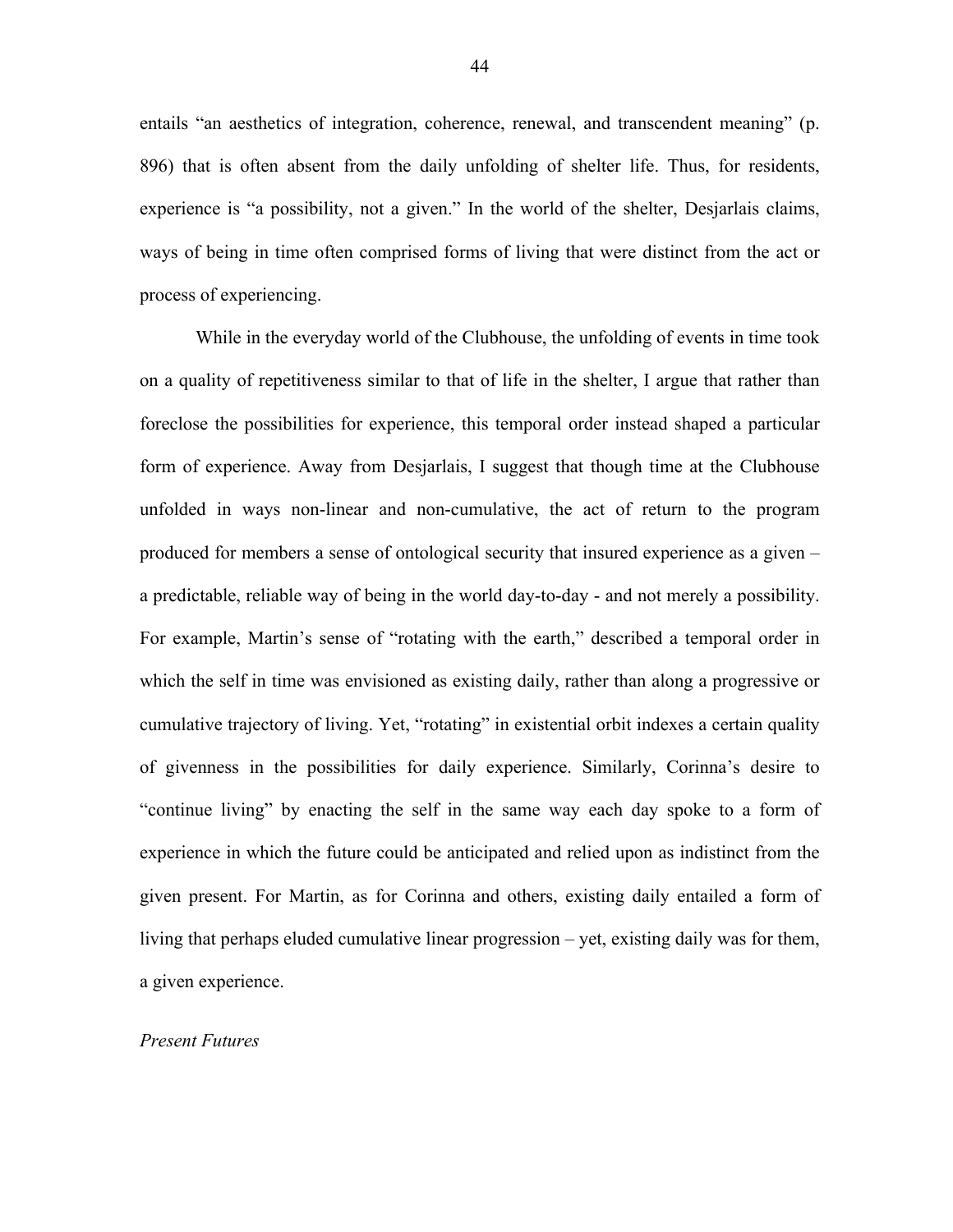During interviews and casual conversations, I often asked people how they thought about the future. Some people, particularly newer members, described the future in terms of achieving concrete goals, such as finding housing or stable employment or owning a car. Others spoke of the future more abstractly, in terms of *becoming*, or arriving at ways of being different than the present. Often, members conveyed ideas about the future in which ways of being coincided with, or were predicated on the achievement of concrete goals. Asher, who had been coming to the Clubhouse for four months, told me when he thought about the future, he wanted to have "no worries":

I just wanna be like, independent and stable. Comfortable living. Housing. Lights, gas paid. Food in the refrigerator. Things like that. Being able to go in your refrigerator when you wanna get something to eat, and have a selection instead of nothing but *this*. Then you living life okay.

When I asked, Asher told me that he had always planned for the future, and described the present as "part of my future I have to go through – *this* – to get where I need to be." Asher felt that his arrival at the Clubhouse had marked off a sort of division between the past, and a present and future that he imagined as somehow folded into one another. For Asher, coming to the Clubhouse each day was a way for him to enact the present self *as* the future self, and to engage in a continuous process of *becoming* his future self*.*

For those who, like Asher, were able to envision and speak about the future, it was often conceptualized as a temporal landscape that the present self was passing through or a temporal anchorage at which the self would arrive. Yet, for others the ability – or choice – to forecast beyond the present moment fell beyond the parameters of possibility for envisioning the self. Often when I asked how people thought about the future, members told me simply, that they didn't. Instead, they spoke about living "one day at a time,"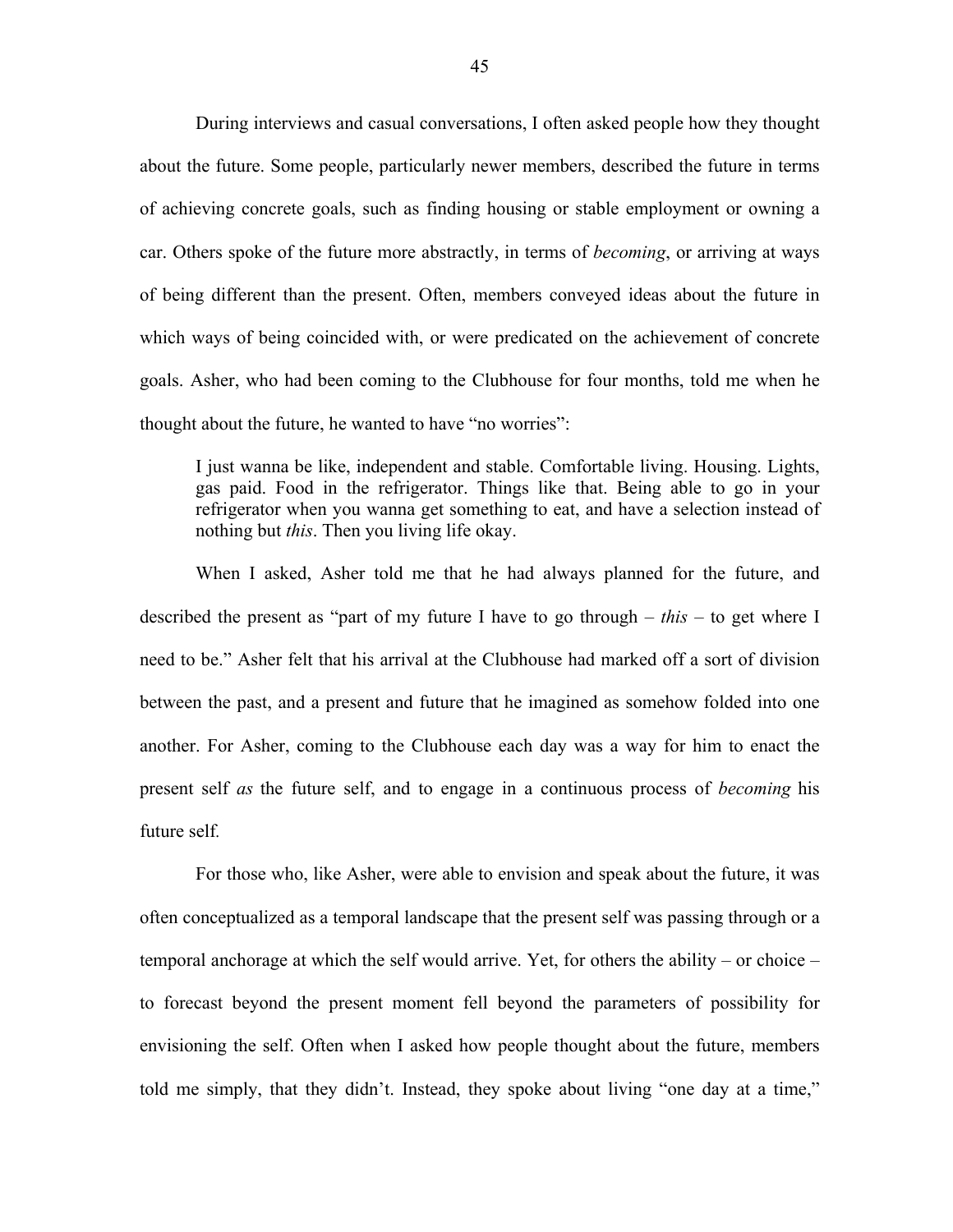"day-to-day," or "making through one day." Particularly for long-time members, ideas about the future were elusive or did not move beyond iterations of the present.

While I observed differences in how newer members and long-time members spoke about the future, the difficulty in forecasting displayed by the latter was not simply a direct or explicit outcome of involvement with the Clubhouse. Rather, the ways in which ideas about the future were expressed were the corollaries of how ideas about recovery became incorporated into forms of selfhood. Somewhat paradoxically, the intersection of chronic illness experiences and regular return to the Clubhouse space closed off possibilities for imagining a future distinct from the present – the present itself became a predictable future. Members who attended the Clubhouse every day over time could rely on the fact of return as an almost-certainty; the daily unfolding of life in relation to the Clubhouse thus became a reiterative temporal process whereby the past, present, and future were elided.

*Tuesday, March 12th: Computer Room*. After I'm done helping Alexander type up the how-to guide for the photocopier, we sit quietly, both looking at the computer screen. After a moment, I ask if he thinks he'll come to the Clubhouse forever. He says, "For a long time, yeah." He tells me he won't be doing anything else, and I ask how he knows that. He shrugs. What about work, I ask – will he ever work? He tells me "No work!" because then he'll lose his disability and food stamps. Then, almost as an afterthought he looks at me, and then looks up at the ceiling and says, "I don't know what work I can do, what I could work at." I ask if he's ever worked and he says yes, when he was younger, and tells me that the last job he had was at a restaurant downtown, but they let him go, though he's not sure why. Another pause. Alexander isn't looking at me; he's focused on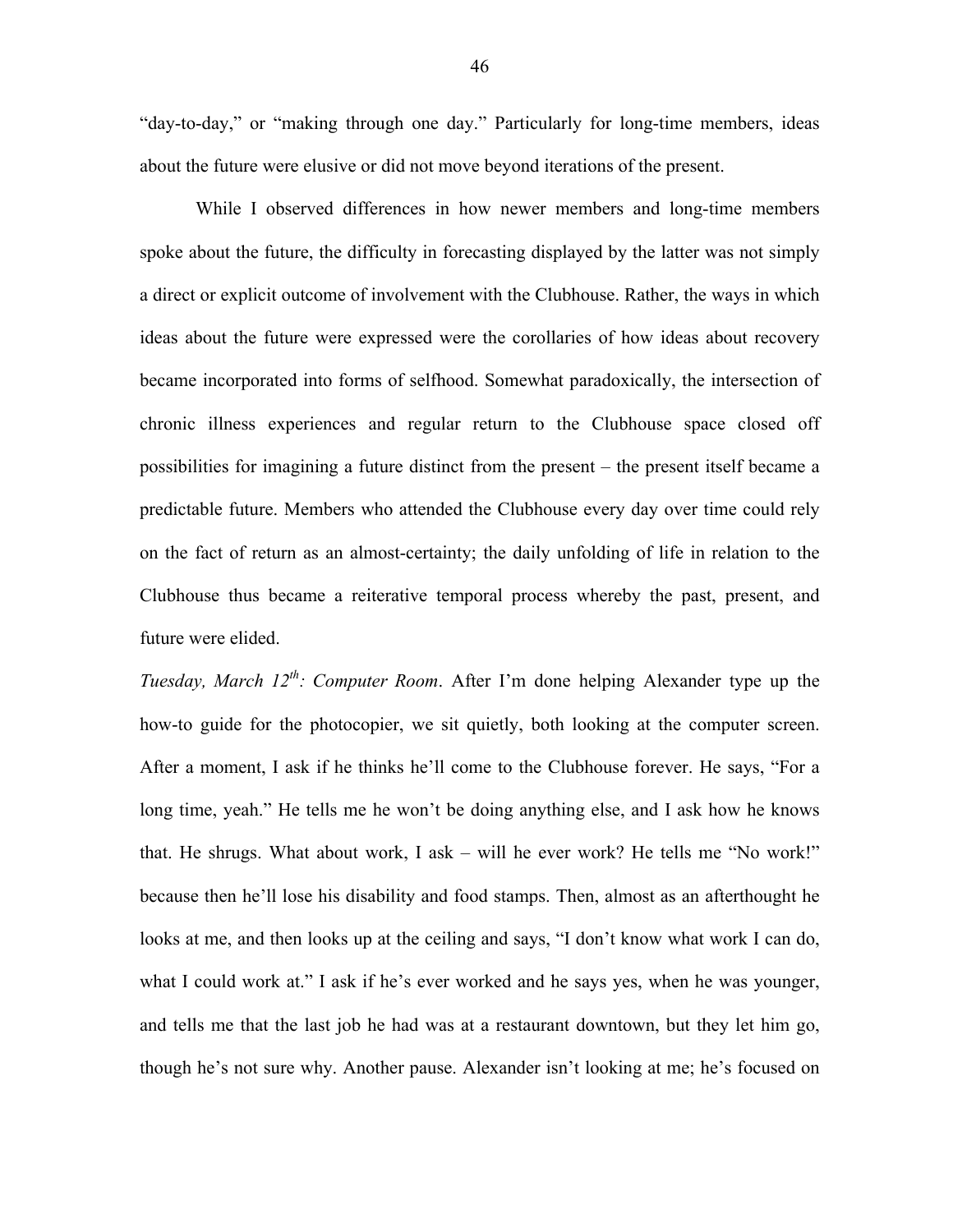the computer screen, clicking the mouse around in circles on the desktop at nothing, just clicking. I decide to take the leap and I ask him if he ever thinks about the future. He keeps his eyes on the screen, and answers, "Never. Just worry about today. Tomorrow I'll worry about tomorrow. Never." I ask how he knows he'll be at the Clubhouse for a long time if he doesn't think about the future. He shrugs, eyes trained on the screen, and says, "I ain't gonna be doing nothing else. Nothing else important gonna come up."

For Alexander the future was both certain and uncertain; he was sure it held "nothing else" – nothing different from, additional to, or besides what the everyday of his present life entailed. While at first glance this assurance appears to foreclose possibilities for enacting the self, the sense of a present that repeats itself indefinitely insures against change. Alexander did not need to "worry about" – or think about – the future because he was certain it would be no different than worry about today.

Another member, PJ, had been coming to the Clubhouse for three years, though he described his pattern of attendance as sporadic – sometimes he came every week, "the majority of the time" and sometimes he partied too much and might miss a few days. PJ described how he thought about coming to the Clubhouse:

That's the thing – it ain't really a different day, it's still the same old routine, like you goin' to the same job, eatin' the same thing over and over – it's a new day but you still doing the same thing. Like, maybe you eat a different lunch or something, but still, it's the same thing, over again, the same thing.

When I asked PJ to think about the future and where he saw himself in a year, he told me "alive." Later, when I asked where he saw himself in a month, he told me: "Don't really think that far. I think about the day that I'm in."

The sense of the future as elusive or indistinct from the present expressed by Alexander, PJ, and other members, spoke to the ways in which ideas about the self in time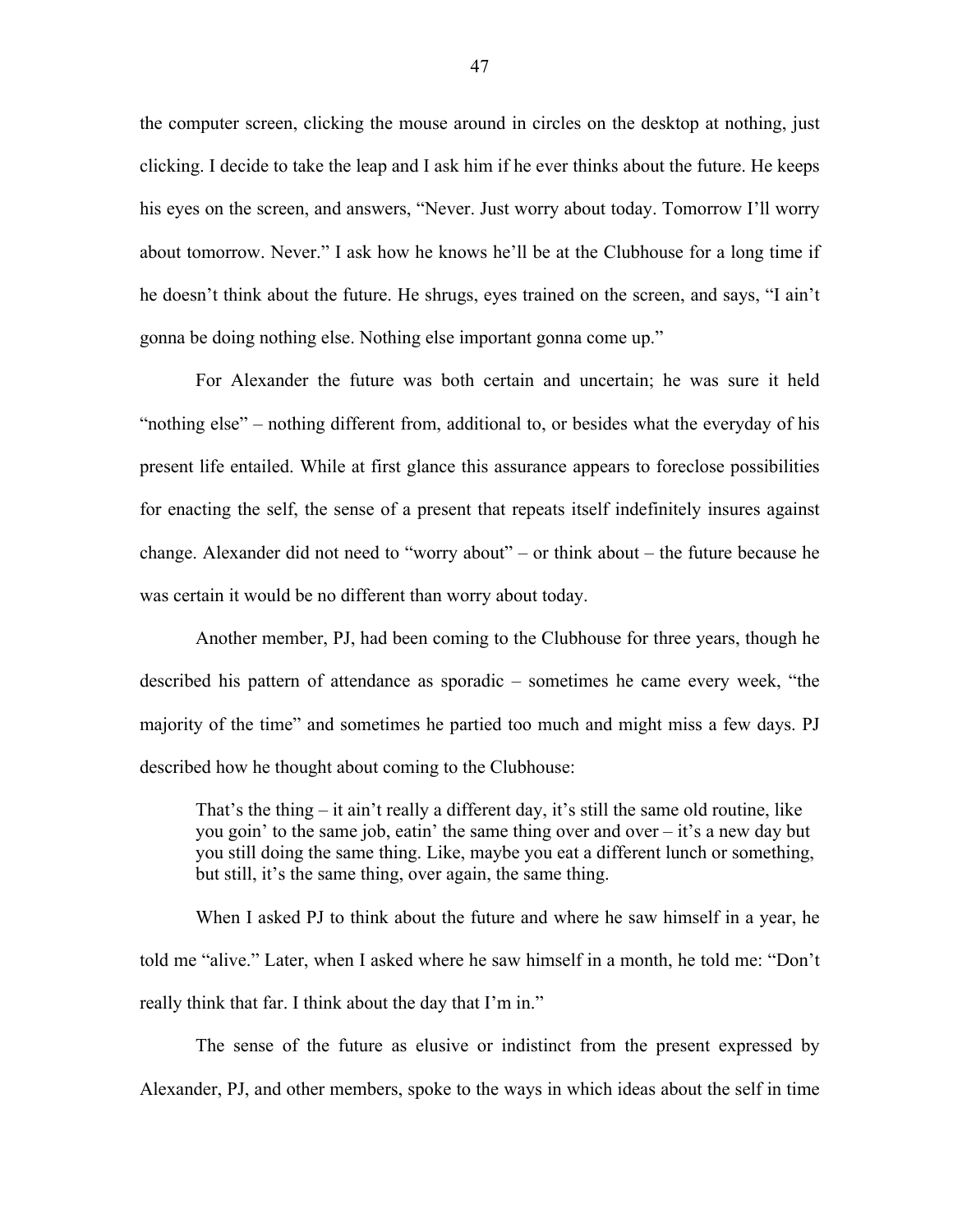were conditioned by participation in the Clubhouse program. While the recovery paradigm assumes a trajectory of progress wherein the self is continuously engaged in a process of change, the predictability and givenness of daily experience within the Clubhouse space – "the same thing, over again, the same thing" – ran counter to possibilities for enacting the self as transformable or transformed.

#### *Déjà Vu*

Over the 17 months I came to the Clubhouse, I probably attended between 40 and 50 Wednesday meetings. Initially, coming to the meetings each week had offered a sort of entryway into the Clubhouse world, through which I hoped I could observe and slowly begin to understand how things "worked." I'm not sure I can recall what I expected to learn – perhaps, some things about group dynamics or governance, or the formation of social identity within community mental health care settings. Instead, as I continued to attend the meetings each week, I became struck by the distinct quality of givenness they engendered and the ways in which members presented and enacted the self within and against this codified temporal space. The meetings acted as both anchor and anchorage for members; they offered a reliable point of return.

*Wednesday, March 19th: Clubhouse Meeting*. It's just before 10 a.m. when I arrive at the Clubhouse. Today will be my last day of fieldwork – in fact, I have come to the meeting in order to say goodbye. After I put my coat away, I head into the common room, where Lorraine hands me a copy of today's meeting agenda from her seat by the door. The room is already filling up with people, most of whom are sitting quietly in plastic chairs at the five or six large, round, grey-topped tables. A few folks are scattered across the extra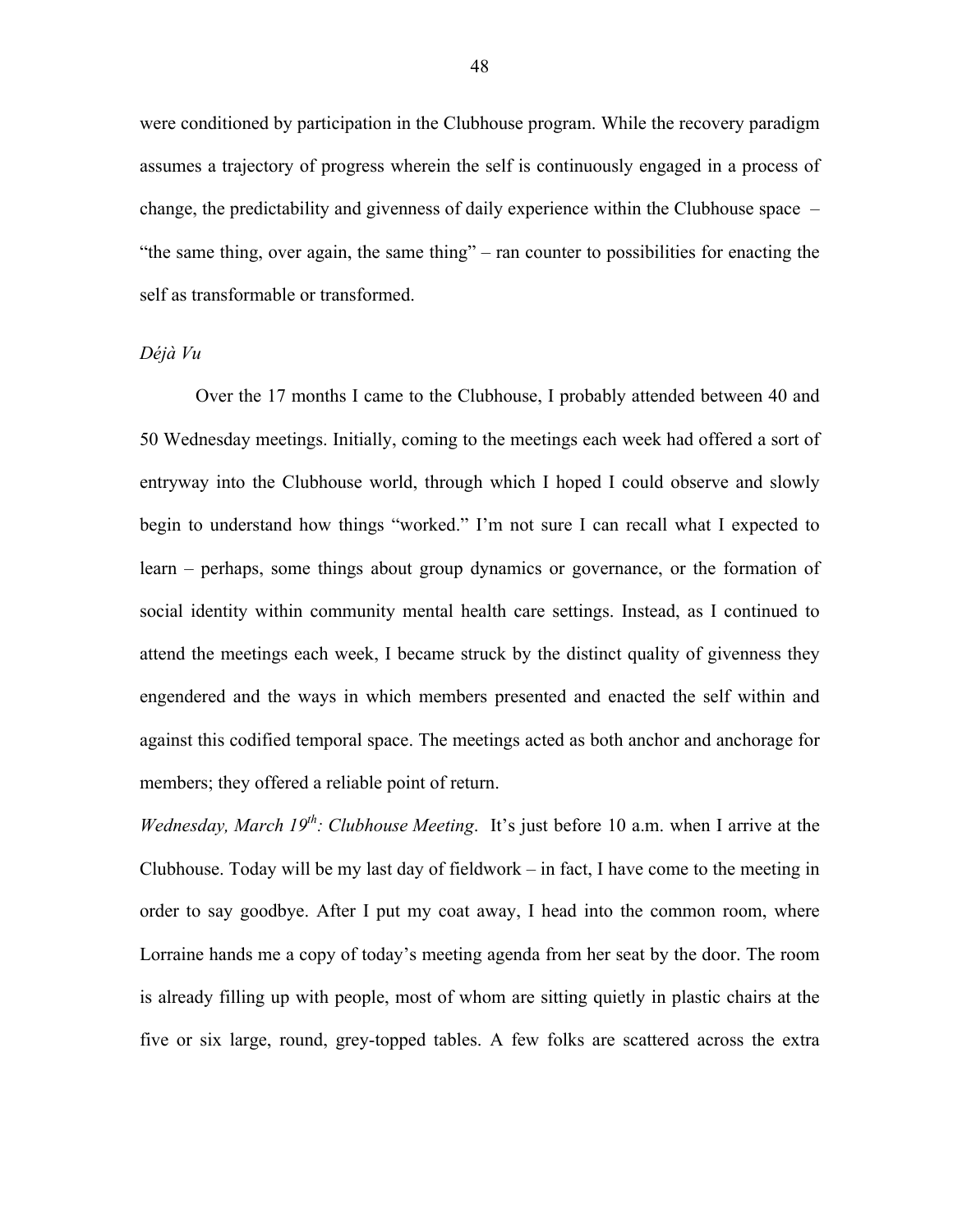chairs that have been set up in rows to face the front of the room, like an audience waiting for a play to begin.

I find a spot beside Alexander, who smiles shyly and then nods when I ask him if I can sit there – after months and months of the very briefest of exchanges with one another, Alexander and I spoke at length for the first time only last week. As members continue to pile in and find seats, we sit together, not saying anything. Alexander fiddles with a green plastic cup, then abruptly stands up and goes over to the water cooler to fill it.

I look around and notice that a new whiteboard has been put up next to the "Wellness Centre" bulletin board, on the wall beside the door to the Snick Snack shop. It has "Quote of the Day" written at the top in black dry erase marker, and underneath a list of what appear to be today's activities. The board used to hang on a wall in the entrance to Neri's office and I briefly wonder what has replaced it. I've come to learn that empty spaces don't remain empty for long at the Clubhouse.

Pink construction paper hearts hang limply from the ceiling on white strings, like tired and exotic birds, between blue and gold corkscrew streamers that have been up since the holiday party in December. A single St. Patrick's Day decoration remains, an oversized green ball taped to the wall behind a tall plant that nearly died a few months ago for lack of care – no one had thought to check that it was real.

I also notice that the large picture frame showing the Member of the Month has been moved, and it too is nearly obscured by the same plant. In its old place by the sink, the Inspirational Board now hangs, plastered with religious literature, a list of the Alcoholics Anonymous Twelve-Steps, a few poems, and one crude drawing of a house.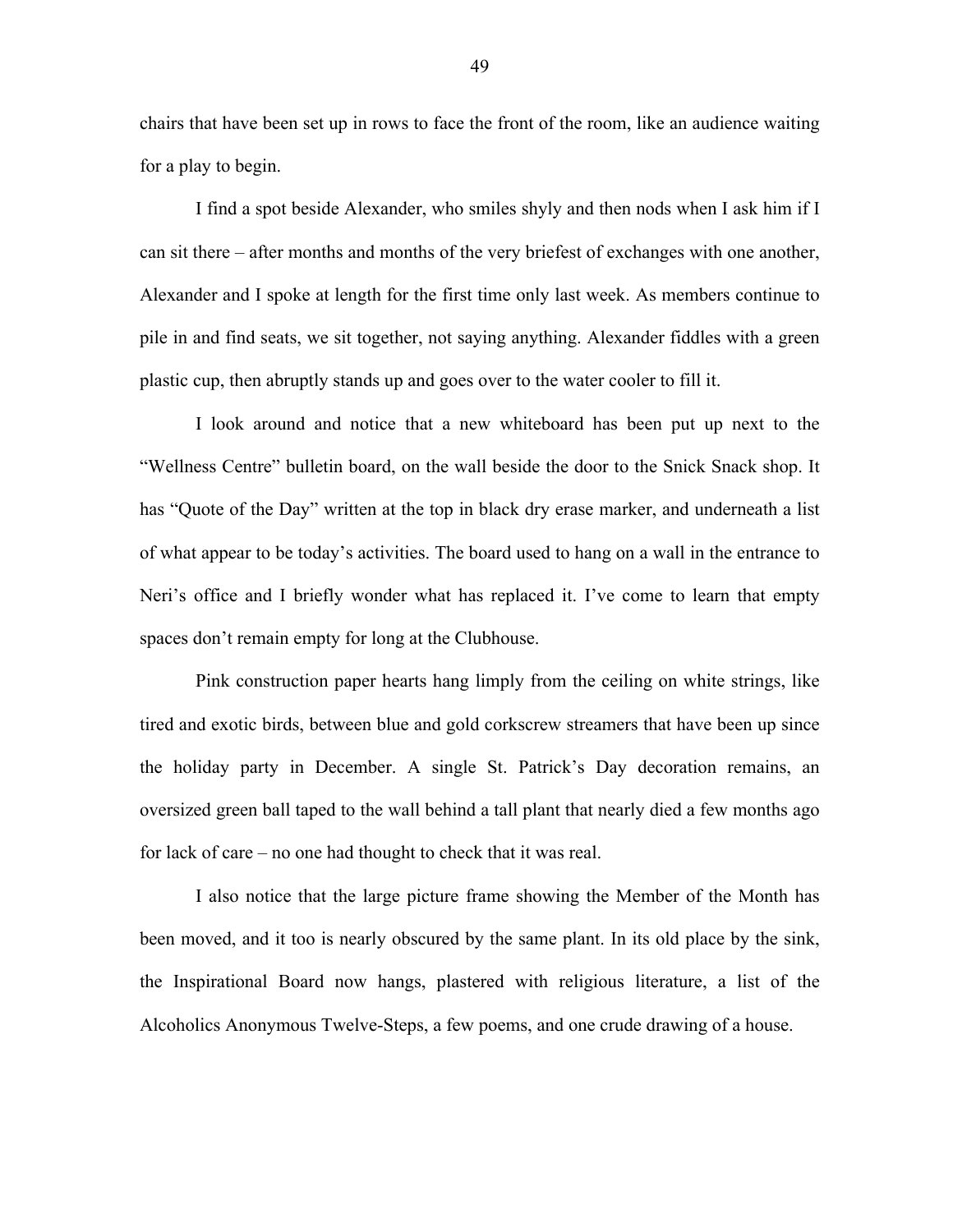The meeting is not yet underway, and Neri flits in and out of the room, calling out to and corralling members. Flora and Casey, who are running the meeting today, sit alone together at a table in one corner of the room, where the fish tank, microwave, and fridge are kept. Beside the fridge, Mario and Clyde sit in two chairs against the wall, both leaning to one side like twin brushstrokes on a canvas. Above their heads, the Clubhouse calendar looms large and colorful, nearly all of its days marked off with activities – outings, workshops, groups, holiday celebrations – and I see that Neri has drawn a flower for the first day of Spring, only a few days away.

Finally, the meeting starts and Flora and Casey struggle through the first part of the agenda, which requires them to explain the structure of the meeting and their own roles as secretary and facilitator. Next, new members stand and introduce themselves by name, and are welcomed with applause – today there is only one new face, a woman who looks familiar to me, even though I am sure I have never seen her before.

Following new member introductions, the summary of last week's meeting is supposed to be recited, which doesn't happen today because no one has typed up the minutes for Flora to read out. In fact, this is often the case – no matter how often Neri or Austin remind or plead with members to volunteer for this task, it is rarely completed by anyone but staff. Neri appears frustrated. Onto Old Business, the first order of which is printed on the agenda as an instruction, rather than a topic for discussion, though Neri interjects to reiterate the perennial reminder out loud for good measure:

**"Progress notes** to be done **immediately** after today's meeting"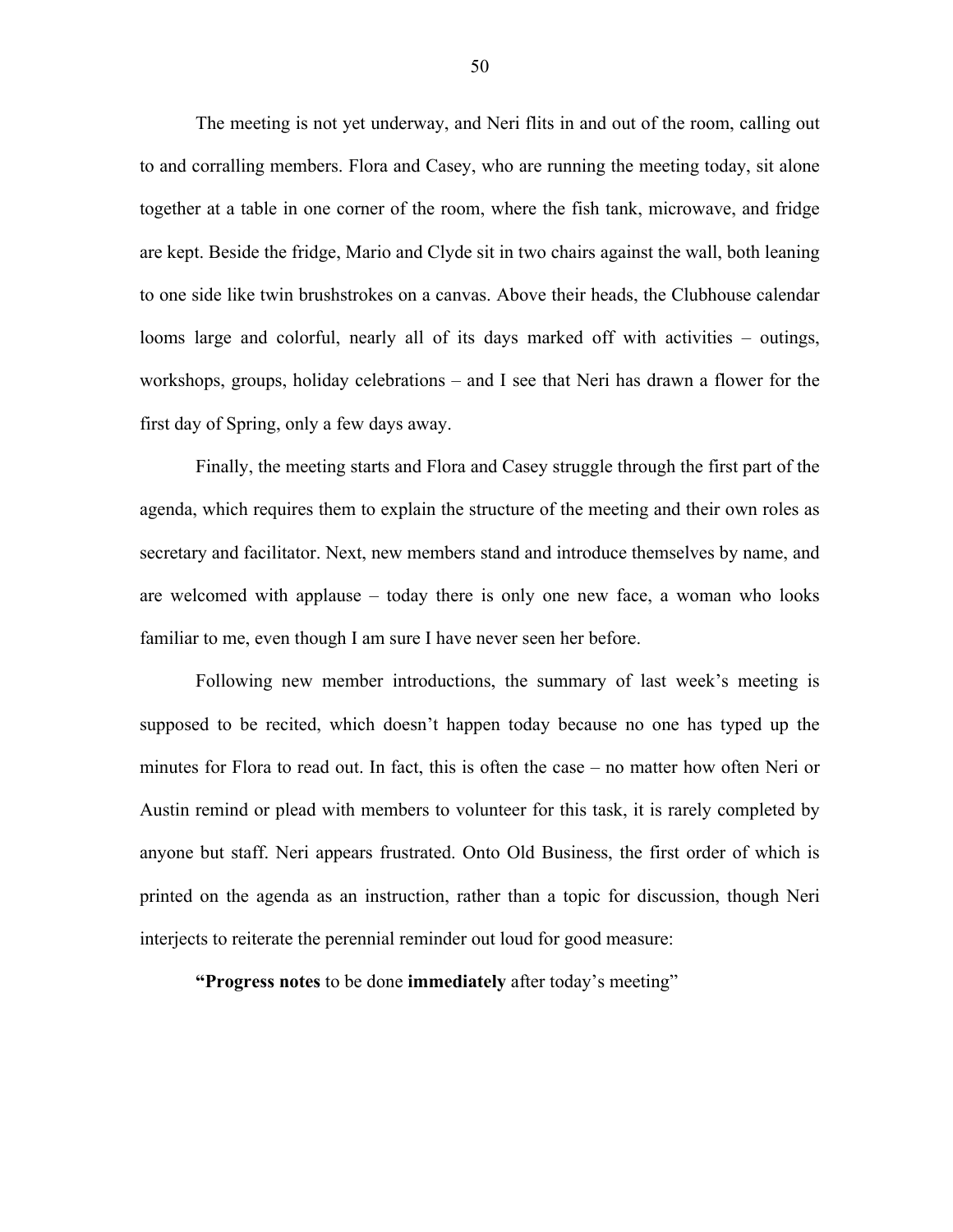She adds: "The point of a progress note is to make sure you're getting something out of coming here, and that you're making progress. I strongly encourage everyone to fill out their progress notes at least once a month." Ever encouraged, never required.

When it is my turn to speak, I introduce myself for the umpteenth time, and  $-$  it hits me, suddenly – the last time. I explain that my project has come to an end and that I will be leaving for a while, but I plan to return again as a volunteer. No one seems to register what I've just said as a farewell, which fills me with an odd mix of relief and the dawning realization that after today, when I leave this space to which I have returned for so long, my absence will be swallowed up and soon forgotten, like so many other changes that have come to pass here.

For the fourth or fifth week in a row, the issue of transportation is on the agenda and a lengthy conversation about van policies and procedures ensues. Today, members are focused on one particular point on list, which states:

"Riders with monthly income will be **encouraged** to donate \$1/day"

Not surprisingly, members are concerned about how this suggested donation will be enforced, by and for whom, and how the money will be used, since the Clubhouse budget covers funds for transportation and members have never before been asked to contribute money towards this service. It isn't immediately clear to everyone, including myself, the logic behind the donation: the van is provided by DMHS and the gas, driver's wages, insurance, and repairs are included in this provision. Neri explains, "The Clubhouse Model encourages members to pay for things. We are not a hand-out program, we are a recovery program." Yolanda speaks without raising her hand, and instead crosses her arms indignantly, "No way I'm paying for transportation." Neri explains that she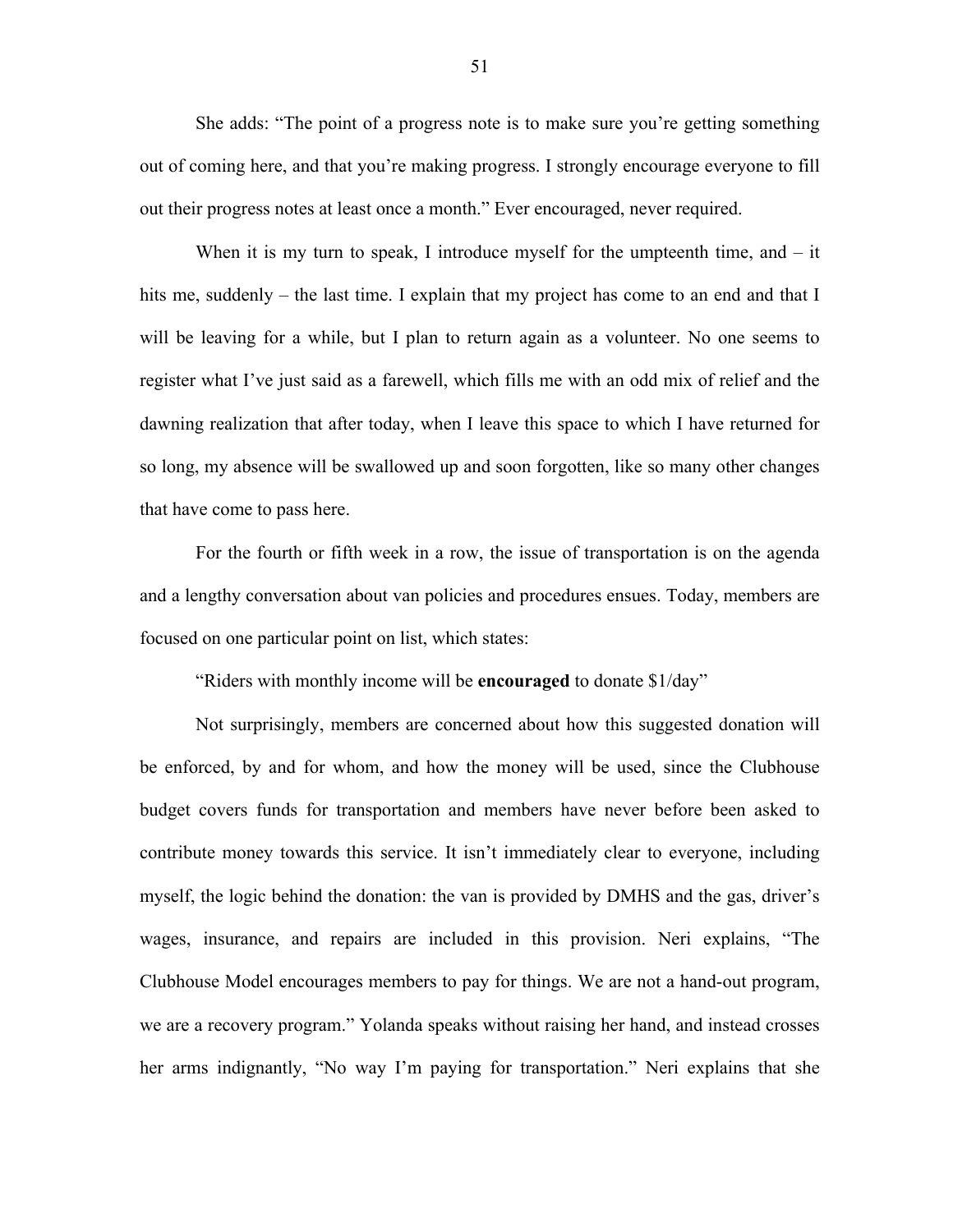doesn't have to, and repeats that the donation is "encouraged." Yolanda responds, sounding insulted, "I know what that means." Neri asks if she wants the word "encouraged" removed from the policies but Yolanda just shakes her head and repeats, "I'm not paying."

It's nearly eleven, and the meeting is adjourned once again without officially approving the van rules and policies. The conversation will resume next week, I imagine. I close my notebook and stand up as Brandon comes back into the common room and heads towards me with his chart in hand. He asks if I'll help him with his progress notes, as has become our regular practice over the past few months. I explain that I have to leave and Brandon nods, though I'm not sure he knows that I'm leaving for good.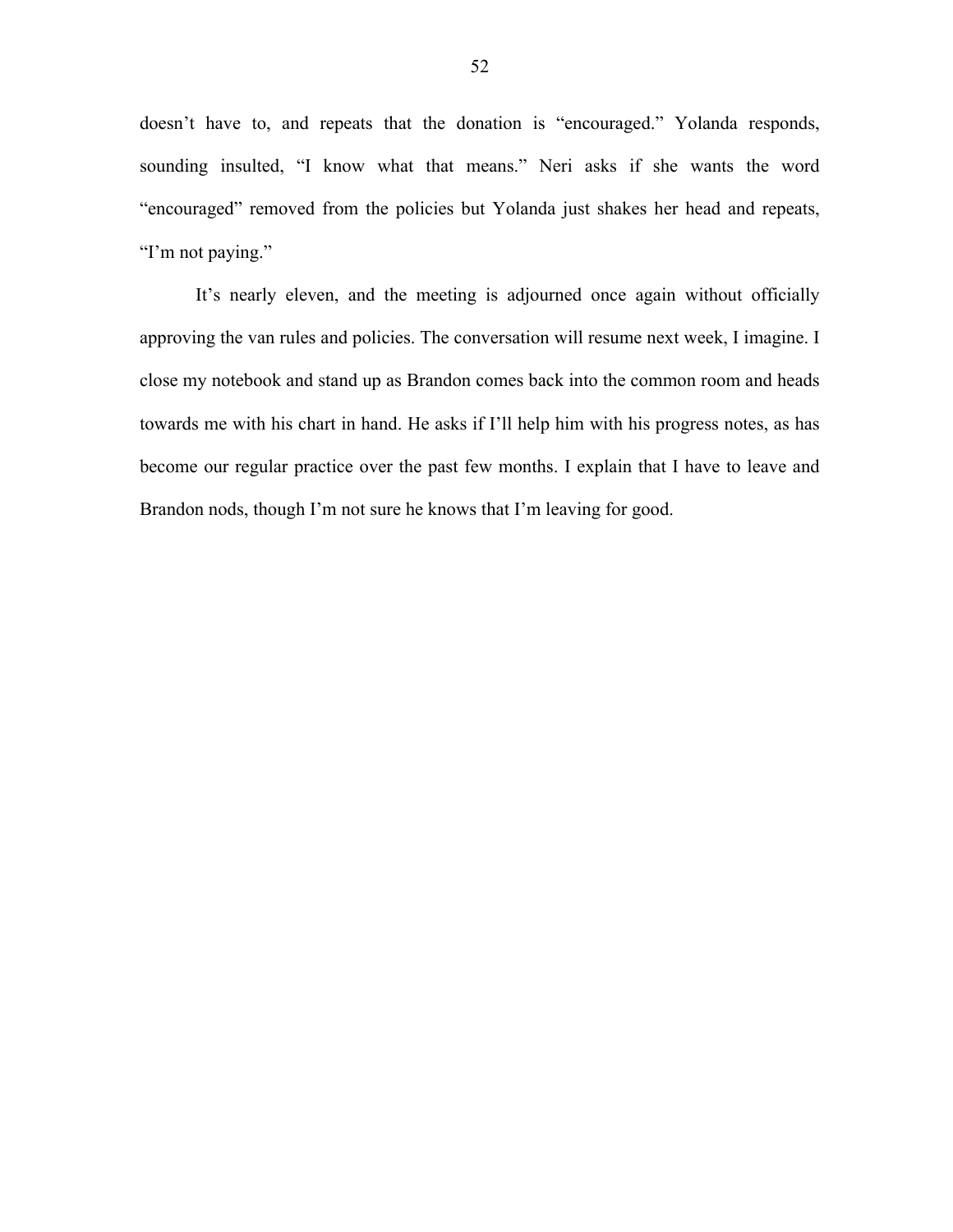#### **CONCLUSION**

Recovery is getting so the illness is in the back of your mind, not the front of it ––Neri, Clubhouse Director

In the pages above I have suggested that for Clubhouse members, experiences of mental illness and psychiatric patienthood, and expectations for recovery set out by the program model – which rely on ideas about the self as empowered, autonomous, responsible, and transformable over time – were often at odds in ways that shaped and delimited the possibilities for selfhood. By becoming Clubhouse members, individuals were required to manage themselves in accordance with the program's structural and philosophical parameters, which posited a separation between personhood and psychiatric pathology, and to envision the self as workable beyond the boundaries of chronic illness and pharmaceutical dependency. Yet, the act of return to the Clubhouse conditioned for members ways of being and of thinking about the self that often paradoxically intervened in possibilities for autonomy. Throughout, I have attempted to take up this paradox and the tensions and possibilities it produced for members in how they thought about and enacted themselves.

Although the Clubhouse was an explicitly non-biomedical program and space, its very requirements for membership – a medical diagnosis and adherence to a pharmaceutical treatment regimen – tethered it inescapably to biomedical models of illness. Thus, self-management for Clubhouse members entailed murkily defined expectations for self-monitoring and moderating that often challenged the separation of pathology from personhood enforced by the logic of recovery. Nikolas Rose has written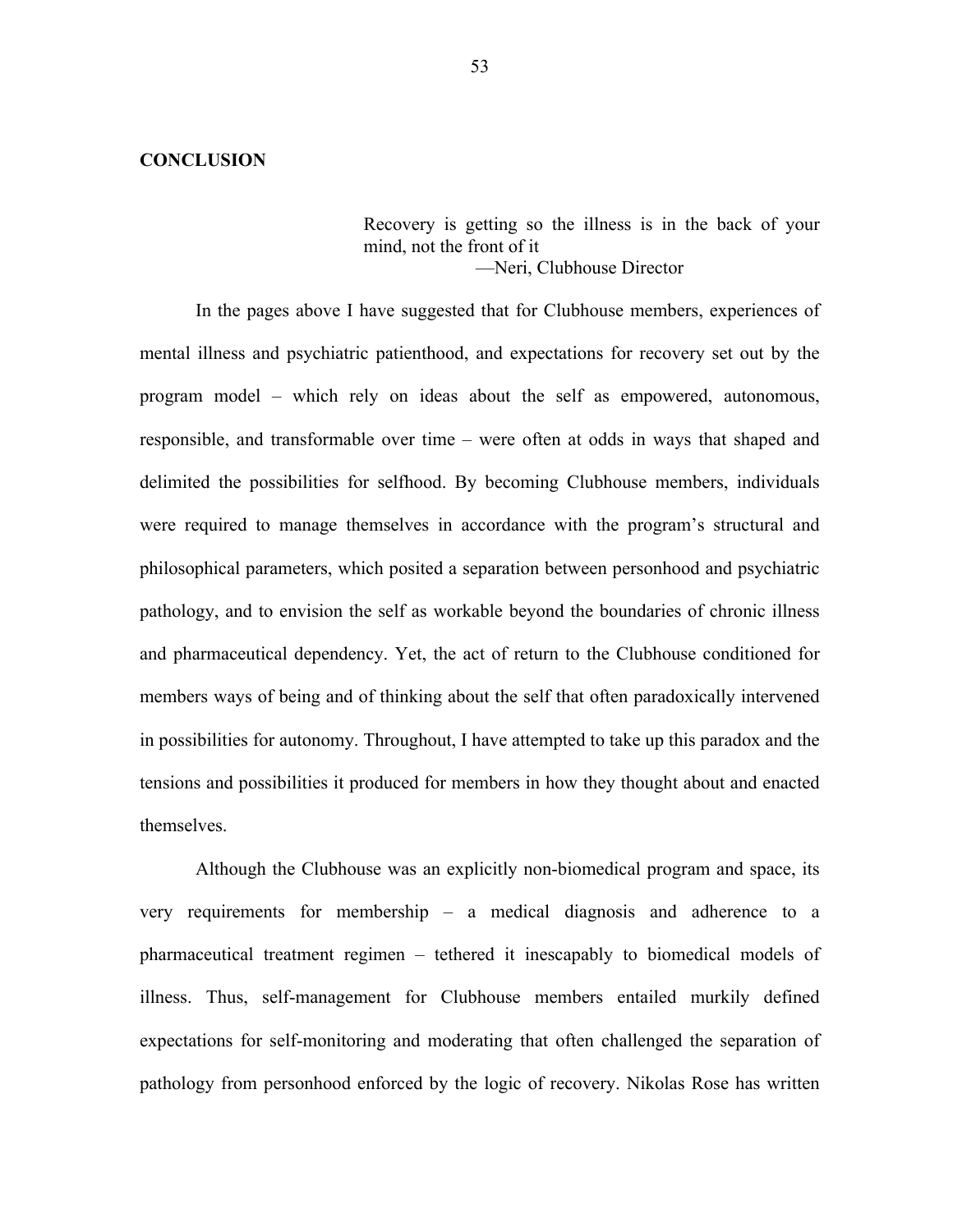that new norms require continual work "of the self on the self" towards the autonomous self – an ideal form of life. As I have explained, the autonomous self figures centrally in the paradigm of recovery, as an ideal outcome of its process of change.

At the Clubhouse, members were required to continuously manage and work upon the present self, while imagining and working *towards* a future self. Yet, for many members, the daily realities of living with chronic mental illness were often at odds with expectations for recovery set out by the Clubhouse model. Even program attendance itself produced contradictions in experience. Members were required to attend a minimum of four hours per week, but encouraged to attend more often – as often as possible. The act of return was thus a way for members to demonstrate investment in their own recovery and even, to enact recovery by participating in Clubhouse activities and tasks. Yet the Clubhouse program was structured so as to produce a space of stability, repetition, sameness, and predictability. The very givenness of the daily schedule, the Clubhouse meetings that occurred each Wednesday, the types of tasks performed throughout the day, and other forms of participation, created a space that simultaneously fostered dependency and stagnancy while encouraging members to engage in processes of change that ostensibly would take them away from the Clubhouse – to jobs, to other community engagements, to stable housing arrangements, to their families. Some members, particularly newer members, felt that coming to the Clubhouse each day made recovery possible, yet for many over time the regularity of return to the Clubhouse came to represent the limits of possibility for enacting the self. Thus, Clubhouse participation and expectations conditioned by the program simultaneously limited, or altogether foreclosed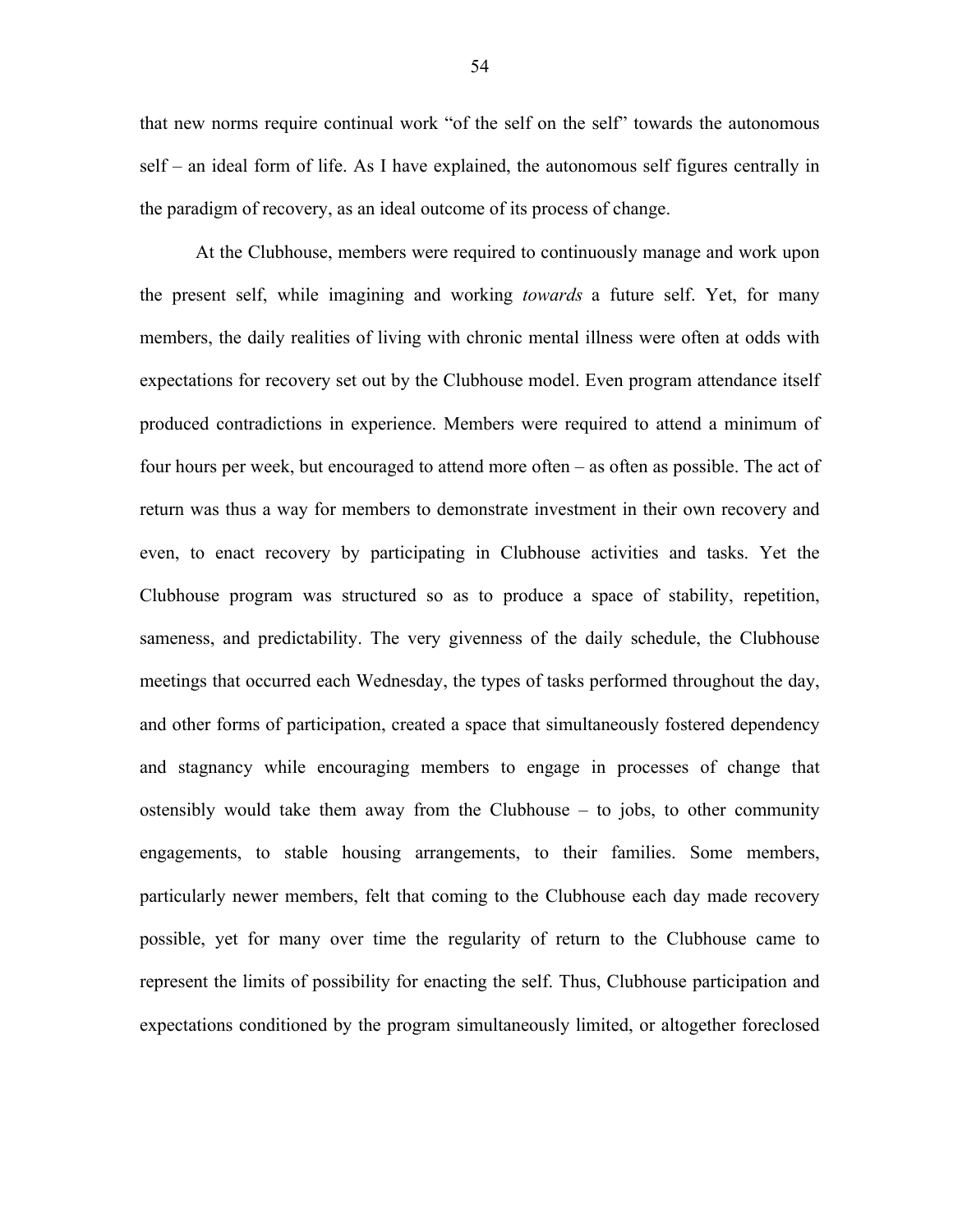for members the very possibilities for self-determination and autonomous selfhood upon which the logic of recovery relied.

For some, recovery was seen a process, for others an outcome – it could be something you "had" something you "used" or something you "went through" or were "in." It could be ongoing and perpetual, or a place you might arrive at some day, as "recovered." Some members defined recovery in ways that more closely aligned with medical self-management, such as seeing their doctor or therapist, "taking my meds" or, in contrast being off meds. Others had no definition at all, or could not define recovery until prompted. Some used language of self-improvement or language of self-help. I observed how recovery was invoked by members and by staff in conversations and in public forums, such as the Wednesday meetings or group activities. At first, I thought to categorize different definitions of recovery and look for patterns of idiomatic expression – after time, however, I began to see how recovery often became somewhat of a conceptual metaphor, a way for individuals to talk about themselves – and the possibilities they envisioned, or did not envision for the future.

I also considered how often references to illness and medication featured in conversations and found their way into other interactions and aspects of the Clubhouse world. Though I never asked people their diagnosis, members often readily volunteered that information, as well as information about what drugs they took and other aspects of their therapeutic regimen. The fact of living with mental illness did not disappear for members when they walked through the Clubhouse door, but they were discouraged by staff from enacting themselves in ways that signalled their illness. Rather than reflecting a lack of empathy or care on the part of staff, I came to understand these acts or moments of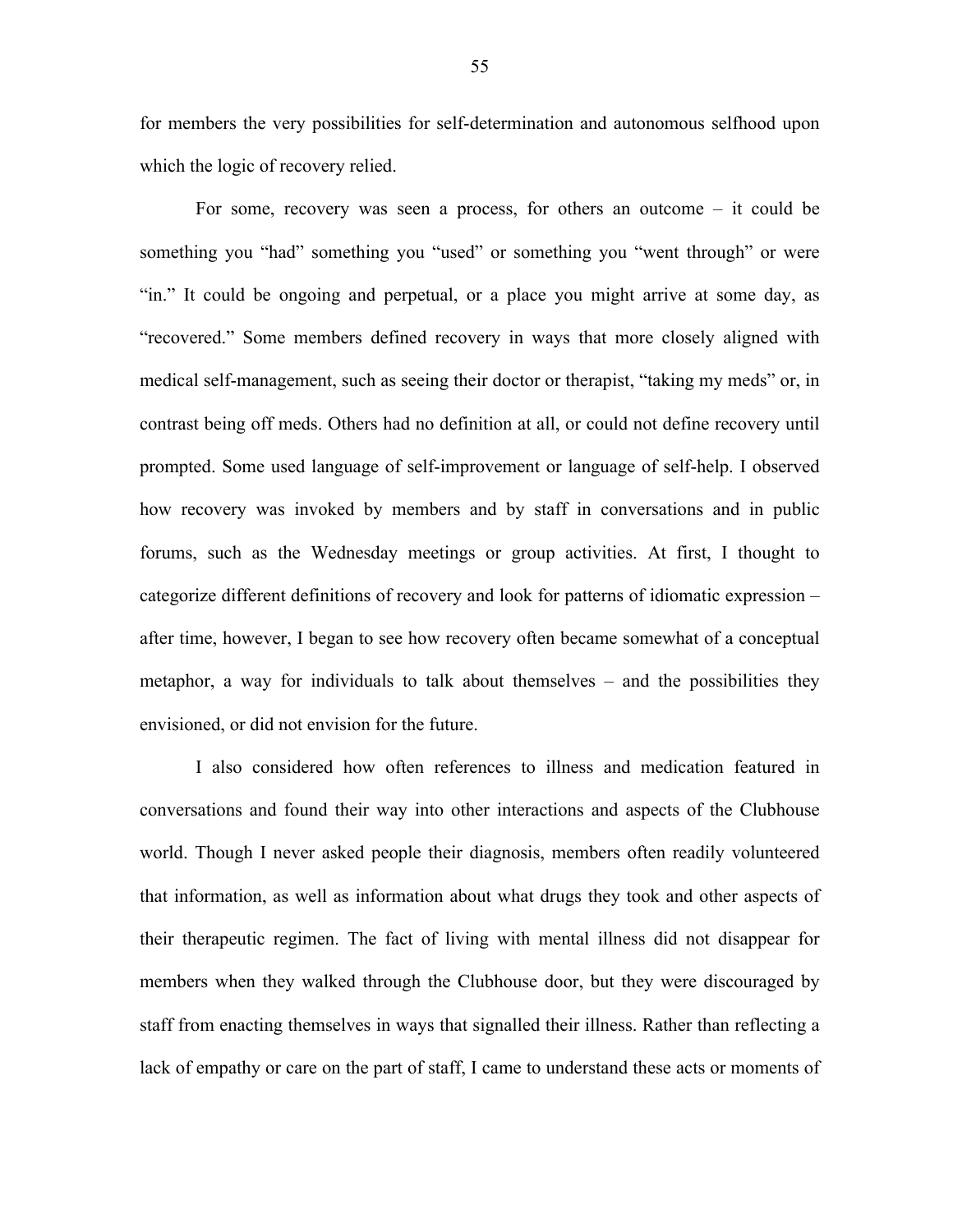enforced separation between pathology and personhood as reflective of the program model. Treating members as mentally ill was seen as a form of disempowerment – it put pathology before the possibilities for self-determination, responsibility, and autonomy. Yet, for members, the separation was illusory or blurry at best, and there were often moments when the psychiatric self emerged as indivisible from the forms of selfhood expected and accepted within the Clubhouse. I observed how the emphasis on this separation in the discourse of recovery was entirely at odds with forms of selfhood enacted by members – rather than enact a fragmented or discontinuous form of selfhood, where illness happened elsewhere and recovery happened there – the Clubhouse – members instead engaged ways of being that sutured together experiences of the self within the Clubhouse space.

Another point of inquiry into how experience and forms of selfhood were mutually shaped by conditions of the Clubhouse program was how members articulated ideas about time and the future in particular. I found that members indexed temporality often, in response to questions about how they were doing, in casual conversation, storytelling and in other moments. Time within the Clubhouse was both structured and elusive – the daily schedule repeated itself ad infinitum, it seemed, and the weeks often took the same shape, anchored around the Wednesday meeting, which often unfolded similarly each week. I became interested in how the daily return to the Clubhouse and the everydayness of mental illness worked into and against ideas about time – how the act of return produced a quality of repetitiveness in experience that countered ideas about progress, process, and change. In interviews and casual conversations, many members talked about living "one day at a time" "day to day" and expressed ambivalence or inability to forecast beyond the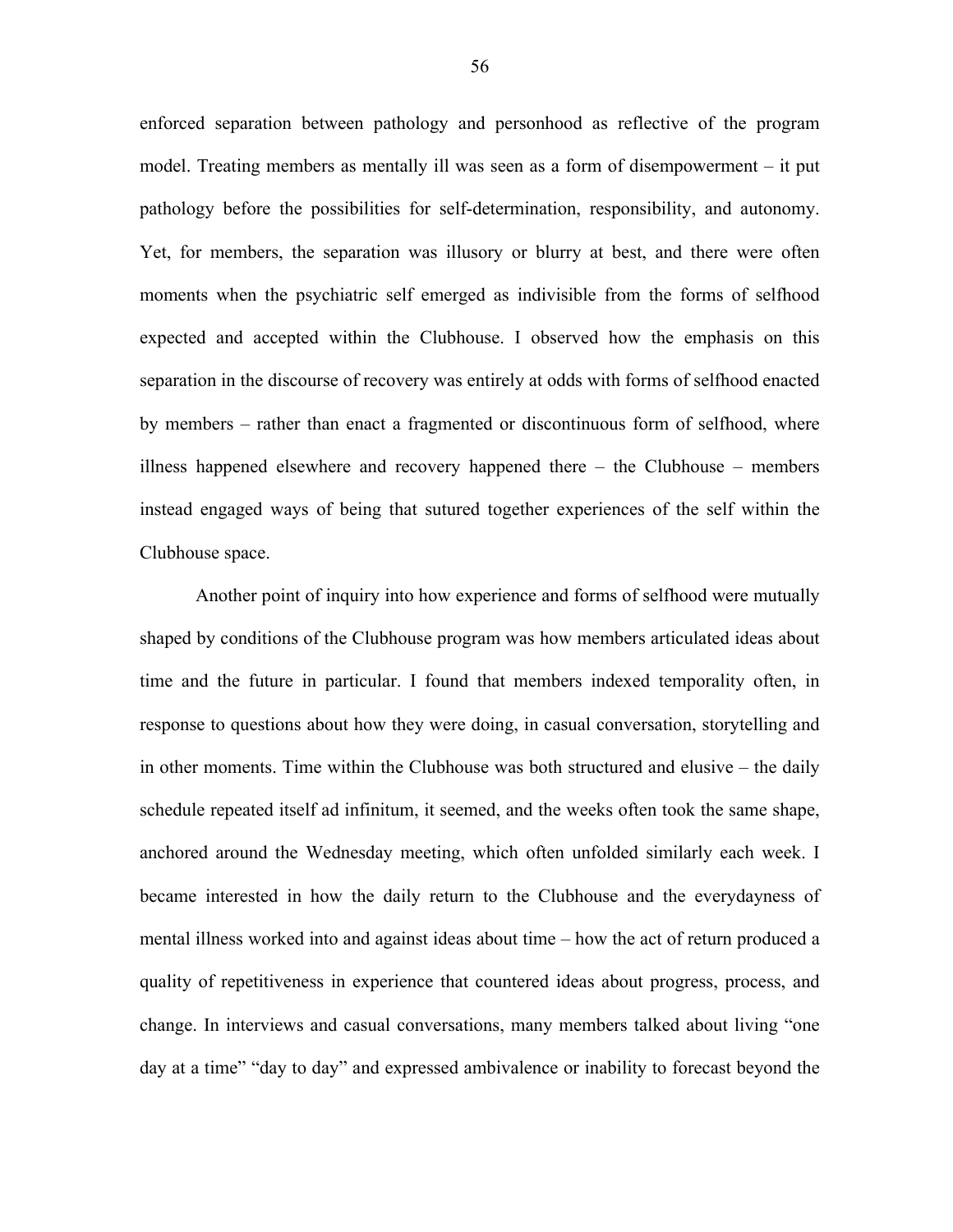present. For members who felt that life had a quality of sameness, the inability to forecast spoke less to a sense of giving up, and more to a sense of stasis and predictability – of givenness in daily experience.

Finally, the notion of return – to come or go back to a place or person – figures centrally in understanding how members experienced and enacted selfhood within the bounds of the Clubhouse space, and how experience and selfhood entered into and mutually shaped one another. The physical act of returning to the Clubhouse was shot through with ideas about other forms of return, to possible ways of being lost or elusive, to a 'former' idealized self, or, as a safeguard *against* returning to that self. I argue that even along trajectories of repetition, where existence is formulated as a daily return or rearrival rather than a progression forward, experience is possible. Perhaps the episodic nature of time in experiences of chronicity, and the ways this bumps up against expectations for recovery – for continuously "working upon" and improving the self – demands that we rethink ideals of selfhood in the face of new ways of being in the world.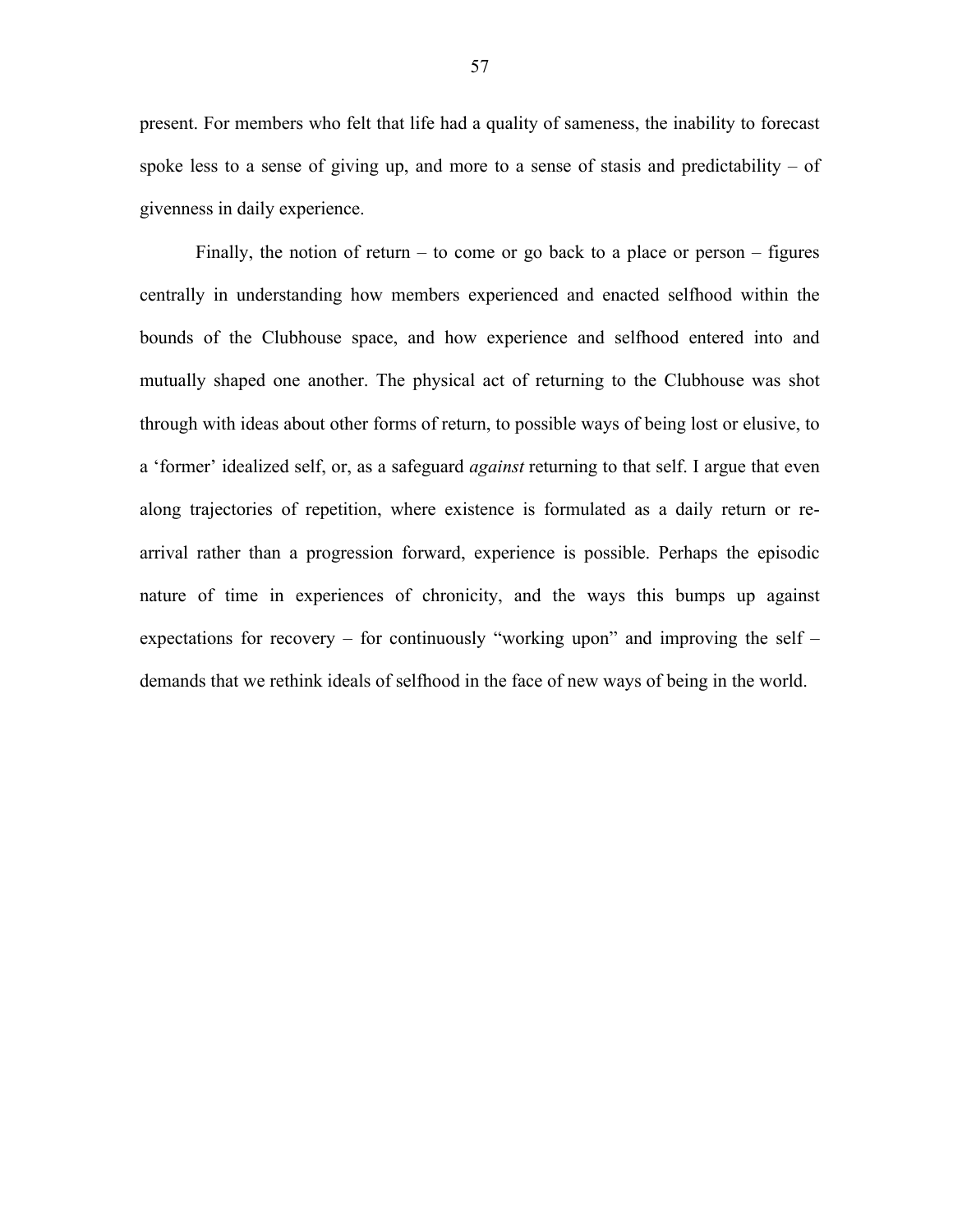#### **REFERENCES**

Anthony, W. A.

1993 Recovery from mental illness: The guiding vision of the mental health service system in the 1990s. Psychosocial Rehabilitation Journal 16(4): 521–538.

Biehl, J.

2005 Vita: Life in a Zone of Social Abandonment. University of California Press. Brodwin, P.

2013 Everyday Ethics: Voices from the Front Line of Community Psychiatry.

Berkeley, CA: University of California Press.

## Canguilhem, G.

2012 Writings on Medicine. New York: Fordham.

Carr, E. S.

- 2010 Enactments of Expertise. Annual Review of Anthropology 39(1): 17–32.
- 2010b Scripting Addiction: The Politics of Therapeutic Talk and American Sobriety. Princeton: Princeton University Press.

Davidson, L., J. Tondora and P. Ridgway.

2010 Life Is Not an "Outcome": Reflections on Recovery as an Outcome and as a Process. American Journal of Psychiatric Rehabilitation, 13: 1-8.

Desjarlais, R.R.

1994 Struggling Along: The Possibilities for Experience Among the Homeless Mentally Ill. American Anthropologist, New Series 96 (4): 886-901.

1997 Shelter Blues: Sanity and Selfhood Among the Homeless.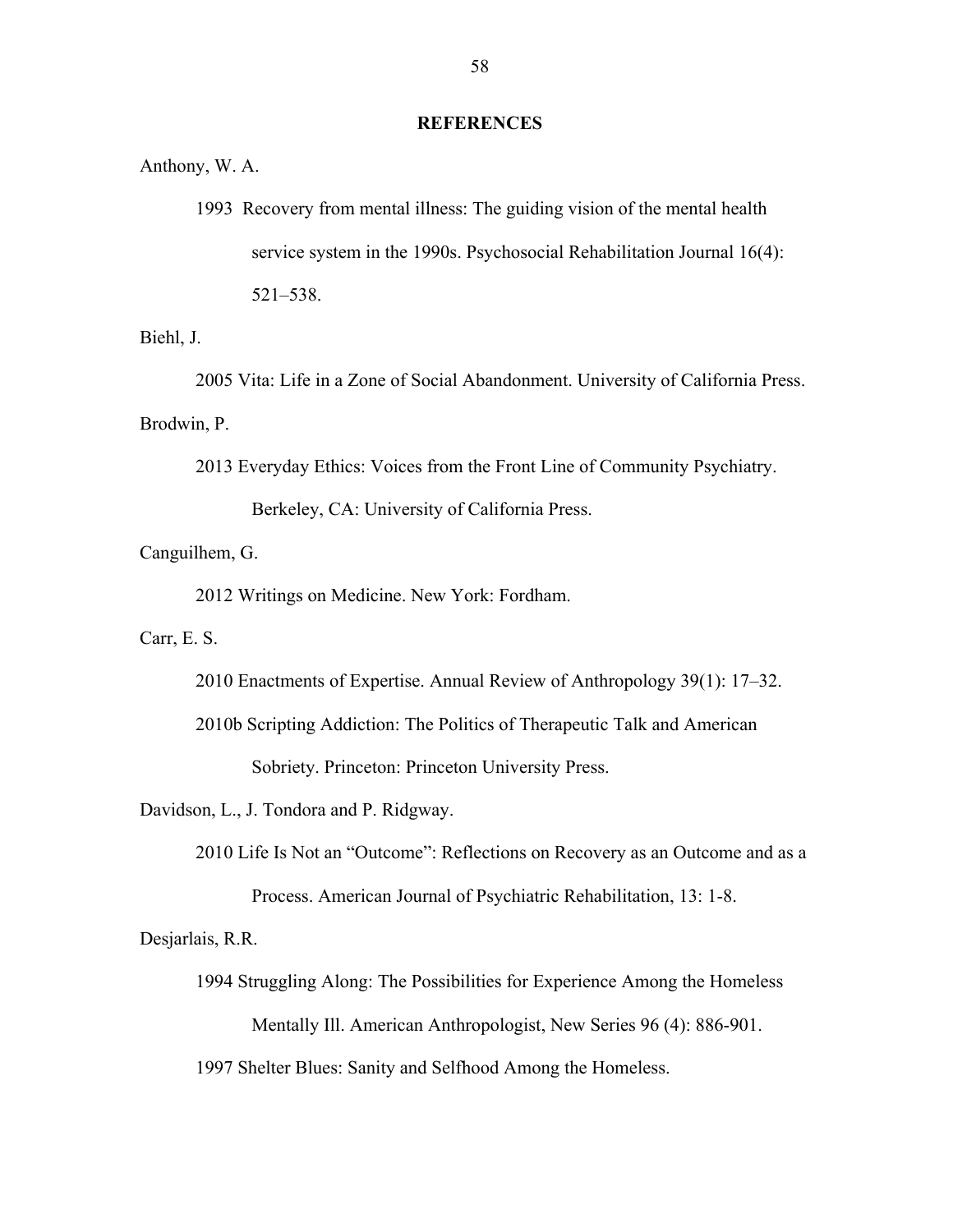Philadelphia, PA: University of Pennsylvania Press.

Dickerson, F.

2006 Commentary: Disquieting Aspects of the Recovery Paradigm. Psychiatric Services 57 (5) 647.

Doyle, A., J. Lanoil, and K. Dudek.

2013 Fountain House: Creating Community in Mental Health Practice. New York, NY: Columbia University Press.

Estroff, S. E.

1981 Making it Crazy: An Ethnography of Psychiatric Clients in an American Community. Berkeley: University of California Press.

Foucault, M.

1965 Madness and Civilization. New York: Random House, Inc.

Goffman, E.

1961 Asylums: Essays on the Social Situation of Mental Patients and Other Inmates. Garden City, N.Y: Anchor Books.

Hancock, N., A. Bundy, A. Honey, S. Helich, S. Tamsett.

2013 Measuring the Later Stages of the Recovery Journey: Insights Gained from Clubhouse Members. Community Mental Health Journal. 49: 323 – 330.

Hopper, K., J. Jost, T. Hay, S. Welber, G. Haugland.

1997 Homelessness, severe mental illness, and the institutional circuit. Psychiatric Services 48 (5) 659 – 665.

Huneman, P.

2014 Writing the Case – Pinel as Psychiatrist. Republics of Letters: A Journal for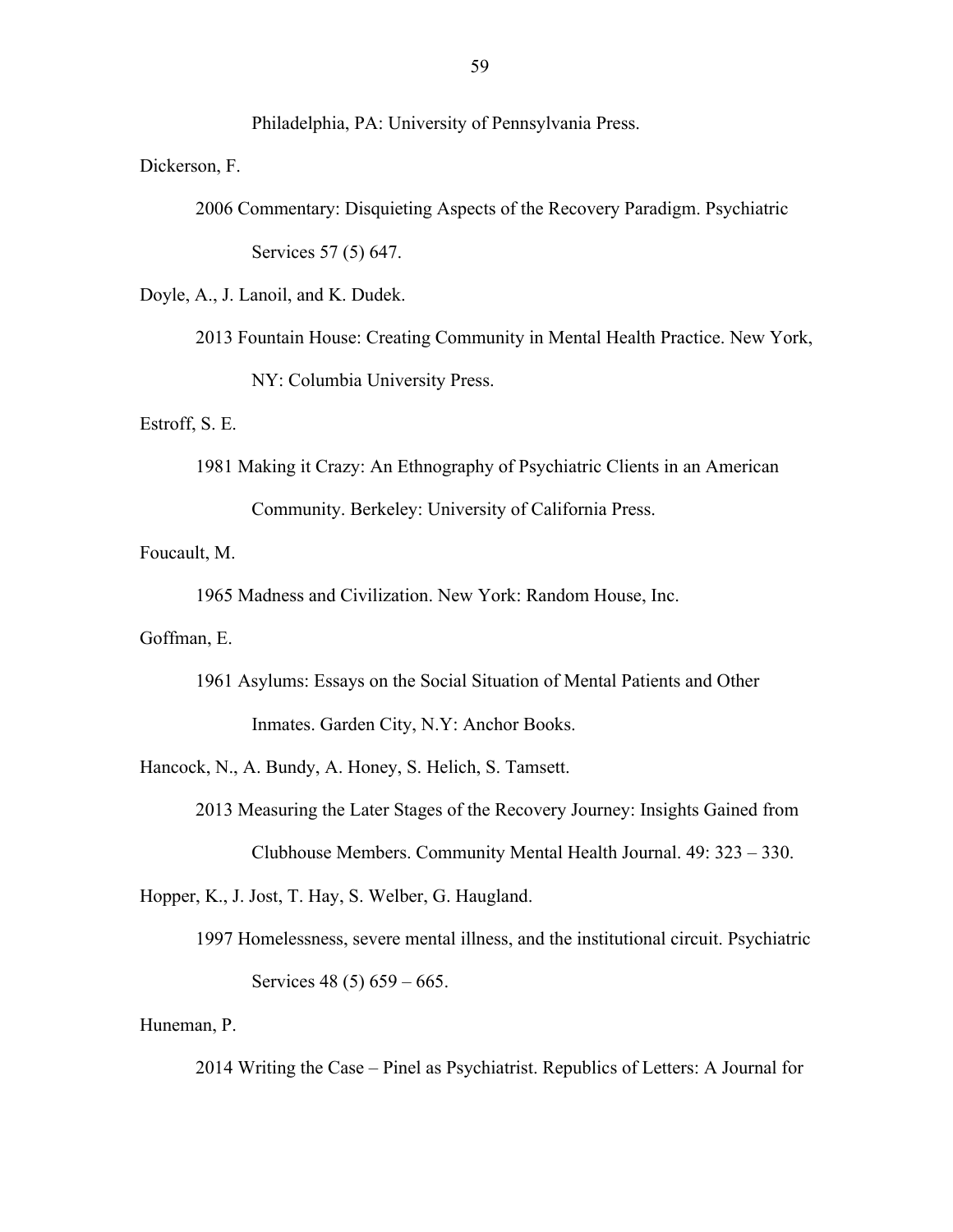the Study of Knowledge, Politics, and the Arts  $3(2)$  1 – 28.

Leamy, M., V. Bird, C. Le Boutillier, J. Williams, M. Slade.

2011 Conceptual framework for personal recovery in mental health: systematic review and narrative synthesis. The British Journal of Psychiatry 199: 445- 452

Lilleleht, E.

2002 Progress and Power: Exploring the Disciplinary Connections between Moral Treatment and Psychiatric Rehabilitation. Philosophy, Psychiatry, and Psychology, 9(2), 167-182.

Luhrmann, T. M.

2000 Of Two Minds: The Growing Disorder in American Psychiatry. 1st Edition. New York: Knopf.

Meyers, T.

2013 The Clinic and Elsewhere: Addiction, Adolescents, and the Afterlife of Therapy. Seattle, WA: University of Washington Press

Murakami, H.

1997 The Wind-Up Bird Chronicle, trans. Jay Rubin. New York: Knopf.

National Registry of Evidence-based Programs and Practices (NREPP)

2010 ICCD Clubhouse Model.

New Freedom Commission on Mental Health,

2003 *Achieving the Promise: Transforming Mental Health Care in America. Final Report*. DHHS Pub. No. SMA-03-3832. Rockville, MD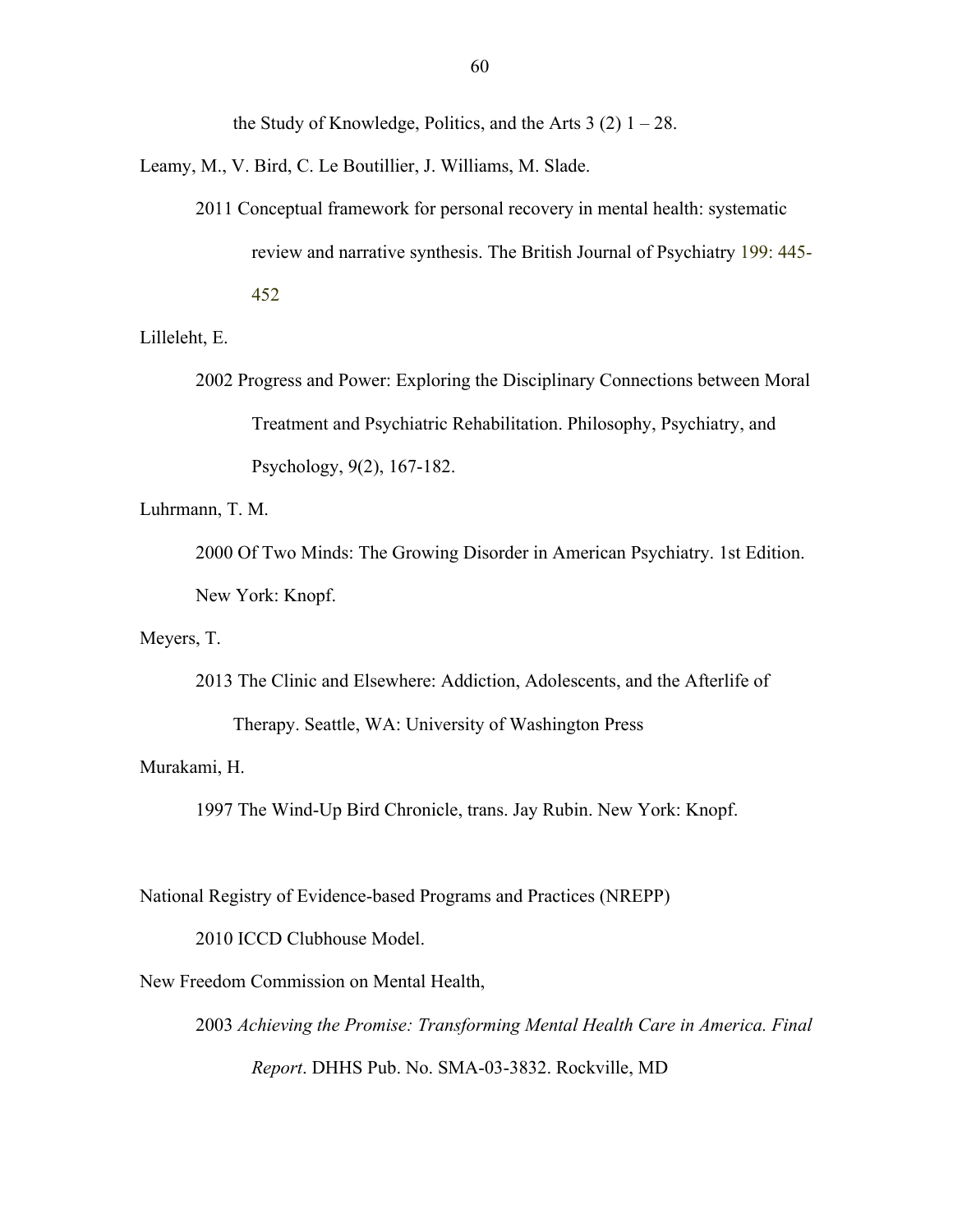Pinel, P.

1806. A Treatise on Insanity, in Which Are Contained the Principles of a New and More Practical Nosology of Maniacal Disorders, That Has Yet Been Offered to the Public. D. Davis, trans. London: Cavell and Davies.

Porter, R.

2002 Madness: A Brief History. Oxford: Oxford University Press.

Propst, R.

1992 Standards for Clubhouse Programs: Why and How They were Developed.

Psychosocial Rehabilitation Journal 16(2): 25 – 30.

Raikhel, E.

2009 Institutional Encounters: Identification and Anonymity in Russian Addiction Treatment (and Ethnography) in *Being there: the fieldwork encounter and the making of truth*, ed. John Borneman and Abdellah Hammoudi. Berkeley: University of California Press.

Rose, N.

1996 Inventing our Selves: Psychology, Power, and Personhood. Cambridge; New York: Cambridge University Press.

2003 Neurochemical Selves. Society 41(1): 46–59.

2007 The Politics of Life Itself: Biomedicine, Power, and Subjectivity in the Twenty-First Century. Princeton, N.J.: Princeton University Press.

2009 Normality and pathology in a biomedical age. Sociological review 57: 66 – 83.

Scheper-Hughes, N., and A. Lovell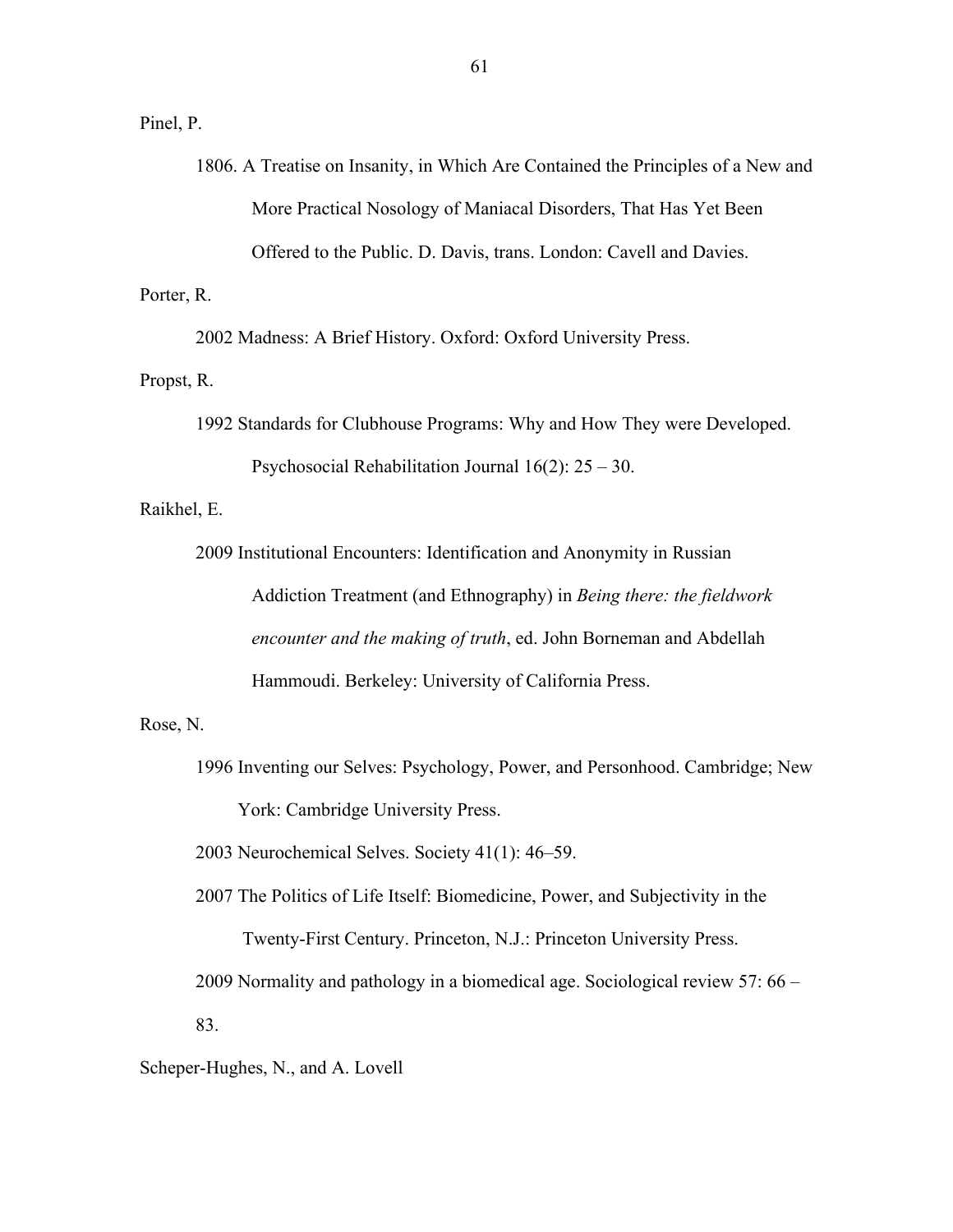1986 Breaking the Circuit of Social Control: Lessons in Public Psychiatry from Italy and Franco Basaglia. Soc. Sci. Med. 23 (2) 159 – 178.

Schüll, N.

2006 Machines, Medication, Modulation: Circuits of Dependency and Self-Care in Las Vegas. Culture Medicine and Psychiatry 30(2): 223–247.

Scull, Andrew T.

1989 Social Order/Mental Disorder: Anglo-American Psychiatry in Historical Perspective. Berkeley: University of California Press.

Spitzmueller, M.

2014 Shifting practices of recovery under community mental health reform: A street-level organizational ethnography. Qualitative Social Work 13(1): 26  $-28.$ 

Weiner, T.

2011 The (Un)managed Self: Paradoxical Forms Agency in Self-Management of Bipolar Disorder. Cult Med Psychiatry 35:448–483

Whitley, R., and E. Siantz.

2012 Recovery Centers for People with a Mental Illness: an Emerging Best Practice? Psychiatric Services 63(1): 10 – 12.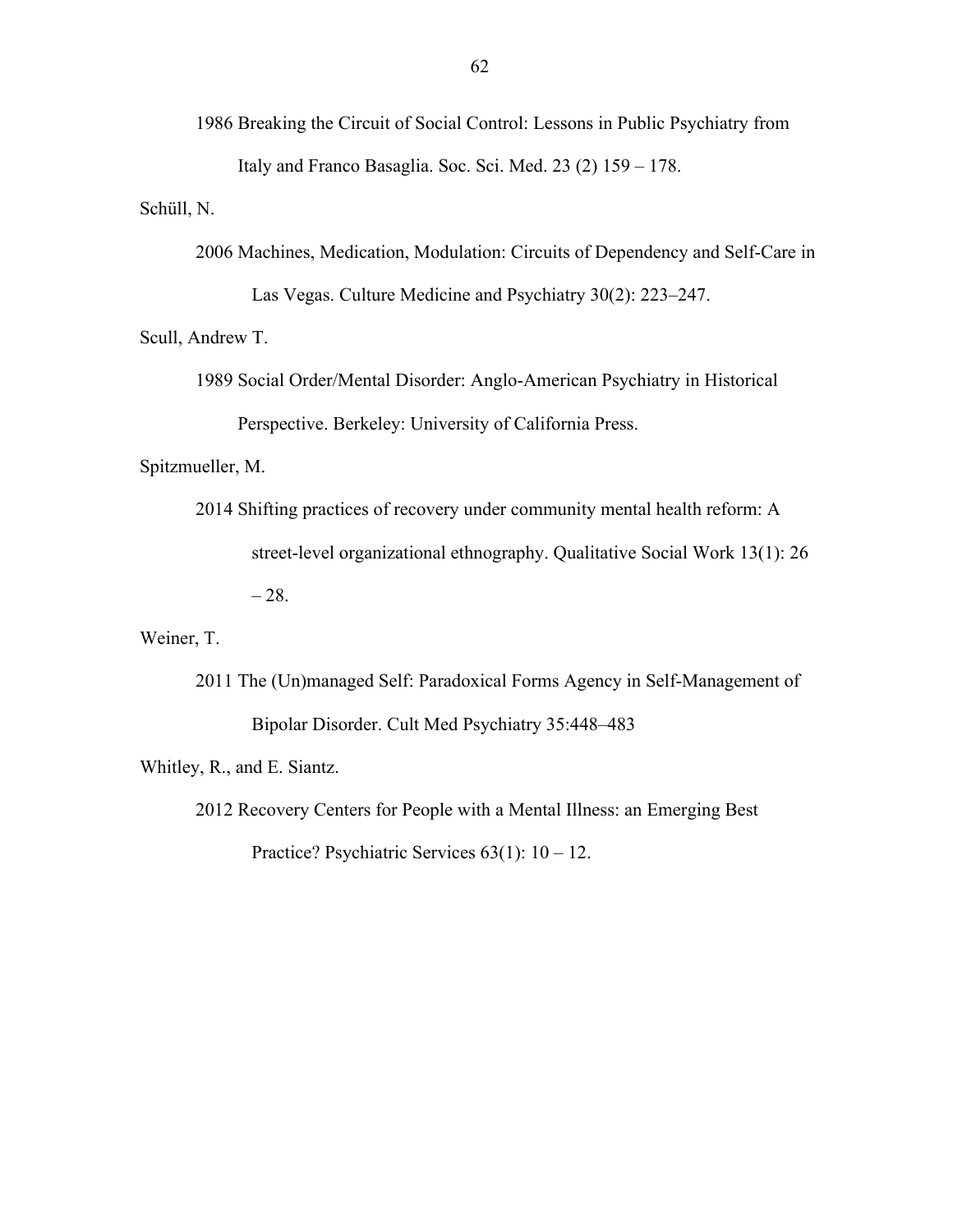#### **ABSTRACT**

## **PRESENT FUTURES: POSSIBILITIES FOR SELFHOOD AT A COMMUNITY MENTAL HEALTH CENTRE IN DETROIT, MICHIGAN**

by

## **TALIA GORDON**

#### **August 2014**

**Advisor:** Dr. Todd Meyers

**Major:** Anthropology (Medical)

**Degree:** Master of Arts

Since the 1990s, recovery-oriented approaches to mental illness have become the dominant paradigm in contemporary U.S. non-clinical institutional settings. Central to the recovery paradigm is a discourse of self-determination that separates psychiatric pathology from personhood and expects those diagnosed to enact and manage themselves as autonomous subjects – as empowered, responsible, independent, and transformable. For many individuals, however, everyday experiences of illness are at odds with expectations for recovery, defined as a "process of change" through which the self is continuously worked upon and improved (SAMHSA 2011). One particularly popular non-clinical recovery modality is the Clubhouse model of psychosocial rehabilitation – a voluntary, community-based program for individuals diagnosed with severe and persistent mental illness. Drawing on four months of ethnographic fieldwork at a Clubhouse in Detroit, this paper examines the possibilities for selfhood conditioned by the program's principles and daily structure and the ways that ideas about recovery entered into ideas about the self and the future. I argue that within the Clubhouse space, members came to model forms of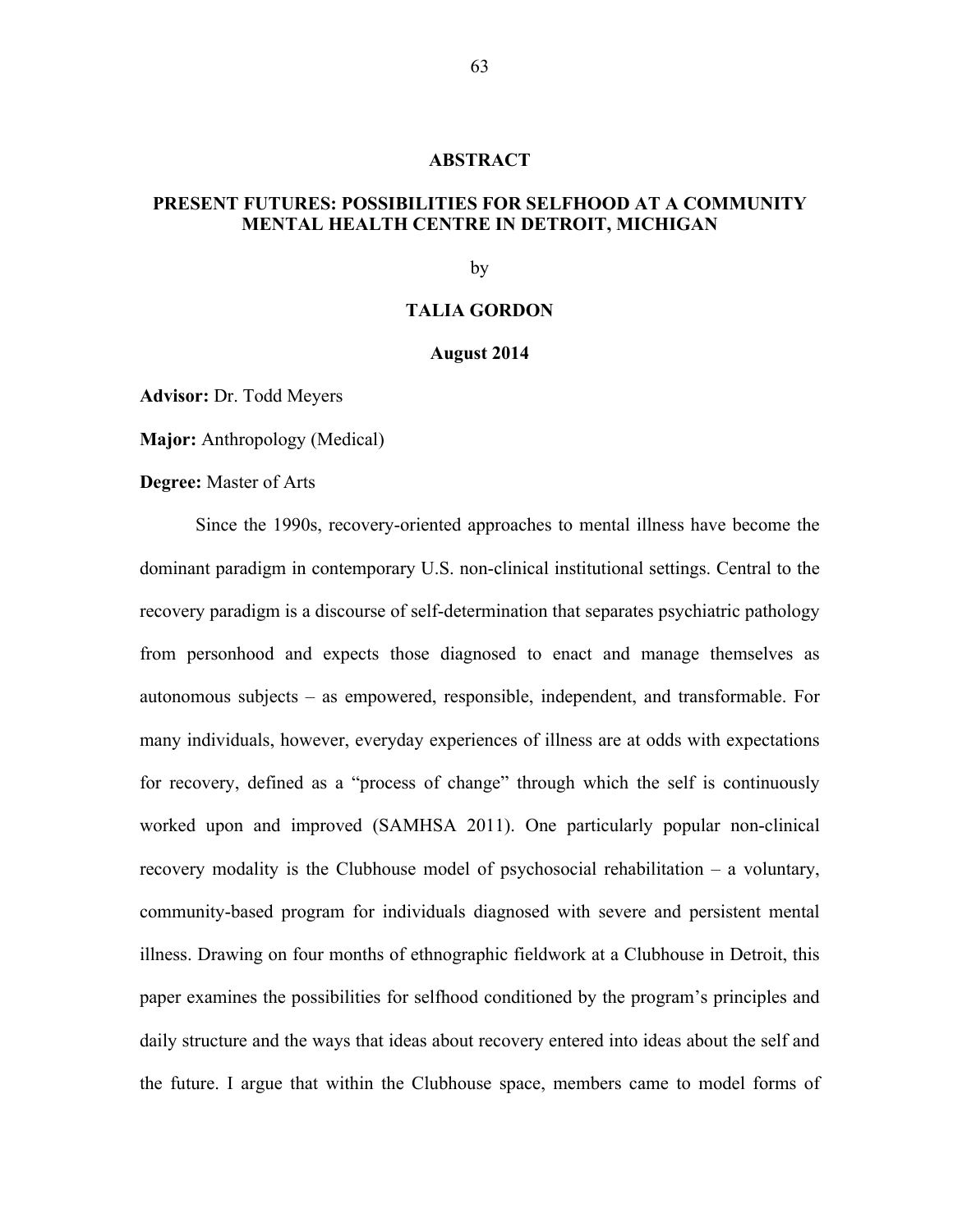selfhood that often eluded or ran counter to expectations for recovery, and in doing so called into question the possibility for self-determination and autonomous selfhood upon which the logic of recovery relied.